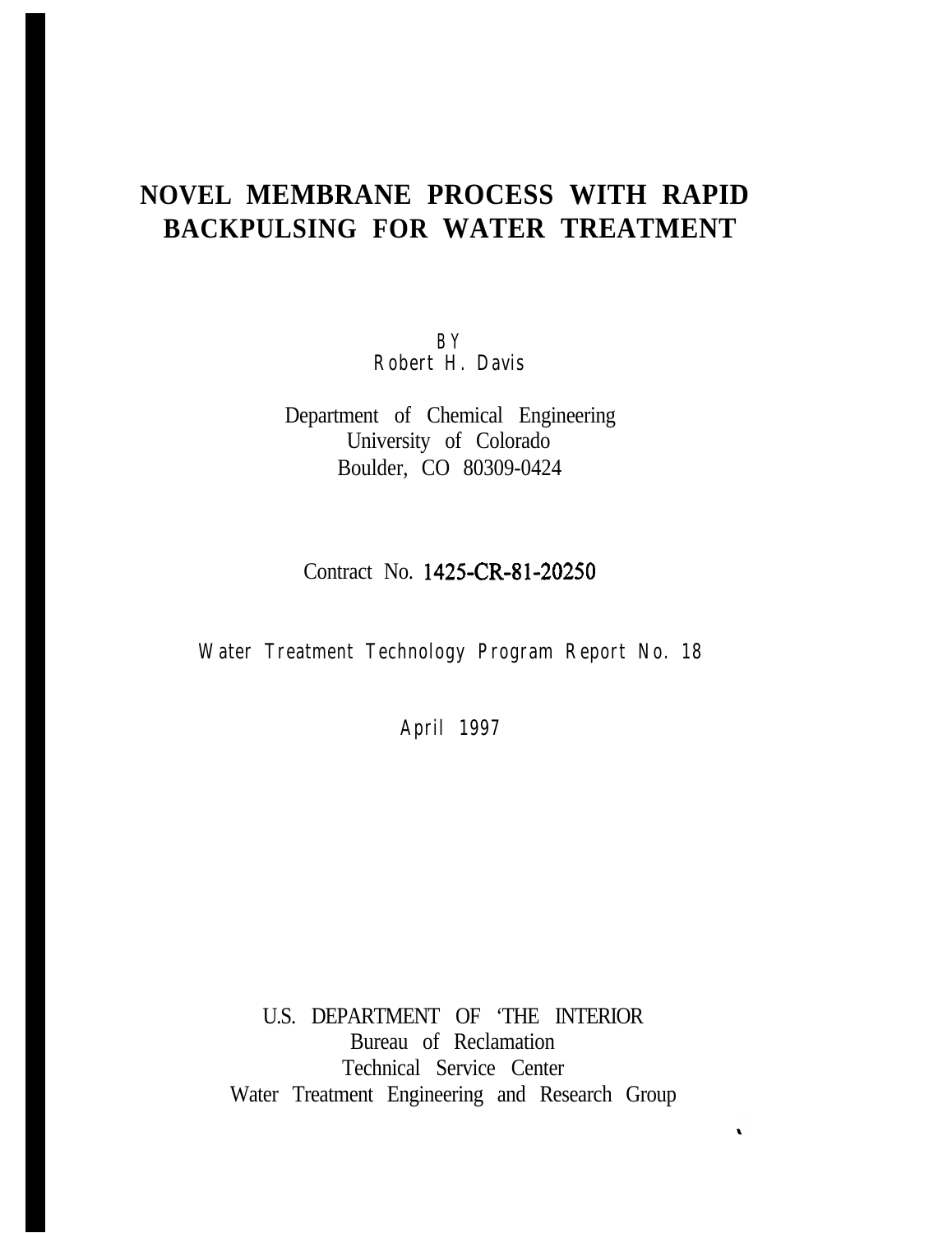| Public reporting burden for this collection of information is estimated to average 1 hour per response, including the time for reviewing instructions, searching existing data sources, gathering and maintaining<br>the data needed, and completing and reviewing the collection of information. Send comments regarding this burden estimate of any other aspect of this collection of information, including suggestions<br>for reducing this burden, to Washington Headquarters Services, Directorate for Information Operations and Reports, 1215 Jefferson Davis Highway, Suit 1204, Arlington VA 22202-4302, and to the Office<br>of Management and Budget, Paperwork Reduction Report (0704-0188), Washington DC 20503.<br>3. REPORT TYPE AND DATES COVERED<br>2. REPORT DATE<br>1. AGENCY USE ONLY (Leave Blank)<br>April 1997<br>Final<br><b>5. FUNDING NUMBERS</b><br><b>4. TITLE AND SUBTITLE</b><br>Novel Membrane Process with Rapid <b>Backpulsing</b> for Water Treatment<br>6. AUTHOR(S)<br>Robert H. Davis<br>7. PERFORMING ORGANIZATION NAME(S) AND ADDRESS(ES)<br>8. PERFORMING ORGANIZATION<br><b>REPORT NUMBER</b><br>Department of Chemical Engineering<br>None<br>University of Colorado<br>Boulder, CO 80309-0424<br>9. SPONSORING/MONITORING AGENCY NAME(S) AND ADDRESS(ES)<br>10. SPONSORING/MONITORING<br>AGENCY REPORT NUMBER<br><b>Bureau of Reclamation</b><br>Denver Federal Center<br>Report No. 18<br>PO Box 25007<br>Denver CO 80225-0007<br>11. SUPPLEMENTARY NOTES<br>12a. DISTRIBUTION/AVAILABILITY STATEMENT<br><b>12b.</b> DISTRIBUTION CODE<br>Available from the National Technical Information Service,<br>Operations Division, 5285 Port Royal Road, Springfield, Virginia 22 16 1<br>13. ABSTRACT (Maximum 200 words)<br>A novel membrane process which employs rapid backpulsing to reduce fouling was investigated for the treatment or pretreatment<br>of water streams containing particulates, microorganisms, and/or oil droplets. Various microfiltration membranes and operating<br>conditions were tested for use with yeast suspensions, bacterial suspensions, oily wastewaters, and bentonite suspensions. In the<br>absence of backpulsing, in all cases, fouling caused severe flux decline. Rapid backpulsing resulted in nearly a IO-fold<br>improvement in flux for yeast suspensions at the optimal <b>backpulsing frequency.</b> For <b>bacterial</b> suspensions, varying the backpulse<br>duration and frequency resulted in <b>more than</b> a 1 O-fold improvement in the net flux. Rapid <b>backpulsing</b> of bentonite suspensions<br>and oily wastewater also yielded approximately IO-fold improvements over the values recorded in the absence of backpulsiig. An<br>economic analysis shows that membrane filtration with backpulsiig is <b>expected</b> to yield water pretreatment costs approximately<br>one-half of those obtained with conventional flocculation/filtration.<br><b>15. NUMBER OF PAGES</b><br>14. SUBJECT TERMS - - water treatment/membrane systems/fl occulation/filtration/microfiltration/<br>32<br>suspensions/oily<br>disposal<br>particulate<br>wastewater<br><b>16. PRICE CODE</b><br><b>19. SECURITY CLASSIFICATION</b><br>17. SECURITY CLASSIFICATION<br>18. <b>SECURITY</b> CLASSIFICATION<br><b>OF ABSTRACT</b><br>OF REPORT<br>OF THIS PAGE<br>UL<br>ա<br>UL<br>UL<br>$\bullet$<br>NSN 7540-01-280-5500 |  | REPORT DOCUMENTATION PAGE      |  | Form Approved<br>OMB No. 0704-0188 |
|----------------------------------------------------------------------------------------------------------------------------------------------------------------------------------------------------------------------------------------------------------------------------------------------------------------------------------------------------------------------------------------------------------------------------------------------------------------------------------------------------------------------------------------------------------------------------------------------------------------------------------------------------------------------------------------------------------------------------------------------------------------------------------------------------------------------------------------------------------------------------------------------------------------------------------------------------------------------------------------------------------------------------------------------------------------------------------------------------------------------------------------------------------------------------------------------------------------------------------------------------------------------------------------------------------------------------------------------------------------------------------------------------------------------------------------------------------------------------------------------------------------------------------------------------------------------------------------------------------------------------------------------------------------------------------------------------------------------------------------------------------------------------------------------------------------------------------------------------------------------------------------------------------------------------------------------------------------------------------------------------------------------------------------------------------------------------------------------------------------------------------------------------------------------------------------------------------------------------------------------------------------------------------------------------------------------------------------------------------------------------------------------------------------------------------------------------------------------------------------------------------------------------------------------------------------------------------------------------------------------------------------------------------------------------------------------------------------------------------------------------------------------------------------------------------------------------------------------------------------------------------------------------------------------------------------------------------------------------------------------------------------------------------------------------------------------------------------------------------------------------------------------------------------------------------------------------------------------------------------------------------------------------------------------------------------------------------------------------------------------------------------------------------------------|--|--------------------------------|--|------------------------------------|
|                                                                                                                                                                                                                                                                                                                                                                                                                                                                                                                                                                                                                                                                                                                                                                                                                                                                                                                                                                                                                                                                                                                                                                                                                                                                                                                                                                                                                                                                                                                                                                                                                                                                                                                                                                                                                                                                                                                                                                                                                                                                                                                                                                                                                                                                                                                                                                                                                                                                                                                                                                                                                                                                                                                                                                                                                                                                                                                                                                                                                                                                                                                                                                                                                                                                                                                                                                                                                      |  |                                |  |                                    |
|                                                                                                                                                                                                                                                                                                                                                                                                                                                                                                                                                                                                                                                                                                                                                                                                                                                                                                                                                                                                                                                                                                                                                                                                                                                                                                                                                                                                                                                                                                                                                                                                                                                                                                                                                                                                                                                                                                                                                                                                                                                                                                                                                                                                                                                                                                                                                                                                                                                                                                                                                                                                                                                                                                                                                                                                                                                                                                                                                                                                                                                                                                                                                                                                                                                                                                                                                                                                                      |  |                                |  |                                    |
|                                                                                                                                                                                                                                                                                                                                                                                                                                                                                                                                                                                                                                                                                                                                                                                                                                                                                                                                                                                                                                                                                                                                                                                                                                                                                                                                                                                                                                                                                                                                                                                                                                                                                                                                                                                                                                                                                                                                                                                                                                                                                                                                                                                                                                                                                                                                                                                                                                                                                                                                                                                                                                                                                                                                                                                                                                                                                                                                                                                                                                                                                                                                                                                                                                                                                                                                                                                                                      |  |                                |  |                                    |
|                                                                                                                                                                                                                                                                                                                                                                                                                                                                                                                                                                                                                                                                                                                                                                                                                                                                                                                                                                                                                                                                                                                                                                                                                                                                                                                                                                                                                                                                                                                                                                                                                                                                                                                                                                                                                                                                                                                                                                                                                                                                                                                                                                                                                                                                                                                                                                                                                                                                                                                                                                                                                                                                                                                                                                                                                                                                                                                                                                                                                                                                                                                                                                                                                                                                                                                                                                                                                      |  | Contract No. 1425-CR-8 1-20250 |  |                                    |
|                                                                                                                                                                                                                                                                                                                                                                                                                                                                                                                                                                                                                                                                                                                                                                                                                                                                                                                                                                                                                                                                                                                                                                                                                                                                                                                                                                                                                                                                                                                                                                                                                                                                                                                                                                                                                                                                                                                                                                                                                                                                                                                                                                                                                                                                                                                                                                                                                                                                                                                                                                                                                                                                                                                                                                                                                                                                                                                                                                                                                                                                                                                                                                                                                                                                                                                                                                                                                      |  |                                |  |                                    |
|                                                                                                                                                                                                                                                                                                                                                                                                                                                                                                                                                                                                                                                                                                                                                                                                                                                                                                                                                                                                                                                                                                                                                                                                                                                                                                                                                                                                                                                                                                                                                                                                                                                                                                                                                                                                                                                                                                                                                                                                                                                                                                                                                                                                                                                                                                                                                                                                                                                                                                                                                                                                                                                                                                                                                                                                                                                                                                                                                                                                                                                                                                                                                                                                                                                                                                                                                                                                                      |  |                                |  |                                    |
|                                                                                                                                                                                                                                                                                                                                                                                                                                                                                                                                                                                                                                                                                                                                                                                                                                                                                                                                                                                                                                                                                                                                                                                                                                                                                                                                                                                                                                                                                                                                                                                                                                                                                                                                                                                                                                                                                                                                                                                                                                                                                                                                                                                                                                                                                                                                                                                                                                                                                                                                                                                                                                                                                                                                                                                                                                                                                                                                                                                                                                                                                                                                                                                                                                                                                                                                                                                                                      |  |                                |  |                                    |
|                                                                                                                                                                                                                                                                                                                                                                                                                                                                                                                                                                                                                                                                                                                                                                                                                                                                                                                                                                                                                                                                                                                                                                                                                                                                                                                                                                                                                                                                                                                                                                                                                                                                                                                                                                                                                                                                                                                                                                                                                                                                                                                                                                                                                                                                                                                                                                                                                                                                                                                                                                                                                                                                                                                                                                                                                                                                                                                                                                                                                                                                                                                                                                                                                                                                                                                                                                                                                      |  |                                |  |                                    |
|                                                                                                                                                                                                                                                                                                                                                                                                                                                                                                                                                                                                                                                                                                                                                                                                                                                                                                                                                                                                                                                                                                                                                                                                                                                                                                                                                                                                                                                                                                                                                                                                                                                                                                                                                                                                                                                                                                                                                                                                                                                                                                                                                                                                                                                                                                                                                                                                                                                                                                                                                                                                                                                                                                                                                                                                                                                                                                                                                                                                                                                                                                                                                                                                                                                                                                                                                                                                                      |  |                                |  |                                    |
|                                                                                                                                                                                                                                                                                                                                                                                                                                                                                                                                                                                                                                                                                                                                                                                                                                                                                                                                                                                                                                                                                                                                                                                                                                                                                                                                                                                                                                                                                                                                                                                                                                                                                                                                                                                                                                                                                                                                                                                                                                                                                                                                                                                                                                                                                                                                                                                                                                                                                                                                                                                                                                                                                                                                                                                                                                                                                                                                                                                                                                                                                                                                                                                                                                                                                                                                                                                                                      |  |                                |  | Water Treatment Technology         |
|                                                                                                                                                                                                                                                                                                                                                                                                                                                                                                                                                                                                                                                                                                                                                                                                                                                                                                                                                                                                                                                                                                                                                                                                                                                                                                                                                                                                                                                                                                                                                                                                                                                                                                                                                                                                                                                                                                                                                                                                                                                                                                                                                                                                                                                                                                                                                                                                                                                                                                                                                                                                                                                                                                                                                                                                                                                                                                                                                                                                                                                                                                                                                                                                                                                                                                                                                                                                                      |  |                                |  |                                    |
|                                                                                                                                                                                                                                                                                                                                                                                                                                                                                                                                                                                                                                                                                                                                                                                                                                                                                                                                                                                                                                                                                                                                                                                                                                                                                                                                                                                                                                                                                                                                                                                                                                                                                                                                                                                                                                                                                                                                                                                                                                                                                                                                                                                                                                                                                                                                                                                                                                                                                                                                                                                                                                                                                                                                                                                                                                                                                                                                                                                                                                                                                                                                                                                                                                                                                                                                                                                                                      |  |                                |  |                                    |
|                                                                                                                                                                                                                                                                                                                                                                                                                                                                                                                                                                                                                                                                                                                                                                                                                                                                                                                                                                                                                                                                                                                                                                                                                                                                                                                                                                                                                                                                                                                                                                                                                                                                                                                                                                                                                                                                                                                                                                                                                                                                                                                                                                                                                                                                                                                                                                                                                                                                                                                                                                                                                                                                                                                                                                                                                                                                                                                                                                                                                                                                                                                                                                                                                                                                                                                                                                                                                      |  |                                |  |                                    |
|                                                                                                                                                                                                                                                                                                                                                                                                                                                                                                                                                                                                                                                                                                                                                                                                                                                                                                                                                                                                                                                                                                                                                                                                                                                                                                                                                                                                                                                                                                                                                                                                                                                                                                                                                                                                                                                                                                                                                                                                                                                                                                                                                                                                                                                                                                                                                                                                                                                                                                                                                                                                                                                                                                                                                                                                                                                                                                                                                                                                                                                                                                                                                                                                                                                                                                                                                                                                                      |  |                                |  |                                    |
|                                                                                                                                                                                                                                                                                                                                                                                                                                                                                                                                                                                                                                                                                                                                                                                                                                                                                                                                                                                                                                                                                                                                                                                                                                                                                                                                                                                                                                                                                                                                                                                                                                                                                                                                                                                                                                                                                                                                                                                                                                                                                                                                                                                                                                                                                                                                                                                                                                                                                                                                                                                                                                                                                                                                                                                                                                                                                                                                                                                                                                                                                                                                                                                                                                                                                                                                                                                                                      |  |                                |  |                                    |
|                                                                                                                                                                                                                                                                                                                                                                                                                                                                                                                                                                                                                                                                                                                                                                                                                                                                                                                                                                                                                                                                                                                                                                                                                                                                                                                                                                                                                                                                                                                                                                                                                                                                                                                                                                                                                                                                                                                                                                                                                                                                                                                                                                                                                                                                                                                                                                                                                                                                                                                                                                                                                                                                                                                                                                                                                                                                                                                                                                                                                                                                                                                                                                                                                                                                                                                                                                                                                      |  |                                |  |                                    |
|                                                                                                                                                                                                                                                                                                                                                                                                                                                                                                                                                                                                                                                                                                                                                                                                                                                                                                                                                                                                                                                                                                                                                                                                                                                                                                                                                                                                                                                                                                                                                                                                                                                                                                                                                                                                                                                                                                                                                                                                                                                                                                                                                                                                                                                                                                                                                                                                                                                                                                                                                                                                                                                                                                                                                                                                                                                                                                                                                                                                                                                                                                                                                                                                                                                                                                                                                                                                                      |  |                                |  |                                    |
|                                                                                                                                                                                                                                                                                                                                                                                                                                                                                                                                                                                                                                                                                                                                                                                                                                                                                                                                                                                                                                                                                                                                                                                                                                                                                                                                                                                                                                                                                                                                                                                                                                                                                                                                                                                                                                                                                                                                                                                                                                                                                                                                                                                                                                                                                                                                                                                                                                                                                                                                                                                                                                                                                                                                                                                                                                                                                                                                                                                                                                                                                                                                                                                                                                                                                                                                                                                                                      |  |                                |  |                                    |
|                                                                                                                                                                                                                                                                                                                                                                                                                                                                                                                                                                                                                                                                                                                                                                                                                                                                                                                                                                                                                                                                                                                                                                                                                                                                                                                                                                                                                                                                                                                                                                                                                                                                                                                                                                                                                                                                                                                                                                                                                                                                                                                                                                                                                                                                                                                                                                                                                                                                                                                                                                                                                                                                                                                                                                                                                                                                                                                                                                                                                                                                                                                                                                                                                                                                                                                                                                                                                      |  |                                |  |                                    |
|                                                                                                                                                                                                                                                                                                                                                                                                                                                                                                                                                                                                                                                                                                                                                                                                                                                                                                                                                                                                                                                                                                                                                                                                                                                                                                                                                                                                                                                                                                                                                                                                                                                                                                                                                                                                                                                                                                                                                                                                                                                                                                                                                                                                                                                                                                                                                                                                                                                                                                                                                                                                                                                                                                                                                                                                                                                                                                                                                                                                                                                                                                                                                                                                                                                                                                                                                                                                                      |  |                                |  | 20. LIMITATION OF ABSTRACT         |
|                                                                                                                                                                                                                                                                                                                                                                                                                                                                                                                                                                                                                                                                                                                                                                                                                                                                                                                                                                                                                                                                                                                                                                                                                                                                                                                                                                                                                                                                                                                                                                                                                                                                                                                                                                                                                                                                                                                                                                                                                                                                                                                                                                                                                                                                                                                                                                                                                                                                                                                                                                                                                                                                                                                                                                                                                                                                                                                                                                                                                                                                                                                                                                                                                                                                                                                                                                                                                      |  |                                |  | Standard Form 298 (Rev. 2-89)      |

Standard Form 298 (Rev. 2-89)<br>Prescribed by ANSI Std. 239-18<br>298-102

 $C^{12}$ 

 $\bullet$ 

 $\langle \cdot \rangle$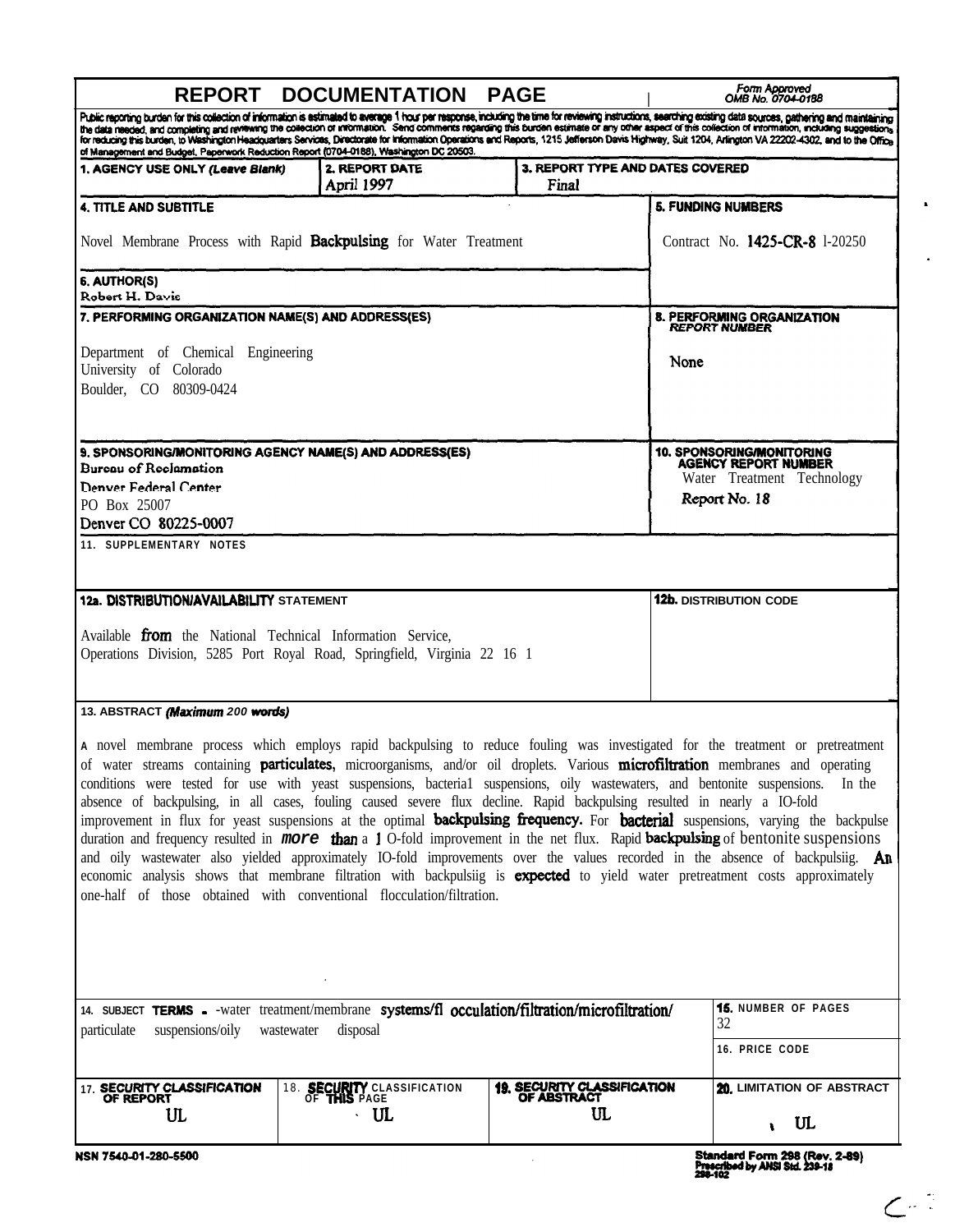# **NOVEL MEMBRANE PROCESS WITH RAPID BACKPULSING FOR WATER TREATMENT**

**Final Report**

# **Water Treatment Technology Program Report No. 18**

B Y **Robert H. Davis**

Department of Chemical Engineering University of Colorado Boulder, CO 80309-0424

Contract No. 1425-CR-81-20250

Water Treatment Technology Program Contract Services Team Denver, Colorado

**April 1997**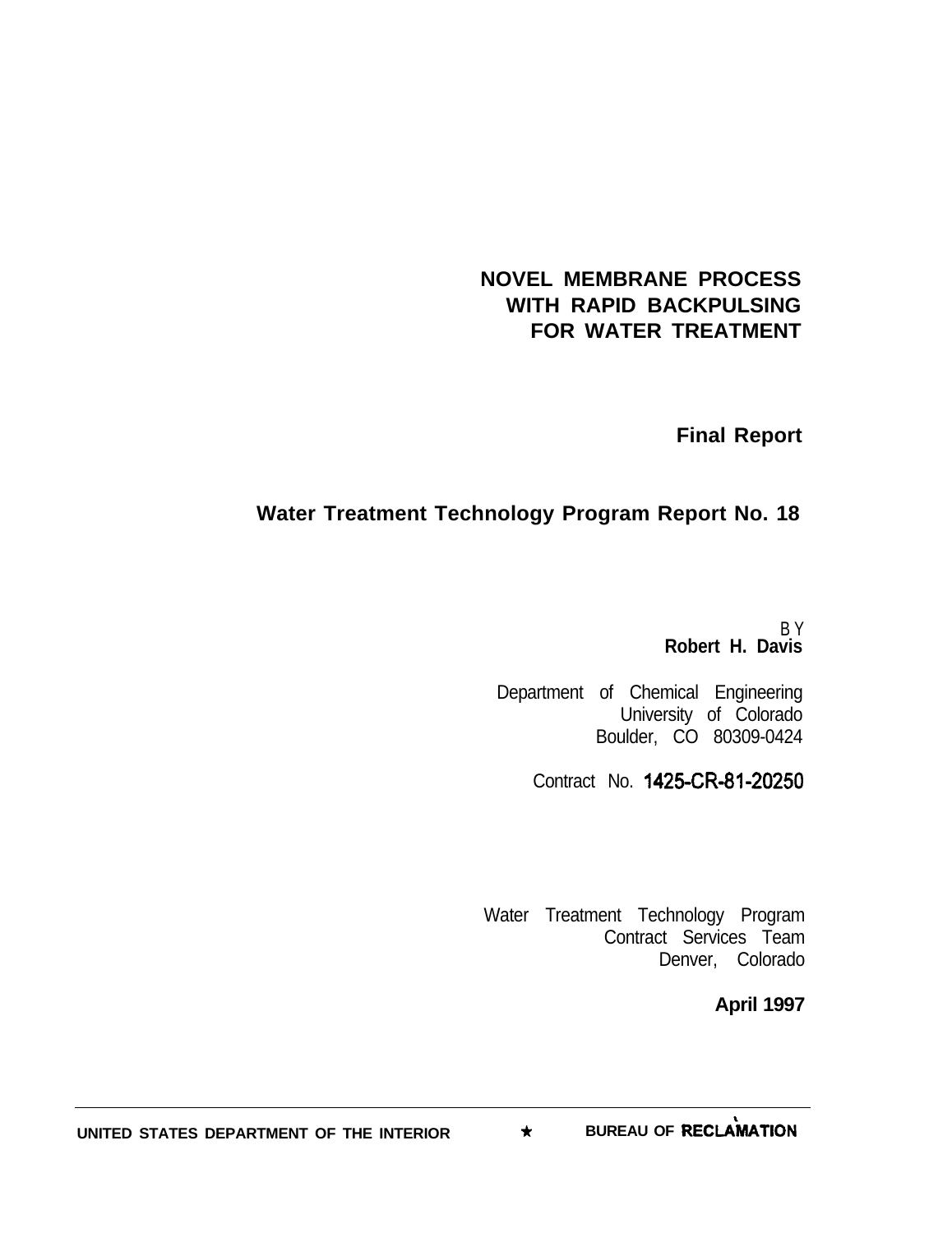#### *U.S. Department of the Interior Mission Statement*

As the Nation's principal conservation agency, the Department of the Interior has responsibility for most of our nationally owned public lands and natural resources. This includes fostering sound use of our land and water resources; protecting our fish, wildlife, and biological diversity; preserving the environmental and cultural values of our national parks and historical places; and providing for the enjoyment of life through outdoor recreation. The Department assesses our energy and mineral resources and works to ensure that their development is in the best interests of all our people by encouraging stewardship and citizen participation in their care. The Department also has a major responsibility for American Indian reservation communities and for people who live in island territories under U.S. administration.

## *Bureau of Reclamation Mission Statement*

The mission of the Bureau of Reclamation is to manage, develop, and protect water and related resources in an environmentally and economically sound manner in the interest of the American Public.

#### *Disclaimer*

The information contained in this report regarding commercial products or firms may not be used for advertising or promotional purposes and is not to be construed as an endorsement of any product or firm by the Bureau of Reclamation.

The information contained in thii report was developed for the Bureau of Reclamation: no warranty as to the accuracy, usefulness, or completeness is expressed or implied.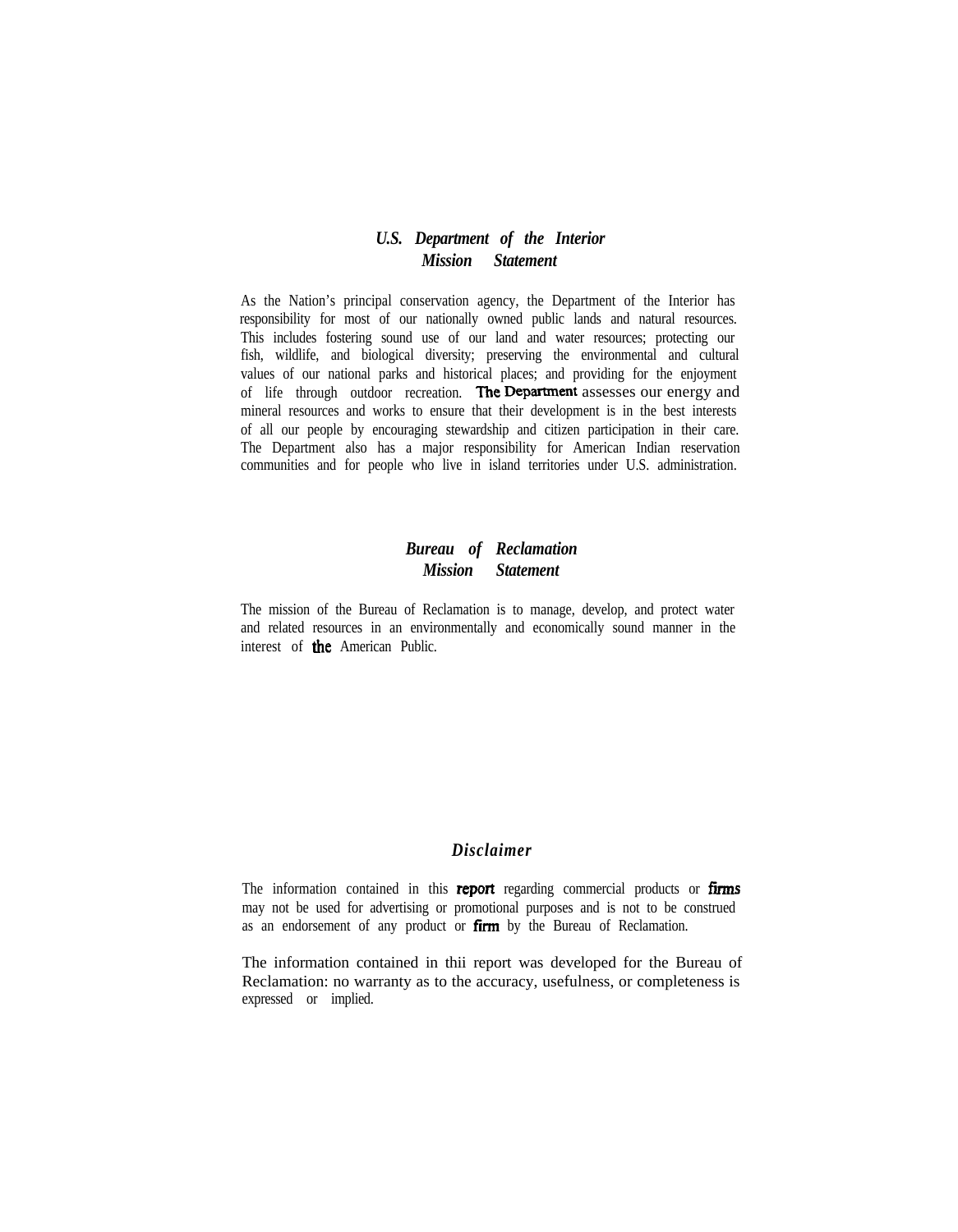# **CONTENTS**

| 1. |                        |                                                              |
|----|------------------------|--------------------------------------------------------------|
| 2. |                        |                                                              |
| 3. |                        | $\overline{2}$                                               |
| 4. |                        | $\overline{2}$<br>$\overline{3}$<br>6<br>$\overline{7}$<br>9 |
| 5. |                        | 11                                                           |
| 6. |                        | 12<br>13<br>17<br>17                                         |
|    |                        | 20                                                           |
|    | Appendix - Data Record |                                                              |

# TABLES

|    |                                                                                                                                                                         | $\mathcal{R}$  |
|----|-------------------------------------------------------------------------------------------------------------------------------------------------------------------------|----------------|
| 2. | Steady-state permeate flux and concentration of total oil and grease in the permeate<br>for cross microfiltration of wastewater contaminated with oil at $40^{\circ}$ C | $\overline{4}$ |
| 3. | Net permeate flux at various backpulse durations for crossflow microfiltration of a                                                                                     | $\tau$         |
| 4. | Design and cost parameters used in CFMF membrane economic model                                                                                                         | 14             |
| 5. | Design and cost parameters used in conventional treatment plant model  18                                                                                               |                |
|    |                                                                                                                                                                         |                |

# FIGURES

| 1. | Mass flux of permeate versus time for crossflow microfiltration of heavy crude oil                       | $\overline{4}$ |
|----|----------------------------------------------------------------------------------------------------------|----------------|
| 2. | Total resistance of a fouled membrane versus time for crossflow microfiltration of                       |                |
| 3. | Forward flux versus time during backpulsing of light crude oil in water $\dots \dots \dots$ <sup>5</sup> |                |
| 4. | Net flux with backpulsing, versus duration of forward filtration, for oily                               | 6              |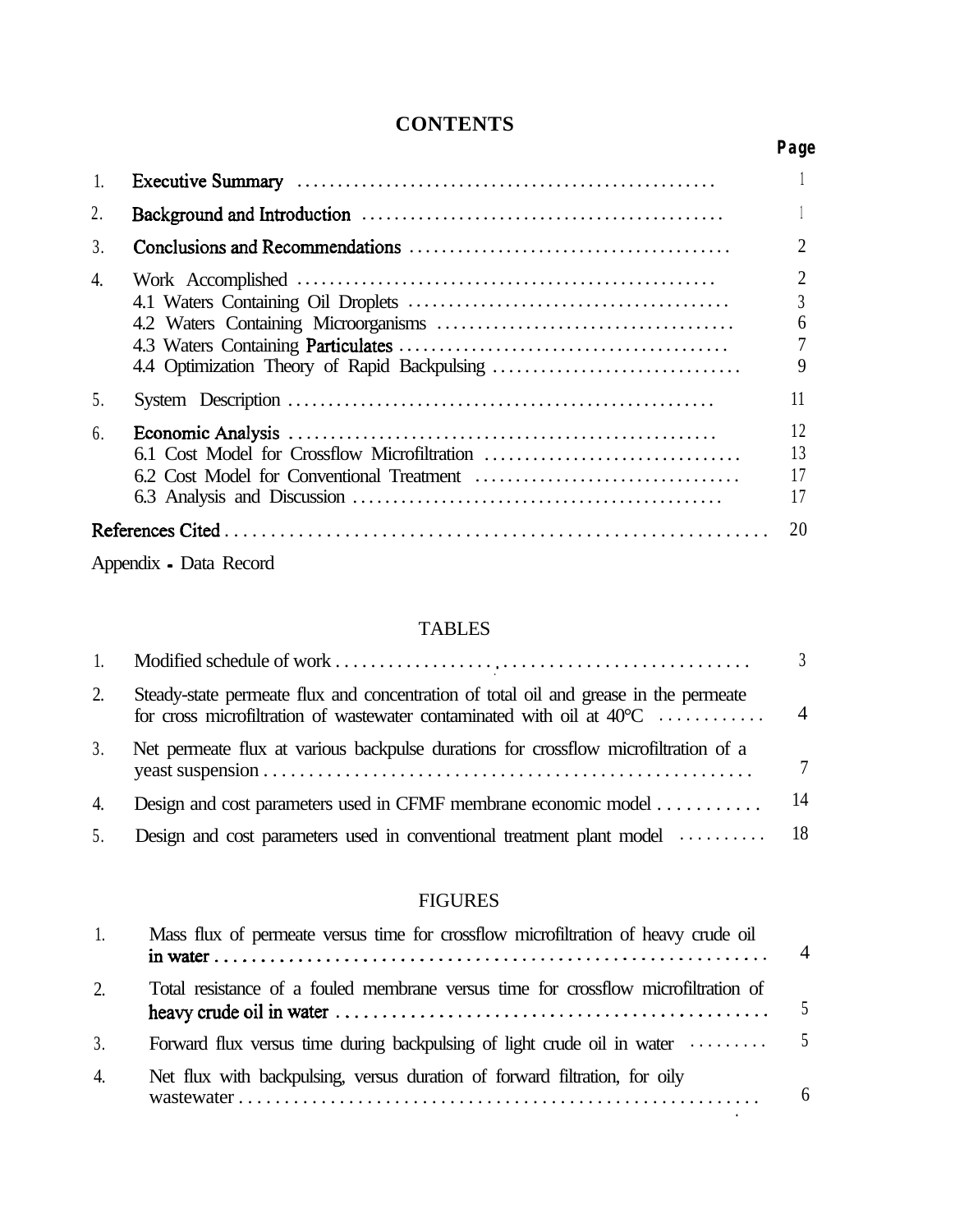| 5.  | Net flux with backpulsing, versus duration of forward filtration for a yeast                                                                                                                                                                                                                                                                                                                                                                                                                                                                                                                   | 6                    |
|-----|------------------------------------------------------------------------------------------------------------------------------------------------------------------------------------------------------------------------------------------------------------------------------------------------------------------------------------------------------------------------------------------------------------------------------------------------------------------------------------------------------------------------------------------------------------------------------------------------|----------------------|
| 6.  | Permeate flux versus time for crossflow microfiltration without backpulsing of a                                                                                                                                                                                                                                                                                                                                                                                                                                                                                                               | $\overline{7}$       |
| 7.  | Net permeate flux with backpulsing versus duration of forward filtration for crossflow<br>microfiltration of a bacterial suspension in water, l-s backpulse duration                                                                                                                                                                                                                                                                                                                                                                                                                           | 8                    |
| 8.  | Net permeate flux with backpulsing versus duration of forward filtration for crossflow<br>microfiltration of a bacterial-suspension in water, $0.1$ and $0.2$ -s backpulse                                                                                                                                                                                                                                                                                                                                                                                                                     | 8                    |
| 9.  |                                                                                                                                                                                                                                                                                                                                                                                                                                                                                                                                                                                                | 8                    |
| 10. | Permeate flux versus time for crossflow microfiltration of bentonite particles                                                                                                                                                                                                                                                                                                                                                                                                                                                                                                                 | 9                    |
|     | 11-14. Net permeate flux versus duration of forward filtration between backpulses for<br>crossflow microfiltration of a bentonite suspension in water:<br>11. Suspension 0.2 g/L, backpulse duration 0.5 s, unequal forward and reverse<br>12. Suspension 0.2 g/L, backpulse duration 0.5 s, equal forward and reverse<br>13. Suspension 0.2 g/L, backpulse duration 0.2 s, equal forward and reverse<br>transmembrane pressure $(20 \text{ psi}) \dots \dots \dots \dots \dots \dots \dots \dots \dots \dots$<br>14. Suspension 0.04 g/L, backpulse duration 0.5 s, equal forward and reverse | 10<br>10<br>10<br>11 |
| 15. | Schematic of the experimental apparatus for crossflow microfiltration with<br><b>backpulsing</b>                                                                                                                                                                                                                                                                                                                                                                                                                                                                                               | 12                   |
| 16. | Schematic of crossflow microfiltration water pretreatment system                                                                                                                                                                                                                                                                                                                                                                                                                                                                                                                               | 14                   |
| 17. | Schematic of conventional water pretreatment systems                                                                                                                                                                                                                                                                                                                                                                                                                                                                                                                                           | 17                   |
| 18. | Water pretreatment cost versus permeate flux for a 0.5-MGD facility using                                                                                                                                                                                                                                                                                                                                                                                                                                                                                                                      | 18                   |
| 19. | Water pretreatment cost versus permeate flux for a 5.0-MGD facility using                                                                                                                                                                                                                                                                                                                                                                                                                                                                                                                      | 18                   |
| 20. | Water pretreatment cost versus capacity for membrane filtration without<br>backpulsing, compared to conventional filtration                                                                                                                                                                                                                                                                                                                                                                                                                                                                    | 19                   |
| 21. | Water pretreatment cost versus capacity for membrane filtration with backpulsing,                                                                                                                                                                                                                                                                                                                                                                                                                                                                                                              | 19                   |

 $\pmb{\chi}$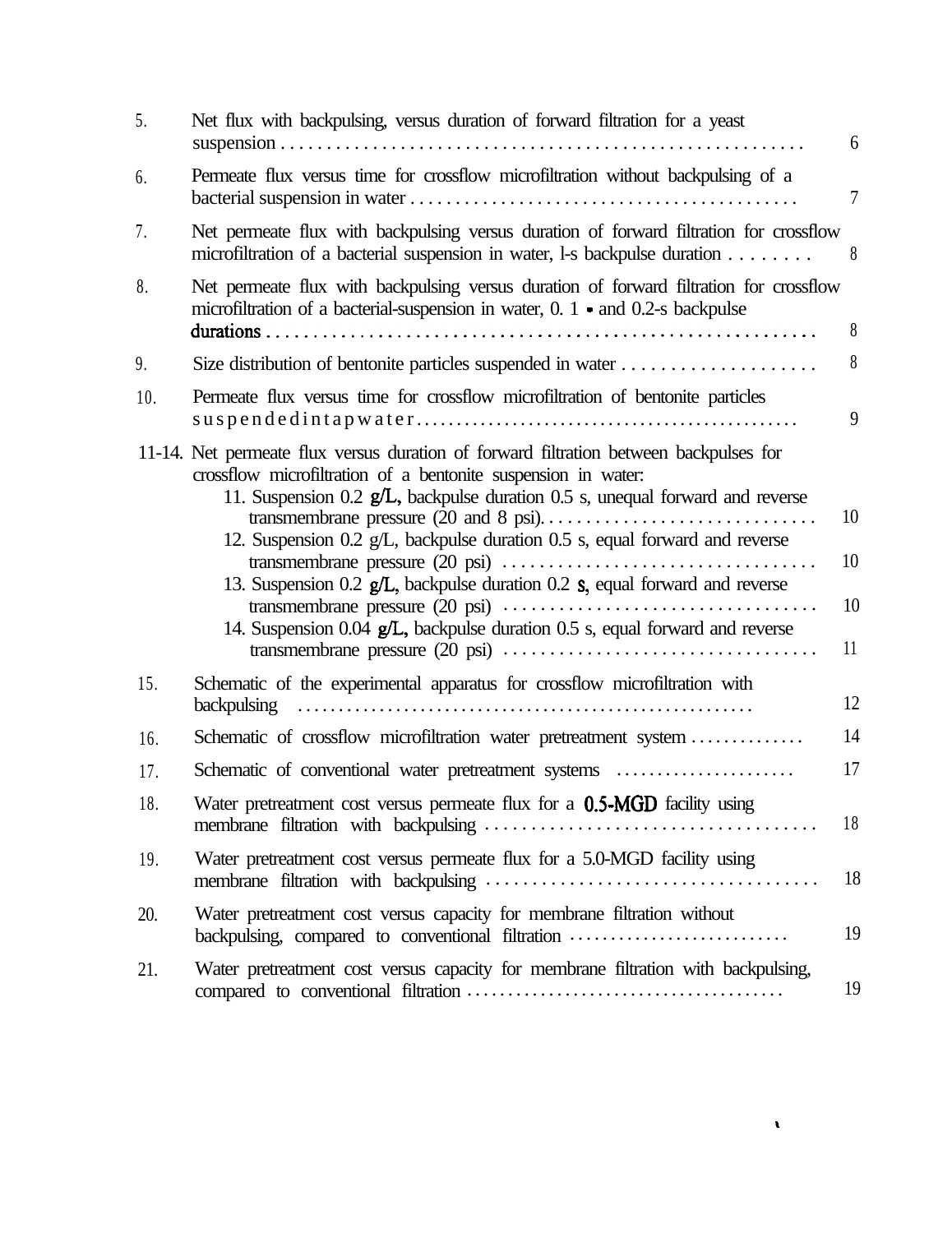# **1. Executive Summary**

A novel membrane process which employs rapid backpulsing to reduce fouling was investigated for the treatment or pretreatment of water streams containing particulates, microorganisms, and/or oil droplets. Various microfiltration membranes and operating conditions were tested for use with yeast suspensions, bacterial suspensions, oily wastewaters, and bentonite suspensions; fouled membranes and flux-decline data were analyzed to identify fouling mechanisms; and the rapid backpulsing process was first modeled, then implemented, and then analyzed economically. In the absence of backpulsing, in all cases, fouling caused severe flux decline, generally to levels below 100 L/m<sup>2</sup> $\cdot$ h (2.8× 10<sup>-5</sup> m/s).' The microbial and particulate suspensions produced only external membrane fouling, whereas the oily waste water fouled first the internal and then the external ceramic membranes. Rapid backpulsing resulted in nearly a IO-fold improvement in flux to 680  $L/m^2$ h (1.9×10<sup>-4</sup> m/s) for yeast suspensions at the optimal backpulsing frequency, in good agreement with predictions of the theory. For bacterial suspensions, varying the backpulse duration and frequency resulted in more than a 1 O-fold improvement in the net flux, to a value of 140  $\text{L/m}^2$ -h  $(3.8 \times 10^{-5} \text{ m/s})$ . Rapid backpulsing of bentonite suspensions and oily wastewater has yielded net fluxes as high as 2220 L/m<sup>2</sup> $\cdot$ h (6.4 $\times$  10<sup>-4</sup> m/s) and 1260 L/m<sup>2</sup> $\cdot$ h (3.5 $\times$ 10<sup>-4</sup> m/s), respectively, also representing approximately lo-fold improvements over the values recorded in the absence of backpulsing. An economic analysis shows that membrane filtration with backpulsing is expected to yield water pretreatment costs approximately one-half of those obtained with conventional flocculation/filtration.

# **2. Background and Introduction**

This project focused on membrane process development for the treatment of water streams containing particulates, microorganisms, and/or dispersed oil. For fresh waters, these contaminants must be removed prior to release of the water to the environment or prior to use of the treated water in domestic and agricultural applications. For salt waters, these contaminants must be removed as a pretreatment step prior to membrane desalting.

Billions of gallons of wastewaters containing oils and particulates are produced each year by metallurgical plants, ships, petroleum and gas operations, industrial washing operations, and other processes (Wahl et al., 1979). Traditional technologies, such as gravity separators, air or gas flotation, chemical flocculation, plate coalescers, and hydrocyclones, are generally able to produce effluents containing as little as 30 ppm dispersed oil and particulates (Vandermeulen and Hrudey, 1987; Powell, 1992). However, these treatment technologies perform poorly on chemically stabilized suspensions and emulsions, very small particles and droplets  $(G-10 \mu m)$  in diameter), and soluble components. Moreover, effluents with less than 10 ppm impurities are desired, because of the potential toxic effects of the contaminants and their tendency to foul reverse-osmosis membranes and downstream processing equipment.

Microfiltration and ultrafiltration membranes are able to remove particulates, microorganisms and oils from water, if the membrane material and pore sizes are chosen appropriately. However, they are subject to fouling, which often reduces the permeate flux (volume of water passing through

<sup>&</sup>lt;sup>1</sup> Note that 1 L/m<sup>2</sup>·h = 0.589 gal/ft<sup>2</sup>·day =  $2.8 \times 10^{-7}$  m/s.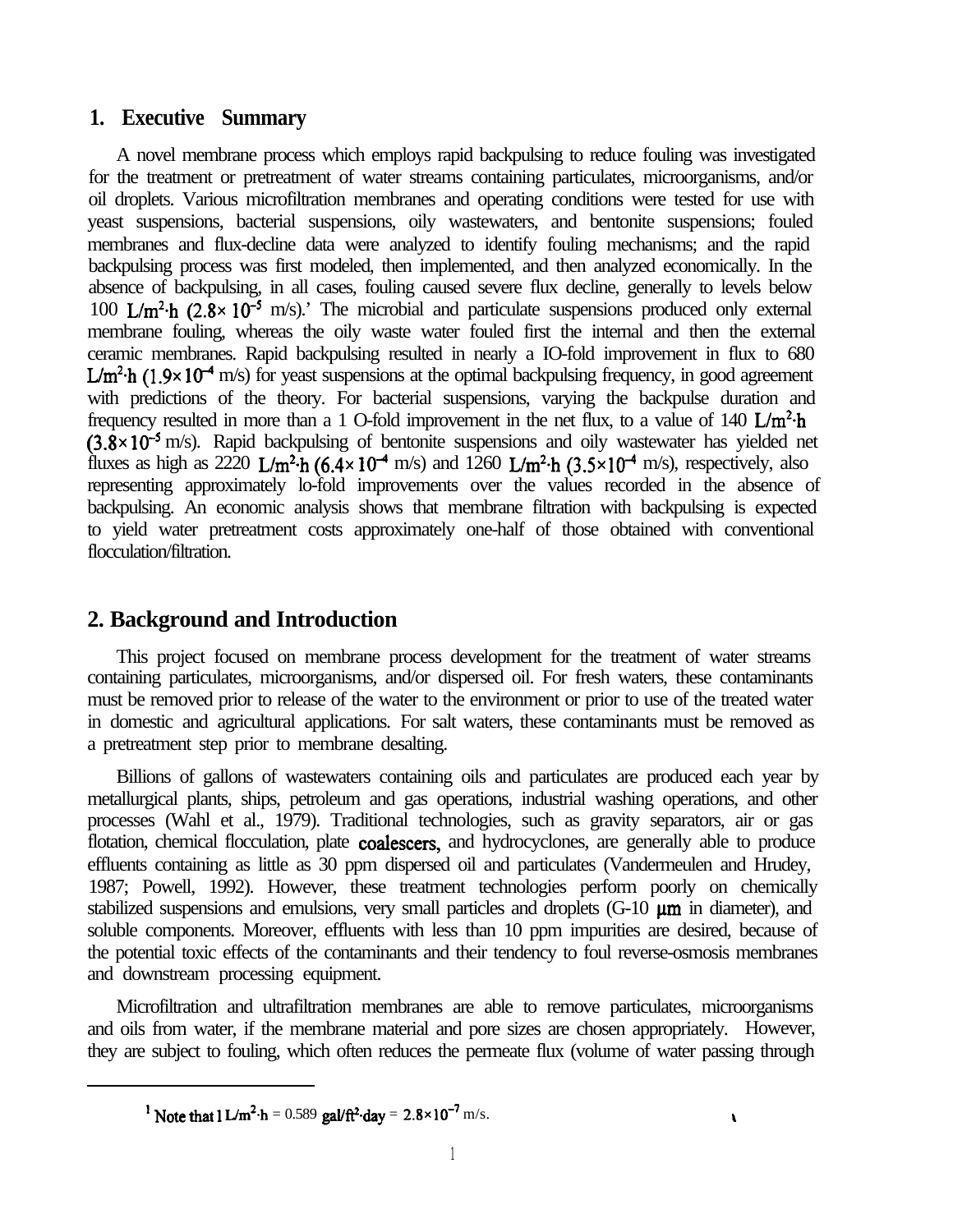the membrane per surface area per time) below acceptable levels. The completed study investigated the use of rapid backpulsing for controlling membrane fouling and improving the permeate flux; this process has previously shown promise in biotechnology applications (Rodgers and Sparks, 1992; Wenten, 1995; Redkar and Davis, 1995). In rapid backpulsing, the transmembrane pressure is reversed for a few tenths of a second once every few seconds. This results in a hydraulic cleaning of the membrane by forcing permeate back through the membrane in the reverse direction. The process is similar to the common industrial process of backflushing, except that it occurs on a much more rapid time scale. As a result, **foulants** are removed by backpulsing shortly after they are deposited, and in some cases fouling may be entirely prevented by backpulsing.

## **3. Conclusions and Recommendations**

The use of rapid backpulsing has proved to be extremely successful for the water streams investigated. Net fluxes achieved with backpulsing under optimum conditions are as high as 1000-2000 L/m<sup>2</sup> (2.8-5.6  $\times$  10<sup>-4</sup> m/s), whereas those without backpulsing are an order of magnitude lower. Shorter backpulse durations generally improve the performance, since these minimize the loss of permeate during reverse filtration. Typical durations of backpulses are 0.1-0.5 s. For each suspension and each backpulse duration, there is an optimum backpulse frequency. Higher backpulse frequencies lead to too much negative permeate flow during backpulsing, whereas lower backpulse frequencies lead to too much fouling and flux decline during forward filtration. Typical optimum forward filtration times between backpulses are l-10 s, and the optimum time increases with decreasing feed concentration.

An economic analysis shows that crossflow microfiltration in the absence of backpulsing is not competitive for water **pretreatment**, except for relatively small applications. In **contrast**, crossflow microfiltration with backpulsing is economically competitive, costing approximately one-half of the cost for conventional pretreatment.

Commercial development of membrane filtration with rapid backpulsing makes sense economically for water treatment and pretreatment. However, further fundamental study is needed to more fully identify optimum operating conditions and maximum net fluxes for model suspensions and streams representative of practical applications. A particular challenge will be the treatment of streams containing adhesive foulants, for which modifications of membrane surface chemistry may be required in combination with rapid backpulsing.

## **4. Work Accomplished**

A modified work schedule is given in Table 1. This schedule was updated from that originally proposed in order to include bentonite suspensions. With one exception, all of the listed tasks have been substantially completed. Task 4 was not undertaken, due to the recommendation by the Bureau of Reclamation to add studies of bentonite suspensions and to deemphasize studies of oily wastewaters.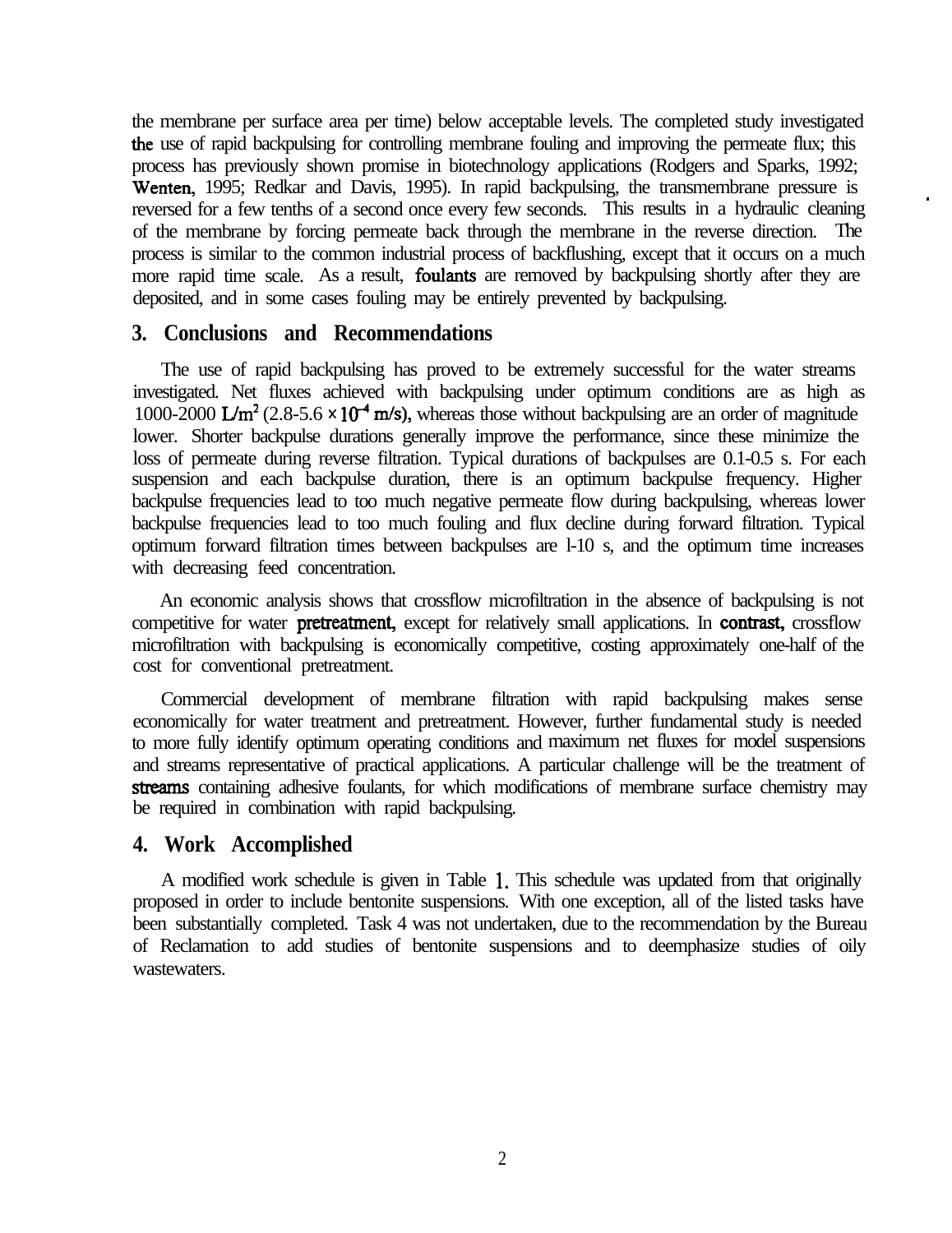#### **Oct.-Dec. 1995: Testing of Membranes and Operating Conditions**

- 1. Identify best membranes for oily wastewater
- 2. Identify best membranes for bacterial suspensions
- 3. Test different oil compositions and rejection of soluble contaminants
- 4. Test effects of **pH**, salt, and emulsifiers
- 5. Identify best operating conditions for oily wastewater
- 6. Identify best operating conditions for bacterial suspensions
- 7. Submit First Quarterly Report

#### **Jan.-Mar. 1996: Fundamental Analysis of Membrane Fouling**

- 8. Fit resistance curves to internal and external fouling models
- 9. Evaluate scanning electron micrographs of fouled membranes
- 10. Measure mass of **foulant** deposit for various conditions
- 11. Test cleaning methods for **foulant** removal and flux recovery
- 12. Identify key fouling mechanisms
- 13. Determine if fouling layers are adhesive or able to flow
- 14. Submit Second Quarterly Report

#### **Apr.4une 1996: Studies of Rapid Backpulsing**

- 15. Modify experimental apparatus for rapid backpulsing
- 16. Perform initial backpulsing experiments with oily wastewater
- 17. Perform initial backpulsing experiments with bacterial suspensions
- 18. Identify membranes and operating conditions for bentonite suspensions
- 19. Perform initial backpulsing experiments with bentonite suspensions
- 20. Determine parameter values for the backpulsing model
- 21. Submit Third Quarterly Report

#### **July-Sept. 1996: Optimization of Rapid Backpulsing**

- 22. Use backpulsing model to predict optimal backpulsing conditions
- 23. Perform optimal backpulsing experiments with oily wastewater
- 24. Perform optimal backpulsing experiments with bacterial suspensions
- 25. Perform optimal backpulsing experiments with bentonite suspensions
- 26. Compare results to theory and to goals for permeate flux and quality
- 27. Perform economic analysis
- 28. Submit Final Report

#### **4.1 Waters Containing Oil Droplets**

Two alpha-alumina ceramic membranes  $(0.2-$  and  $0.8- \mu m$  pore sizes) and a surface-modified polyacrylonitrile (PAN) membrane (0.1-um pore size) were tested with an oily water containing various concentrations of heavy crude oil droplets of  $2-10$   $\mu$ m diameters (Mueller et al., 1997). Despite significant fouling and flux decline (Figure 1), the membranes always produced a highquality permeate containing less than 6 ppm oil (Table 2). Increased oil concentrations in the feed decreased the long-term flux, whereas the crossflow rate, transmembrane pressure, and temperature had relatively little effect on the long-term flux. Typical long-term flux values for membranes at 250 ppm oil in the feed are approximately 3040 L/m<sup>2</sup> $\cdot$ h (8-l 1 x 1 0<sup>-6</sup> m/s).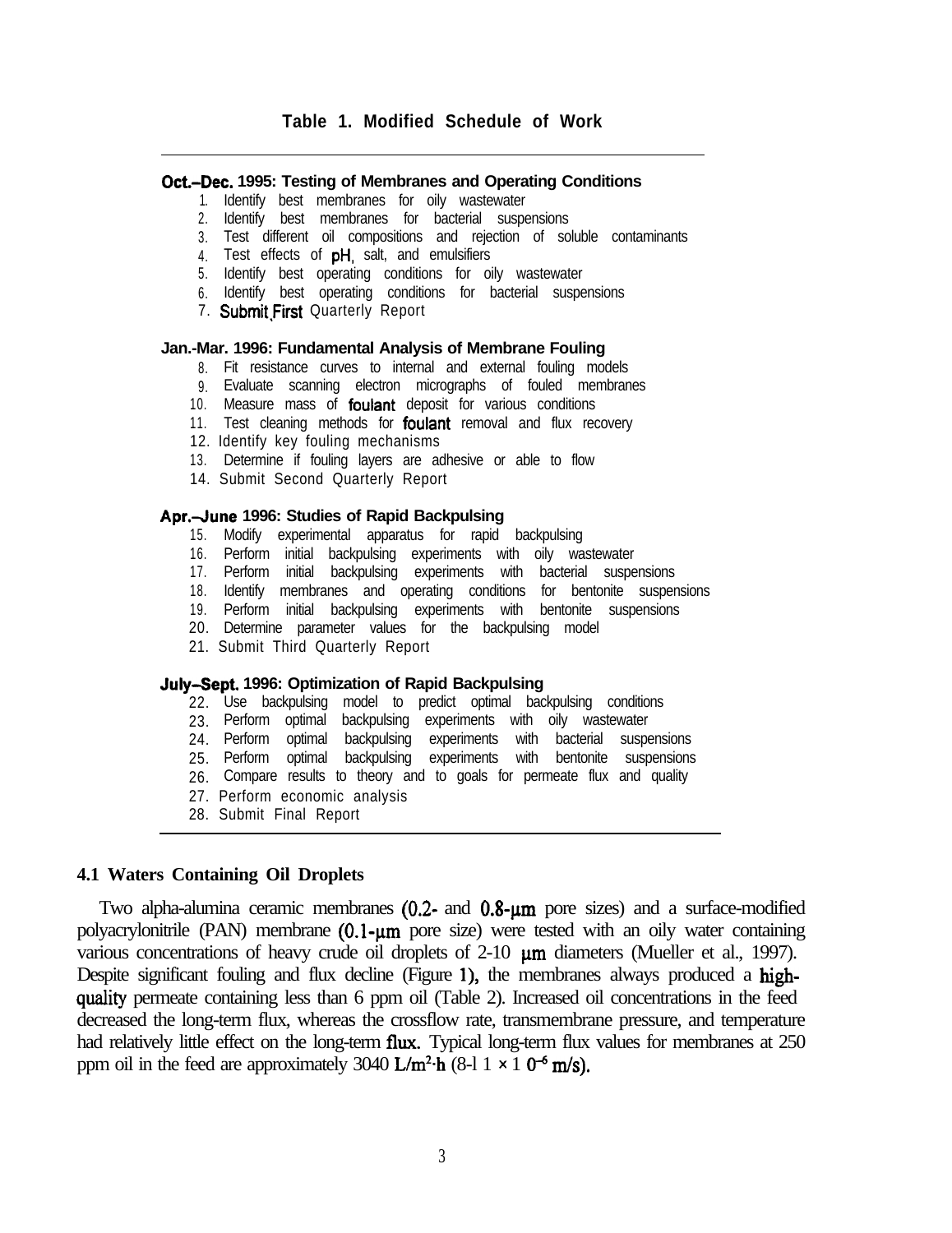

**Figure 1.** Mass flux of permeate versus time for crossflow microfiltration of 250 ppm heavy crude oil in water at 40°C, with a transmembrane pressure of 10 psi (69 kPa) and an average feed velocity of 0.24 m/s, for three different tubular membranes.

**Table 2. Steady-state permeate flux and concentration of total oil and grease in the permeate for cross microfiltration of wastewater contaminated with oil at 40°C**

| The report values are the mean plus and minus the 90% confidence intervals for three                                               |  |  |  |  |
|------------------------------------------------------------------------------------------------------------------------------------|--|--|--|--|
| repetitions [1 psi = 6.9 kPa, 1 mL/min = $1.7 \times 10^{-8}$ m <sup>3</sup> /s, 1 L/m <sup>2</sup> ·h = 2.8 $\times 10^{-7}$ m/s] |  |  |  |  |

| <b>Membrane</b>  | <b>Pressure</b><br>(psi) | Feed Rate<br>(mL/min) | Feed<br><b>Concentration</b><br>(ppm) | <b>Permeate</b><br>Concentration<br>(ppm) | Permeate<br><b>Flux</b><br>(L/m <sup>2</sup> ·h) |
|------------------|--------------------------|-----------------------|---------------------------------------|-------------------------------------------|--------------------------------------------------|
| Ceramic          | 10                       | 550                   | 250                                   | $3.7 \pm 1.8$                             | $42 \pm 18$                                      |
| (0.2)<br>µm)     | 20                       | 550                   | 250                                   | $5.1 \pm 0.8$                             | $21 \pm 3$                                       |
|                  | 10                       | 2100                  | 250                                   | $4.6 \pm 0.2$                             | $32 \pm 12$                                      |
|                  | 10                       | 550                   | 1000                                  | $5.8 \pm 0.9$                             | $25 \pm 5$                                       |
| <b>Polymeric</b> | 10                       | 4900                  | 250                                   | $1.8 \pm 0.6$                             | -2<br>$34 +$                                     |
| (0.1)<br>pm)     | 20                       | 5000                  | 250                                   | $0.5 \pm 0.2$                             | $32 \pm 3$                                       |
|                  | 10                       | 4900                  | 1000                                  | $0.9 \pm 0.3$                             | 7±2                                              |
| Ceramic          | 10                       | 550                   | 250                                   | $0.4 \pm 0.1$                             | $33 + 6$                                         |
| (0.8)<br>pm)     | 20                       | 550                   | 250                                   | $0.6 \pm 0.3$                             | $40 \pm 22$                                      |
|                  | 10                       | 2100                  | 250                                   | 1.8i0.5                                   | $46 \pm 6$                                       |
|                  | 10                       | 550                   | 1000                                  | 1.5i0.2                                   | 26 ± 11                                          |

The fouling mechanisms were identified with the aid of resistance models, in which the shape of resistance-versus-time curves indicates whether membrane fouling is internal (concave-up) or external (concavedown). Both the  $0.2$ - and  $0.8$ - $\mu$ m ceramic membranes exhibited internal fouling followed by external fouling, whereas external fouling **characterized** the behavior of the 0.1 -um PAN membrane from the beginning of filtration (Figure 2). Examination of the external fouling layer showed a very thin, hydrophobic oil layer adsorbed to the membrane surface. This oil layer made the membrane surface hydrophobic, as demonstrated by increased water-contact angles. The oil layer proved resistant to removal by hydrodynamic (shear) methods, so it had to be extracted using tetrachloroethylene. Based on the results of IR analysis, the average thickness of oil at the end of the experiment was estimated at 61  $\mu$ m for the 0.2- $\mu$ m ceramic membrane and 30 pm for the 0.1- $\mu$ m PAN membrane. These measurements are in good agreement with the predicted thicknesses from a simple mass balance in which it is assumed that all of the rejected oil is retained on the membrane and does not flow to the filter exit.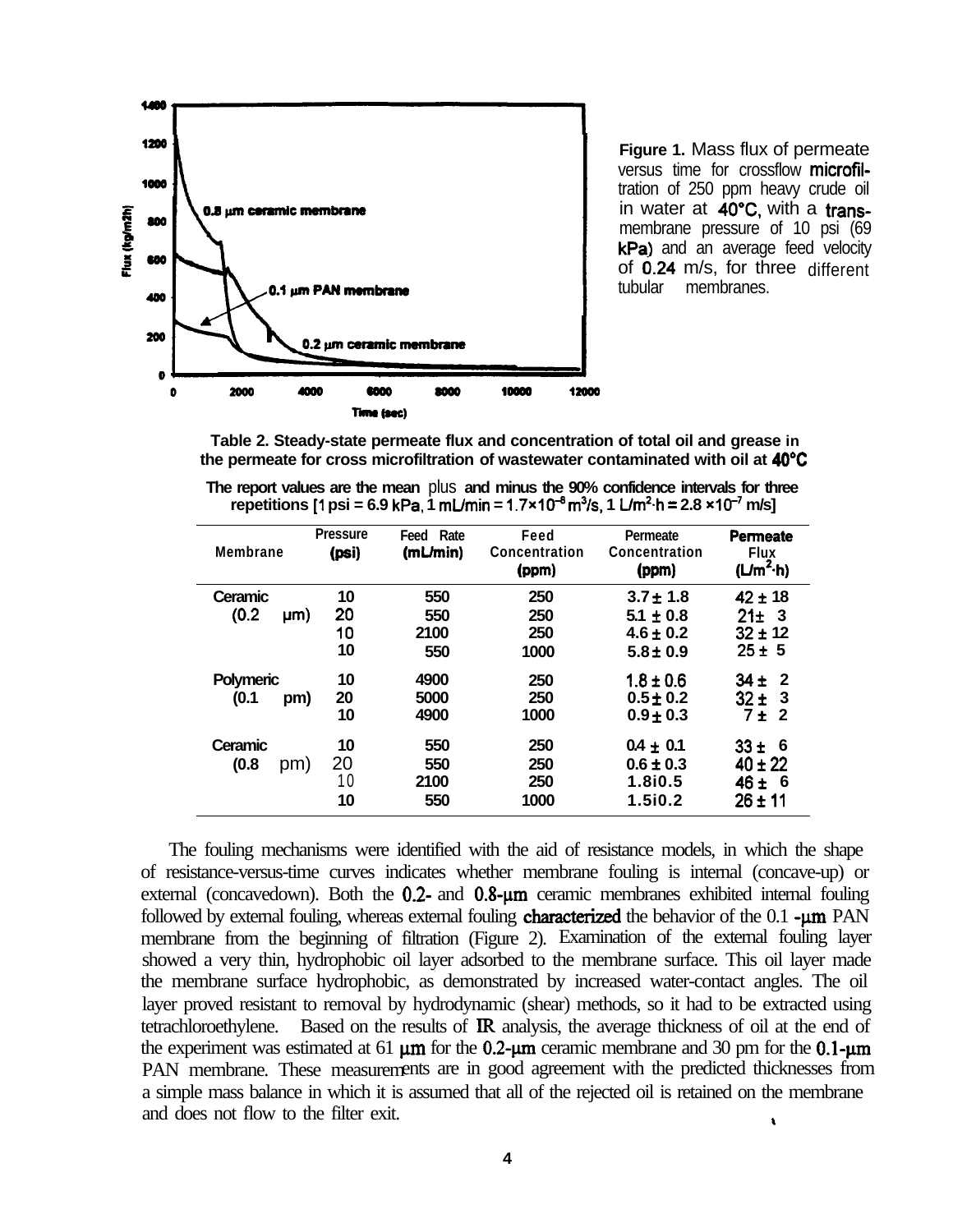The membranes were also tested using backpulsing. Figure 3 gives the flux versus time for two different backpulsing cycles using the ceramic membrane with a  $0.8 \cdot \mu m$  nominal pore size. The net flux was maintained nearly constant for the duration of each experiment, and a value of 320  $L/m^2$ -h  $(8.9\times10^{-5}$  m/s) was achieved for a backpulse duration of 2 s and a forward filtration time between backpulses of 60 s. The corresponding long-term flux in the absence of backpulsing is less than 100 L/m<sup>2</sup>.h (2.8 × 1 0<sup>-5</sup> m/s). Figure 4 shows a plot of the net flux with backpulsing versus the time of forward filtration between backpulses of duration 0.5 s, for a dilute feed stream of 60 ppm oil in water, using a ceramic tubular membrane with a  $0.2$ -um nominal pore size. A long-term flux of 70  $L/m^2$ -h (1.9x 1 0<sup>-5</sup> m/s) was observed in the absence of backpulsing, whereas an optimal net flux of 1260 L/m<sup>2</sup>·h (3.5× 1 0<sup>-4</sup> m/s) was obtained for a forward filtration time of 3 s between backpulses. For all cases, the total hydrocarbon content in the permeate was only 2-3 ppm.



**Figure** 2. Total resistance of a fouled membrane versus time for crossflow microfiltration of 250 ppm heavy crude oil in water at 4O"C, with a transmembrane pressure of 10 psi (69 kPa) and an average feed velocity of 0.24 m/s, for three different tubular membranes.

**Figure** 3. Forward flux versus time during backpulsing of 400 ppm light crude oil in water at 20°C, with a forward transmembrane pressure of 15 psi (103 kPa), backpulse duration of 2 s. and an **average** feed velocity of 4  $m/s$ , using a  $0.8$ -um tubular ceramic membrane. For the cycle with a forward filtration duration of 60 s, the reverse transmembrane pressure was 10 psi; for the cycle with a forward filtration duration of 600 s, the reverse transmembrane pressure was 5 psi.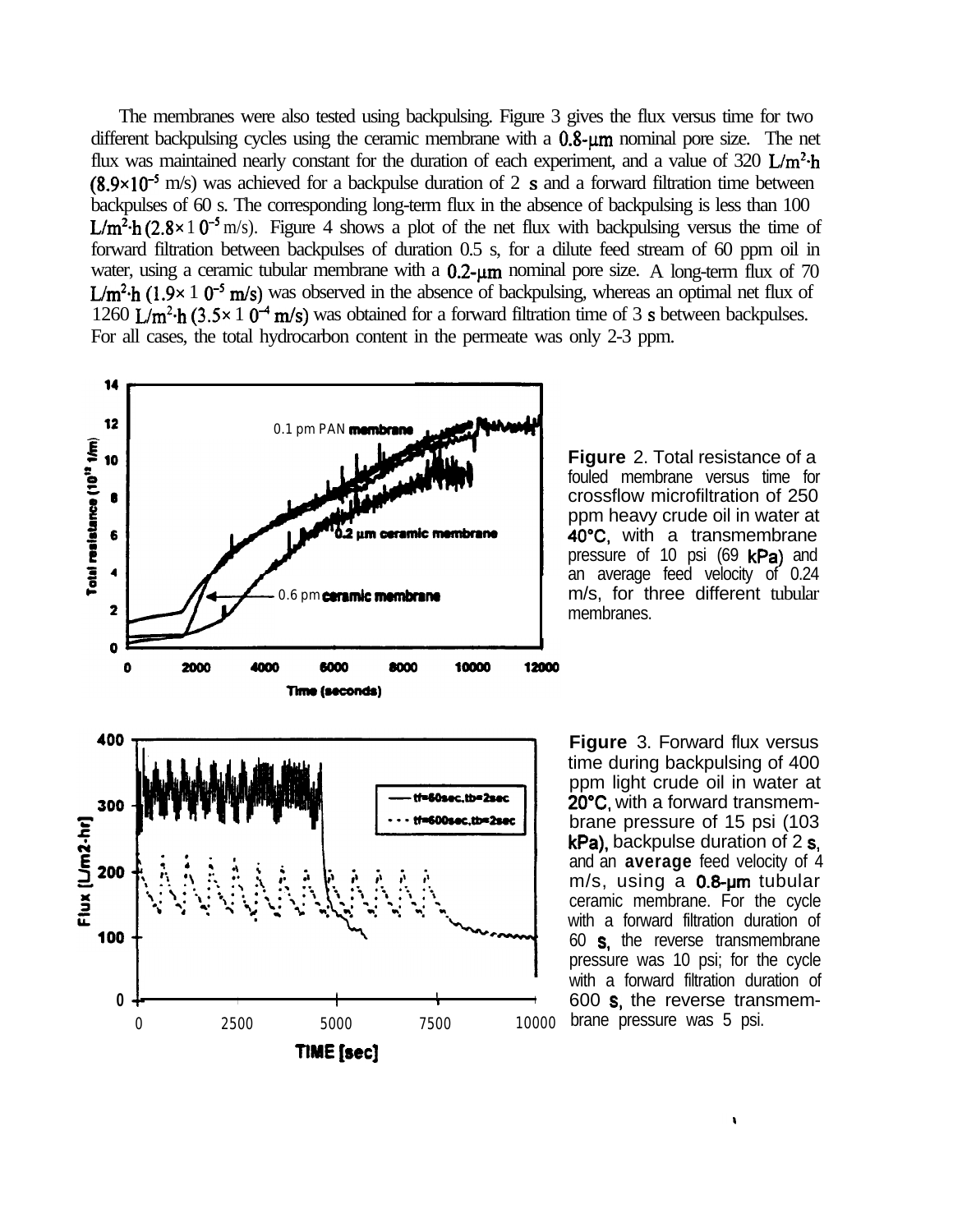

**Figure** 4. Net flux with backpulsing, versus duration of forward filtration, for oily wastewater (60 ppm heavy crude oil in the feed) feeding through a  $0.2$ -um ceramic tubular membrane. Backpulse duration  $0.5$  s; forward and reverse transmembrane pressures equal at 20 psi  $(138 \text{ kPa})$ : average feed velocity 3.5 m/s.

**Figure** 5. Net flux with backpulsing, versus duration of **forward** filtration for a yeast suspension (0.78% cells by volume in the feed). Backpulse duration 0.1 s; forward and reverse transmembrane pressures equal at 5 psi (34 kPa). The symbols are averages from three repeated experiments, the error bars are plus and minus one standard deviation, and the curve shows the theoretical flux (Redkar et al., 1996).

 $\mathbf{r}$ 

### **. 42 Waters Containing Microorganisms**

*The experiments with microorganisms were initially performed using Saccharorryces cerevisiae* yeast cells in water, since yeast is readily available in powdered form which can be rehydrated for use as needed. In addition, our laboratory has had considerable experience with microfiltration of yeast (Redkar and Davis, 1993, 1995). Since yeast cells are large  $(4-5 \mu m)$  in diameter) relative to membrane pore sizes, only external fouling was observed. Rapid backpulsing experiments used yeast suspended in deionized water, a flat-sheet crossflow microfiltration module, and cellulose acetate membranes with a  $0.07$ - $\mu$ m average pore diameter. The optimum forward filtration times were found to be 1  $.5$ , 3, and 5 seconds, respectively, for backpulse durations of 0.1, 0.2, and 0.3 seconds (Table 3, Figure 5). Both theory and experiment gave net fluxes with backpulsing of about 85% of the clean membrane flux  $(2.2 \times 10^{-4} \text{ m/s} = 790 \text{ L/m}^2 \cdot \text{h})$ , whereas the long-term flux in the absence of backpulsing is nearly an order of magnitude lower  $(2.6 \times 10^{-5} \text{ m/s} = 94 \text{ L/m}^2 \cdot \text{h})$ . The data fall below the theory at longer forward filtration durations, because the backpulse duration is too short to remove all of the yeast deposit.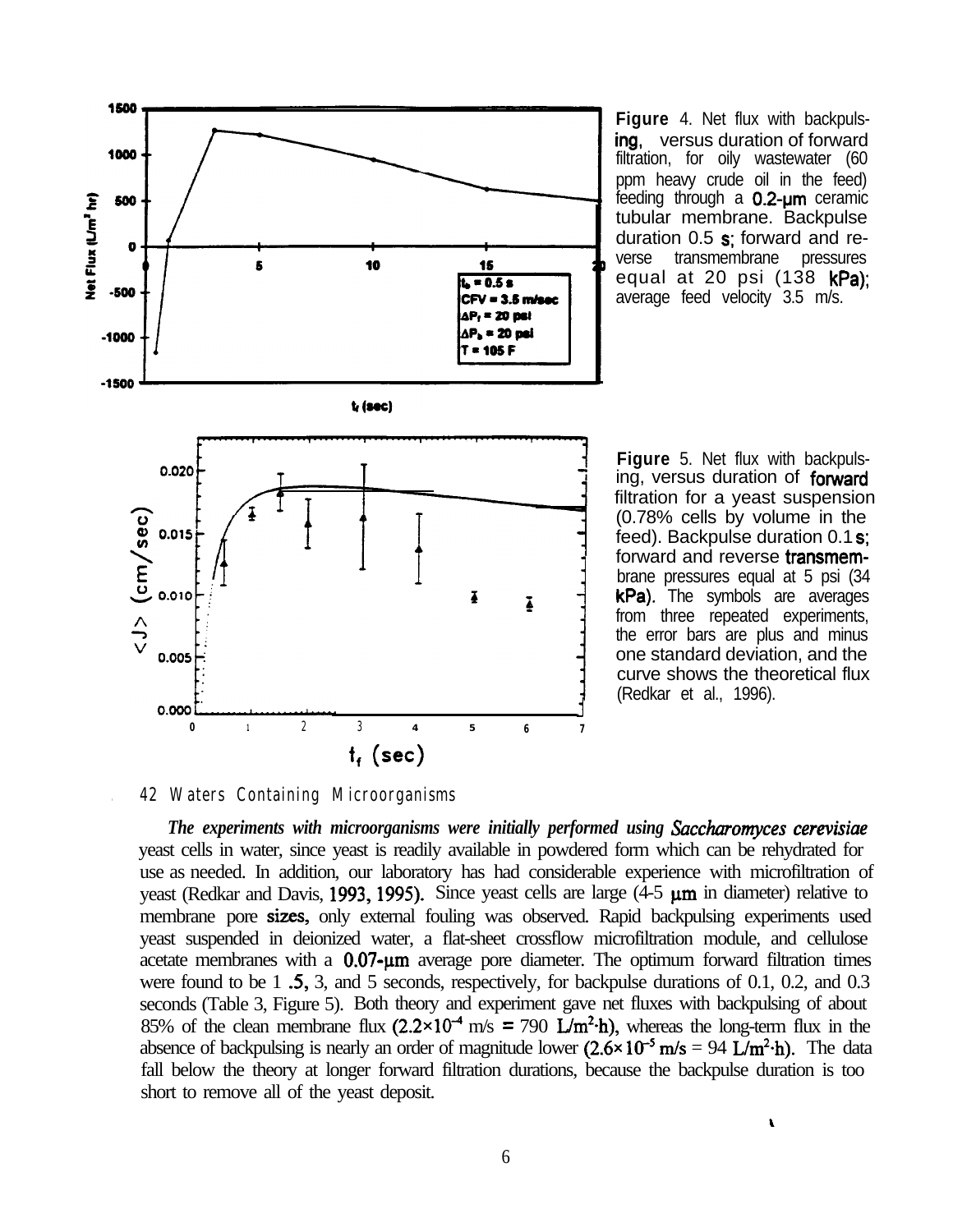#### **Table 3. Net permeate flux at various backpulse durations for crossflow microfiltration of a yeast suspension**

**veast cells 0.78% by volume; forward and reverse transmembrane pressures equal at 5 psi (34 kPa). Forward filtration duration was optimal for each backpulse duration. The** clean membrane water flux is 790 L/m<sup>2</sup>·h, whereas the long-term flux in the absence of **backpulsing is 94 L/m<sup>2</sup>** $\cdot$ **h (1 L/m<sup>2</sup>** $\cdot$ **h = 2.8×10<sup>-7</sup> m/s)]** 

| <b>Backpulse</b>      |                                       | Theoretical                             | Observed                           |                                       |  |  |
|-----------------------|---------------------------------------|-----------------------------------------|------------------------------------|---------------------------------------|--|--|
| duration $t_h$<br>(s) | <b>Permeate</b><br>flux ( $L/m^2$ -h) | Fotward-flow<br>duration $t_{f}$<br>(s) | Permeate<br>flux $(L/m^2 \cdot h)$ | Forward-flow<br>duration $t_f$<br>(s) |  |  |
| 0.1                   | 680                                   | 2.1                                     | 650                                | 1.5                                   |  |  |
| 0.2                   | 650                                   | 3.1                                     | 680                                | 3.0                                   |  |  |
| 0.3                   | 610                                   | 3.8                                     | 680                                | 5.0                                   |  |  |

Later experiments were performed using *Escherichia coli* bacterial cells in water and a flat-sheet cellulose acetate membrane with a  $0.22$ - $\mu$ m nominal pore size. The pure water flux for a clean membrane at 10 psi (69 kPa) transmembrane pressure was 4700 L/m<sup>2</sup> $\cdot$ h (1.3 × 10<sup>-3</sup> m/s). In the absence of backpulsing, a suspension of 0.01 g bacteria/g (wet weight basis) caused a severe flux decline, dropping to a long-term value of only 12  $\text{L/m}^2$  h (3.2× 1 0<sup>-6</sup> m/s) (Figure 6). However, a backpulse duration of 1 s resulted in a maximum net flux of 50  $L/m^2$ -h (1.4×10<sup>-5</sup> m/s) (Figure 7). By using more rapid backpulsing, the maximum net flux was raised to 140  $L/m^2$ -h  $(3.8 \times 10^{-5}$  m/s) for a backpulse duration of 0.1 s (Figure 8).

#### **43 Waters Containing Particulates**

Crossflow microfiltration is commonly used as a pretreatment step to remove **particulates from** wastewater prior to nanofiltration or reverse osmosis. A review of the literature on this process led to a study of the effectiveness of combining crossflow microfiltration with rapid backpulsing as a pretreatment strategy using model aqueous suspensions of bentonite particles. The bentonite particle size distribution, as measured by a Coulter multisizer, is shown in Figure 9. Most of the particles have diameters in the range of  $1-10 \mu m$ .



**Figure 6. Permeate flux versus time for crossflow microfiltration without backpulsing of a 1% (wet weight) bacterial suspension in water at a transmembrane pressure of 10 psi (69 kPa) and an average feed velocity of 0.24 m/s, using a 0.2-um cellulose-acetate flat-sheet membrane; the initial flux of 0.13 cm/s is off the scale.**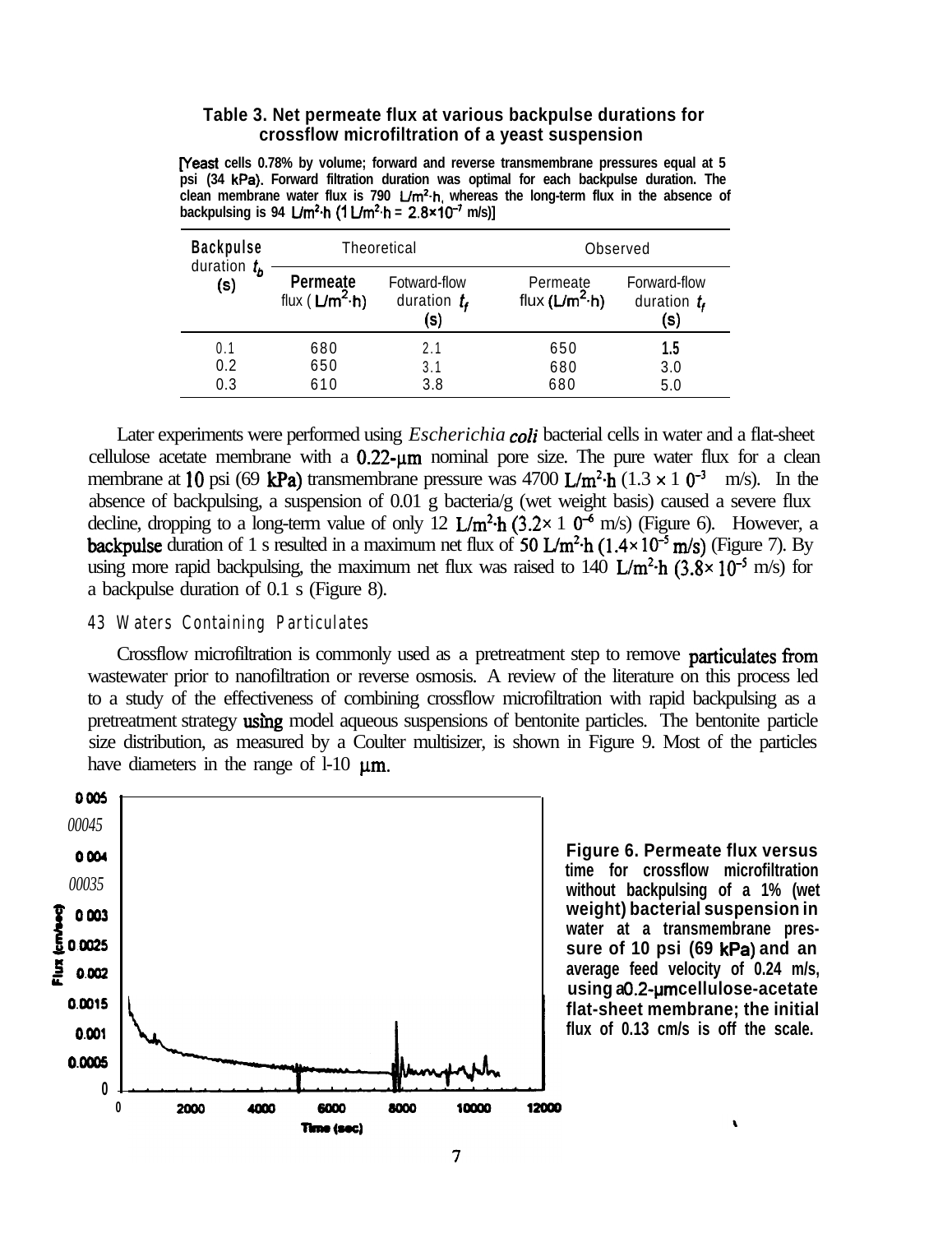

**Figure 7.** Net permeate flux with backpulsing versus duration of forward filtration for crossflow microfiltration of a 1% (wet weight) bacterial suspension in water at forward and reverse transmembrane pressures of 10 psi (69 kPa), backpulse duration of 1 s, and average feed velocity of  $0.24$  m/s, using a  $0.2$ -um cellulose-acetate flat-sheet membrane.

**Figure 8.** Net permeate flux with backpulsing versus duration of forward filtration for crossflow microfiltration of a 1% (wet weight) bacterial suspension in water at forward and reverse transmembrane pressures of 10 psi (69 kPa), backpulse durations of 0.1 s and 0.2 s, and an average feed velocity of 0.24 m/s, using a 0.2-um cellulose-acetate flatsheet membrane.

Figure 9. Size distribution, expressed as particle count versus particle diameter, of bentonite particles suspended in water.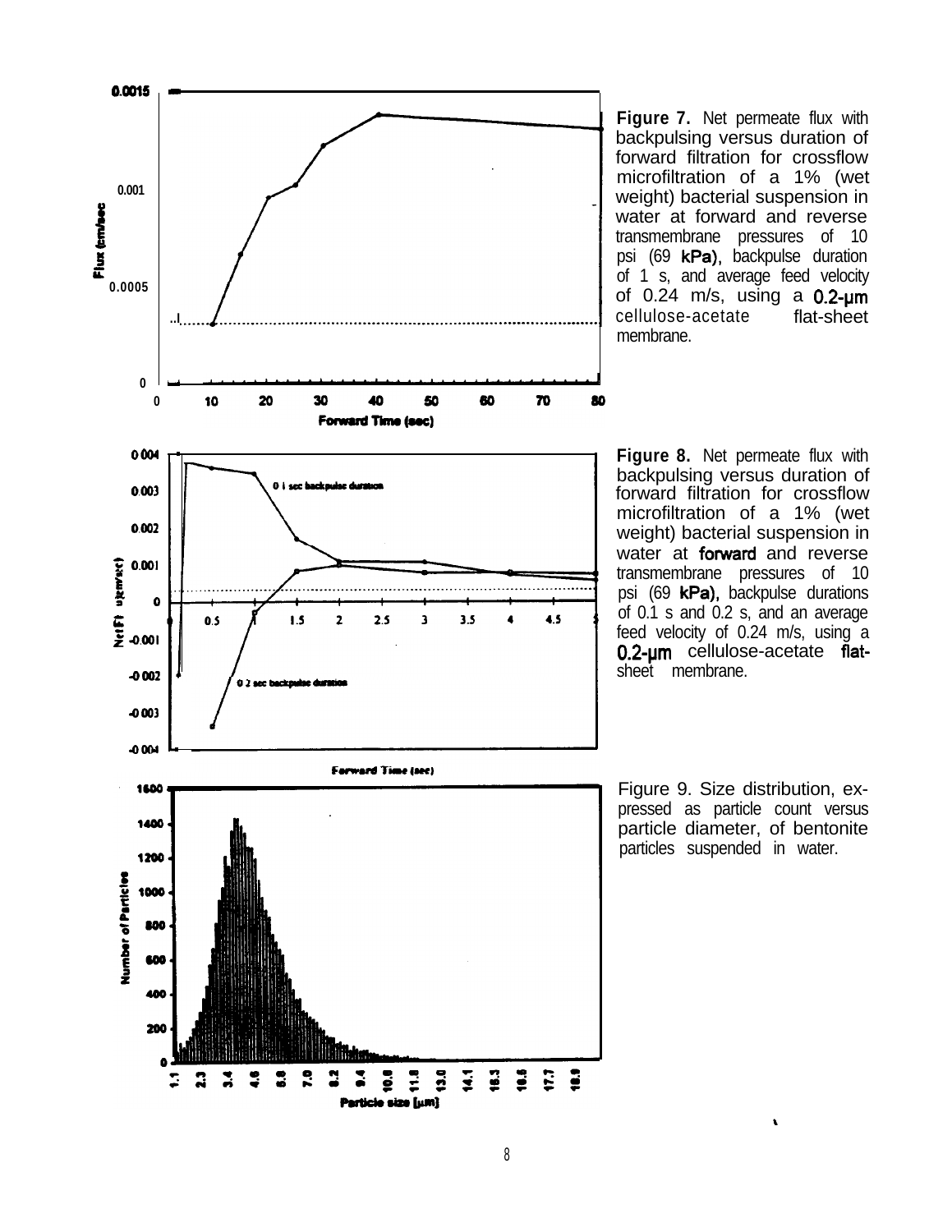Microfiltration was performed on aqueous bentonite suspensions using a tubular ceramic membrane with a 0.8-um nominal pore diameter. Because of the large pore size, a very high water flux of 2,900  $\text{L/m}^2$  h (8.2× 10<sup>-4</sup> m/s) occurred at 20 psi (138 kPa) transmembrane pressure, but the permeate flux for a 0.2 g/L bentonite suspension quickly declined to 440 L/m<sup>2</sup>·h (1.2× 1 0<sup>-4</sup> m/s) in the absence of backpulsing (Figure 10). Using backpulses with a duration of 0.5 s led to a dramatic improvement in the net flux (Figure 10), and a maximum net flux of 2300 L/m<sup>2</sup> $\cdot$ h (6.4 $\times$  1 0<sup>-4</sup> m/s) was achieved at an optimum forward filtration duration of 5 s between backpulses (Figure 11). Interestingly, increasing the backpulse pressure to 20 psi (138 kPa) led to lower net fluxes (Figure 12), with an optimum flux of only 970  $\dot{\rm L/m^2}$  h (2.7×10<sup>-4</sup> m/s). Presumably, the decrease was due to an increased loss of permeate during backpulsing. Additional results are shown in Figure 13 for a shorter backpulse duration of 0.2 s, which gave a slightly higher optimal flux (1300 L/m<sup>2</sup>·h =  $3.6 \times 10^{-4}$  m/s). At a lower feed concentration of 0.04 g/L, the optimal net flux improved to 2220  $L/m^2$ -h (6.2 x 1 0<sup>-4</sup> m/s), which is nearly a 1 O-fold increase in the long-term flux in the absence of backpulsing and almost equal to the clean-water flux of 2300  $L/m^2$  h (6.4 $\times$  1 0<sup>-4</sup> m/s). For the more dilute suspension, the optimal forward filtration between backpulses is higher (Figure 14), due to the slower buildup of the fouling layer. In all cases the permeate was very clean, with a turbidity index of less than 2 NTU.

#### **4.4 Optimization Theory of Rapid Backpulsing**

Rapid backpulsing to reduce membrane fouling during crossflow microfiltration and ultrafiltration was studied theoretically by solving the convection-diffusion equation for concentration polarization and depolarization during cyclic operation with transmembrane pressure reversal. For a fixed duration of reverse filtration, there is a critical duration of forward filtration which must not be exceeded if the formation of a cake or gel layer on the membrane surface is to be avoided. The theory also predicts an optimum duration of forward filtration which maximizes the net flux, since backpulsing at too high a frequency does not allow for adequate permeate collection during forward filtration relative to that lost during reverse filtration, whereas backpulsing at too low a frequency results in significant flux decline due to cake or gel buildup during each period of



Figure 10. Permeate flux versus time for **crossflow** microfiltration of 0.2-g/L bentonite particles suspended in tap water at  $27^{\circ}C$ , with a transmembrane pressure of 20 psi (138 kPa) and an average feed velocity of 2.6 m/s, using a 0.8-um ceramic tubular membrane with and without **backpuls**ing. The backpulsing experiment involved a backpulse duration of 0.5 s, a 6-s interval between backpulses, and a reverse **trans**membrane pressure of 8 psi (55 kPa).

,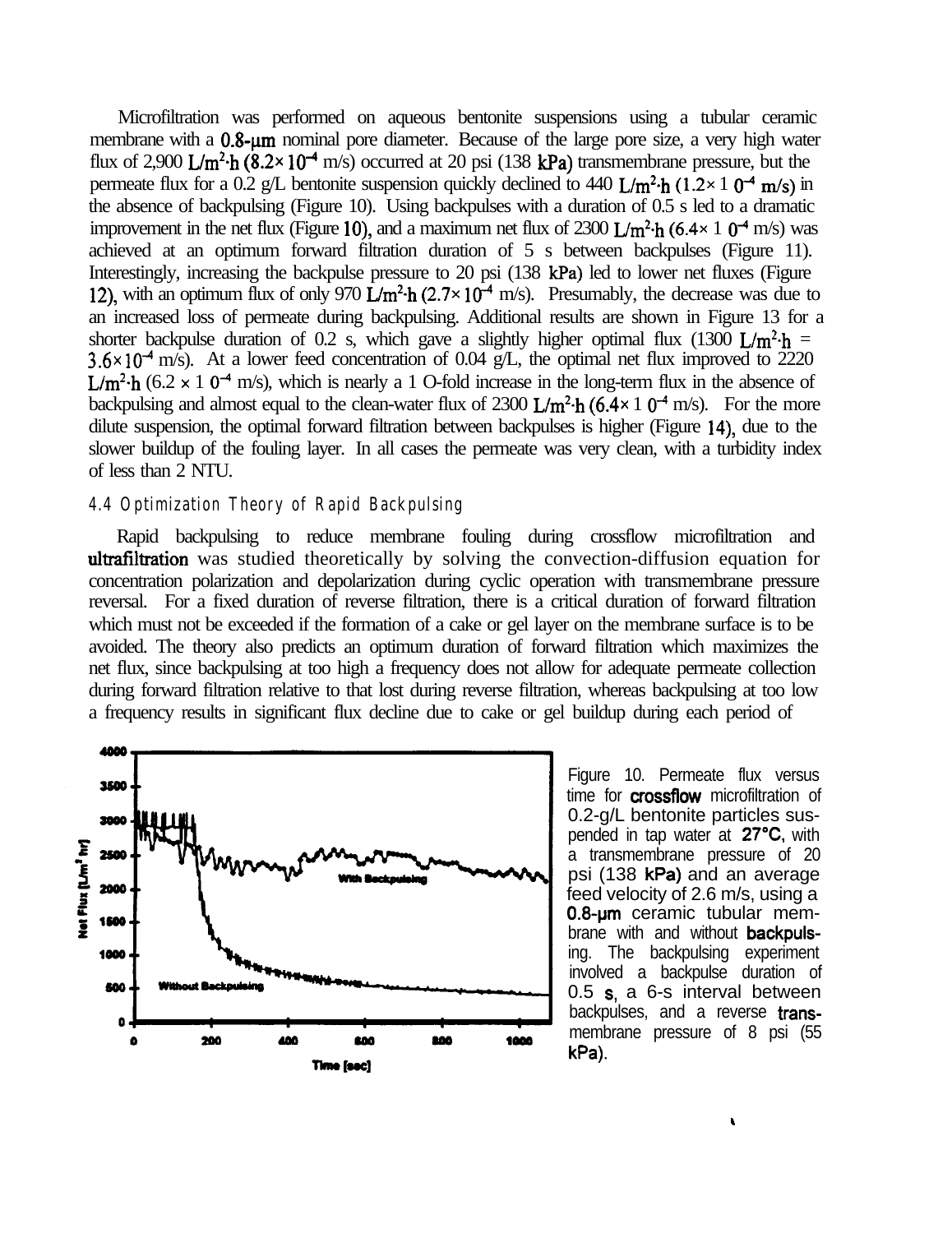

**Figure 11.** Net permeate flux versus the duration of forward filtration between backpulses for crossflow microfiltration of a 0.2 g/L bentonite suspension in water at forward and reverse transmembrane pressure of 20 psi (138 kPa) and 8 psi (55 kPa), respectively, a backpulse duration of 0.5 s, and an average feed velocity of 2.8 m/s, using a O.&pm ceramic tubular membrane. The solid curve shows the flux projected by theory.

**Figure 12.** Net permeate flux versus the duration of forward filtration between backpulses for crossflow microfiltration of a 0.2g/L bentonite suspension in water at equal forward and reverse transmembrane pressure of 20 psi (138 kPa), backpulse duration of 0.5 s, and an average feed velocity of 2.6  $m/s$ , using a 0.8- $\mu$ m ceramic tubular membrane. The solid curve shows the flux projected by theory.

**Figure 13.** Net permeate flux versus the duration of forward filtration between backpulses for crossflow microfiltration of a 0.2 g/L bentonite suspension in water at equal forward and reverse transmembrane pressure of 20 psi (138 kPa), backpulse duration of 0.2 s, and an average feed velocity of 2.6 m/s, using a 0.8  $\mu$ m ceramic tubular membrane. The solid curve shows the flux projected by theory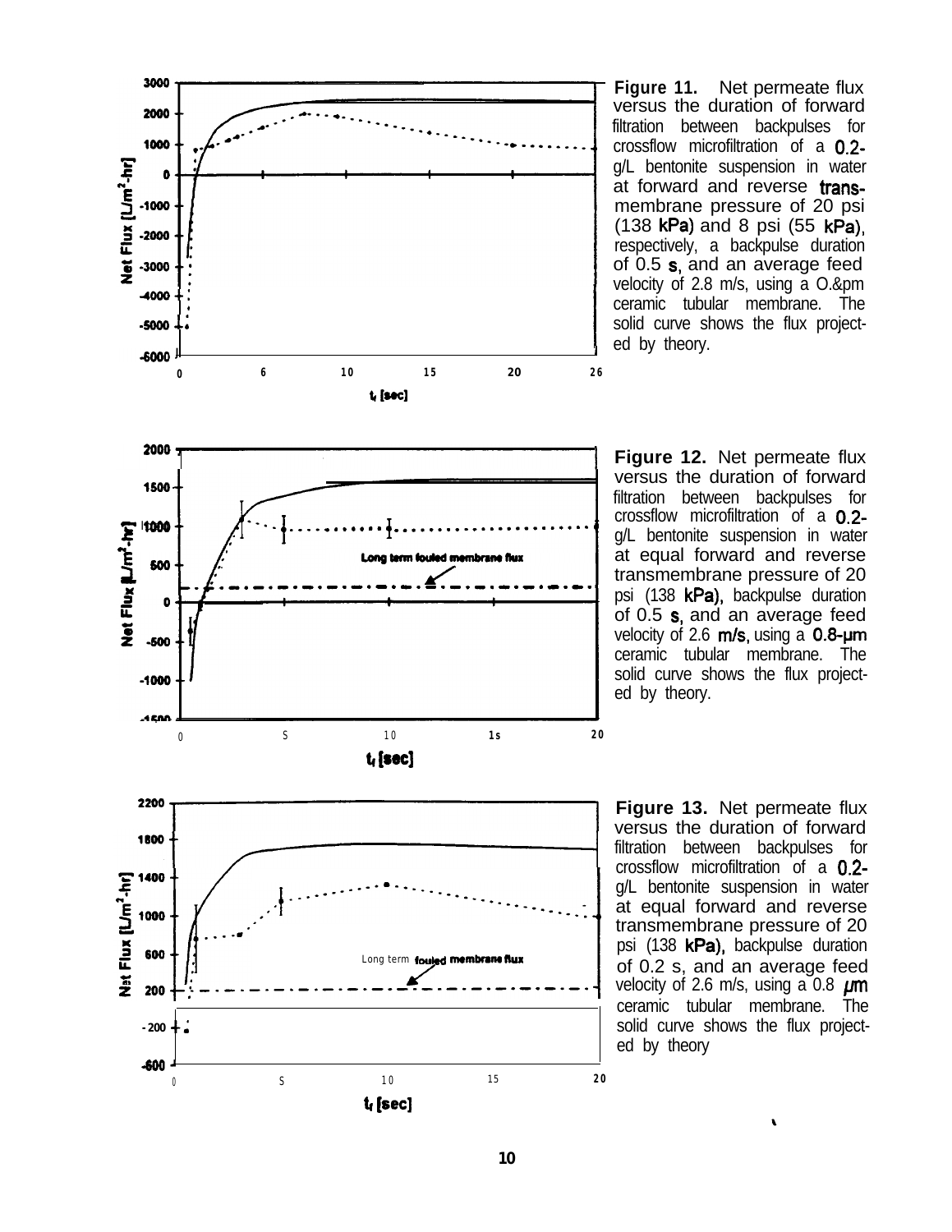

**Figure 14.** Net permeate flux versus the duration of forward filtration between backpulses for crossflow microfiltration of a 0.04 g/L bentonite suspension in water at equal forward and reverse transmembrane pressure of 20 psi (138 kPa), backpulse duration of 0.5 s, and an average feed velocity of 2.6 m/s, using a  $0.8 - \mu m$ ceramic tubular membrane. The solid curve shows the flux projected by theory.

forward filtration. In general, short backpulse durations, low feed concentrations, high shear rates, and high forward transmembrane pressures give the highest net fluxes, whereas the **magnitude** of the reverse transmembrane pressure has a relatively small effect (Redkar et al., 1996). Good agreement between theory and experiment was obtained for yeast suspensions and the low-concentration bentonite suspension, whereas bacterial suspensions and the more concentrated bentonite suspension had lower net fluxes than predicted. Presumably these latter solutions had incomplete cake removal during backpulsing, which would result from irreversible or adhesive fouling. No theoretical analysis was attempted for the oil experiments, because the combination of internal and external fouling observed is not described by the current theory (which is restricted to external fouling).

## **5. System Description**

A schematic of the experimental setup is shown in Figure 15. The feed and backpulse reservoirs are pressurized using nitrogen cylinders with regulator valves. A pump circulates the feed through the retentate side of the membrane module. For the microbial suspensions, a peristaltic pump is used, whereas the setup for the oil and particulate suspensions employs a gear pump capable of generating higher flow rates. A Minitan-S flat-plate membrane module is used for the microbial suspensions, typically with cellulose acetate polymeric microfiltration membranes. This'module has nine parallel channels, each 0.4 mm high  $\times$  7 mm wide  $\times$  50 mm long. A tubular membrane module is used for the oil and particulate **solutions**, typically with an **alpha-alumina** ceranuic membrane. This module has a single tube of inside diameter 0.7 cm and length 21 cm.

Cellulose acetate membranes were used with the microbial suspensions because such membranes are widely used in biotechnology and water purification. The flat-sheet geometry was chosen because it has well-defined flow profiles and because the membrane can easily be removed and inspected or replaced. A ceramic membrane was used with the oil-water emulsions and bentonite suspensions because ceramic membranes can be operated under high temperature and withstand vigorous backpulsing. Because they are brittle, however, ceramic membranes are not currently available in flat sheets, and tubular geometries provide a well-defined alternative.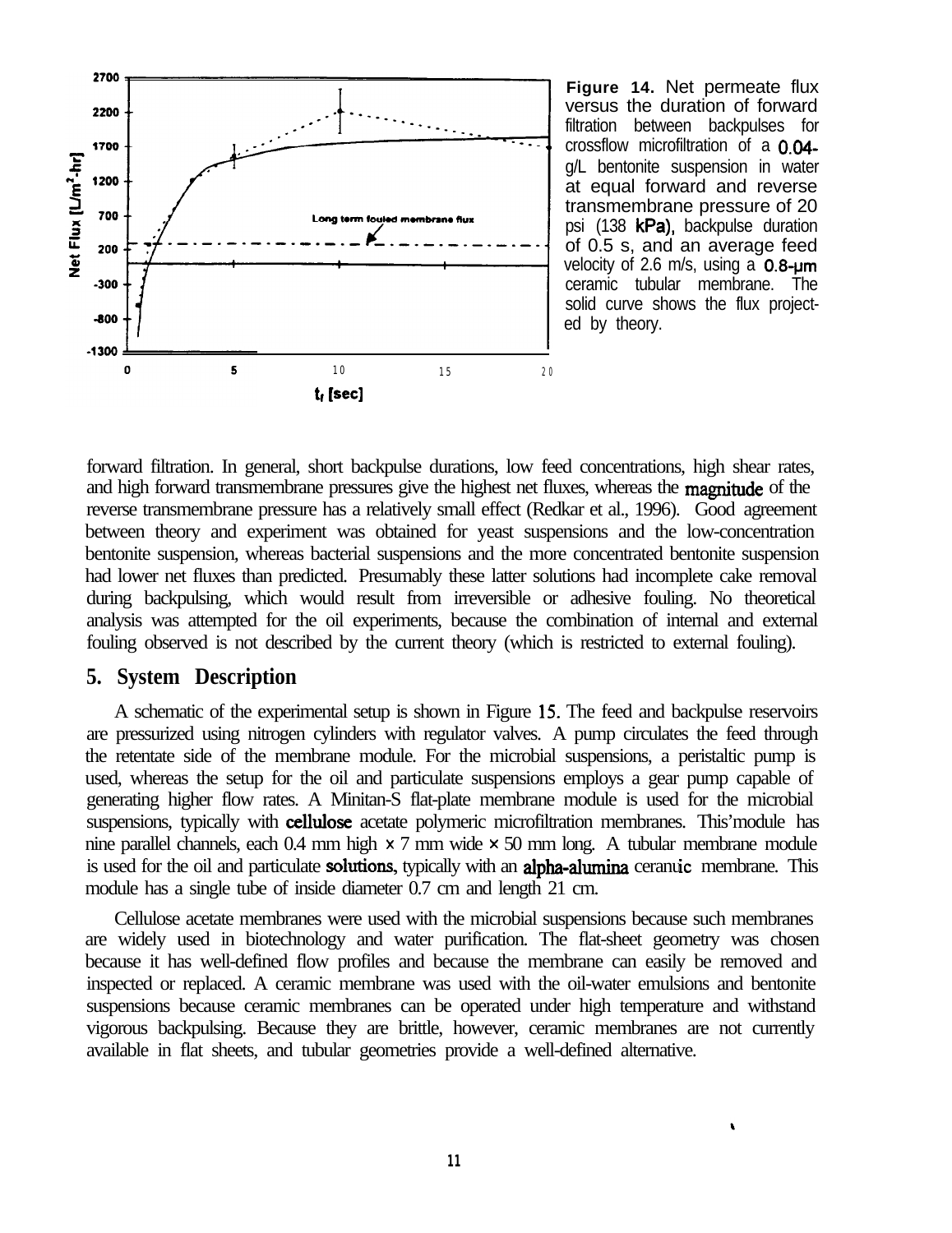

**Figure 15.** Schematic of the experimental apparatus for **cross**flow microfiltration with backpulsing.

Solenoid valves controlled by a microcomputer are used to switch between forward and reverse **filtration.** Valve  $B$  is open and valve  $A$  is closed during forward filtration, whereas valve  $A$  is open and valve B is closed during each backpulse. The switching time of the solenoid valves is about 50 ms, although the clock speed of the microcomputer limits the minimum backpulse time to about 100 ms (0.1 s).

Both the backpulse and permeate reservoirs sit on electronic balances interfaced to the microcomputer. These allow for the forward, reverse, and net permeate fluxes to be monitored. A regenerator pump controlled by the computer keeps the feed concentration constant by replacing the permeate fluid. The retentate is recycled to the feed reservoir (in practice, a fraction of the retentate would be collected as the concentrate stream).

## **6. Economic Analysis**

This section evaluates the economic aspects of using crossflow microfiltration (CFMF) with flux enhancement by permeate backpulsing as a pretreatment step in reverse-osmosis plants. It compares this process with a conventional flocculation-multimedia filtration scheme. The study is based on experimental data obtained for bentonite suspensions using  $0.8 - \mu m$  ceramic membranes. The analysis shows that CFMF is not competitive with the conventional technique if run under normal conditions without backpulsing, except in small plants that have capacities less than 0.5 MGD.<sup>2</sup> Flux enhancement by backpulsing makes CFMF a viable option as a pretreatment technique (at least for the plant scales considered), roughly cutting in half the unit cost for treated water. Pretreatment costs range from \$0.30/ $m^3$  (\$1.13/1000 gal) for a 0.5-MGD plant, to \$0.14/ $m^3$  (\$0.53/1000 gal) for a 5-MGD facility, when net permeate fluxes of 1000  $\mathbf{L}/\mathbf{m}^2 \cdot \hat{\mathbf{h}}$  are maintained. On the other hand, treated

<sup>\*</sup>Curiously MGD (millions of gallons per day) seems to be the unit of choice in the water treatment industry (1 MGD=157.7 m<sup>3</sup>/hr) concerning plant capacity, while costs are often measured in terms of dollars per cubic meter (1  $\text{m}^3$  = 264 gal; 1000 gal = 3.78  $\text{m}^3$ ) of treated water.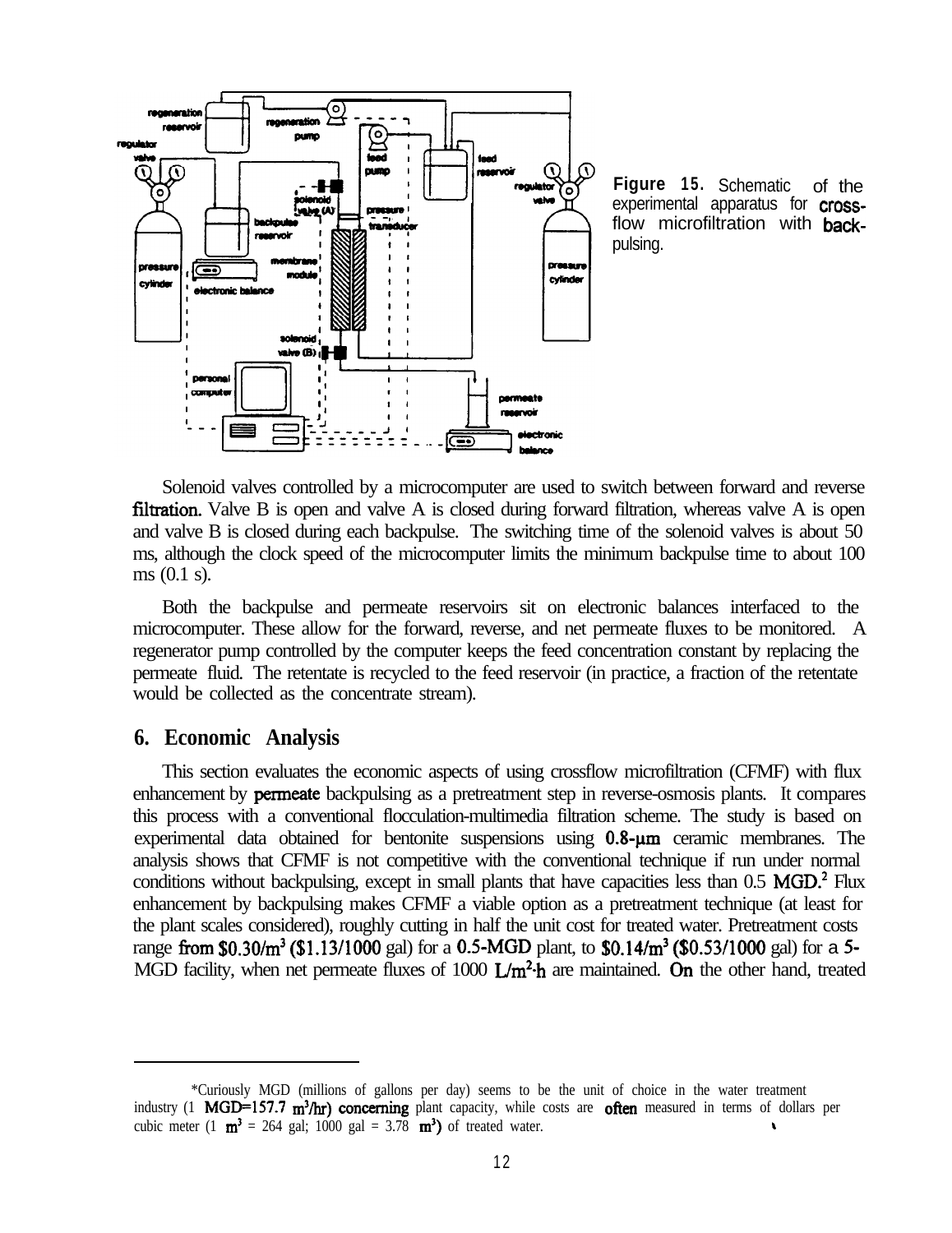water derived using a typical long-term forward filtration flux of 200 L/m<sup>2</sup>·h, without backpulsing, costs at least \$0.43/m<sup>3</sup> (\$1.63/1000 gal), which is above the cost for conventional treatment for all but small-capacity plants  $( $0.5$  MGD)$ .

#### 6.1 **Cost Model for Crossflow Microfiltration**

The cost of water treatment can be apportioned into capital and operating costs. Capital costs represent the investment required to provide a given capacity for treated water production. This investment includes costs such as land, engineering, construction, and installations (civil, electrical, mechanical, etc.). Common practice for calculating the investment required for a unit volume of plant capacity (say in dollars per cubic meter of treated water) involves annualizing the initial cost incurred in erecting the facility and dividing by its intended capacity.

The operating costs include those expenses associated with plant operation and maintenance, such as energy consumption, membrane replacement, and labor. The cost of waste disposal is highly dependent on the nature of the feed and on plant location. For the water source considered herein, these costs were assumed to be negligible (though we note that conventional treatment with filter aids has higher waste disposal costs than does membrane filtration).

The present model is based on the plant schematic of Figure 16. Water from a natural source (such as a river, lake, or reservoir) is pumped through the CFMF module at a pressure of approximately 130 kPa. The concentrate is recycled through pump  $P2$  at a rate dependent on the design cross-flow velocity. The design assumes use of tubular **ceramic** membrane elements contained in a large cylindrical module. The membrane module characteristics are contained in Table 4. A timer-controlled system permits switching operating mode from forward filtration to reverse filtration (for application of the permeate backpulse). As a generality it is assumed that the backpulse pressure is supplied by a pressurized reservoir, with a backpulse pump  $P_{\text{bo}}$  providing the necessary pressure difference.

#### **Calculation of Capital Costs**

Capital costs are subdivided into membrane costs and nonmembrane costs. The membrane costs include the initial cost of the membrane modules  $(C_{mem})$ . This is given by

$$
C_{\text{mem}} = c_{\text{mod}} N_{\text{mod}} \tag{1}
$$

where  $c_{mod}$  represents the cost of a single module and  $N_{mod}$  the number of required modules. The number of modules required is calculated from the expression (Pickering and Wiesner, 1993)

$$
N_{\text{mod}} = \text{Integer}\left\{\frac{A_{\text{regd}}}{A_{\text{mod}}} + 0.5\right\}
$$
 (2)

Here,  $A_{mod}$  is the membrane area of the membrane module in question and  $A_{read}$  is the required total membrane area for the design flow at a given net flux. In mathematical terms,

$$
A_{\text{reqd}} \frac{Q_{\text{reqd}}}{I_{\text{net}}}
$$
 (3)

where  $Q_{\text{read}}$  is the flow rate at the plant design capacity and  $J_{\text{net}}$  is the membrane net flux.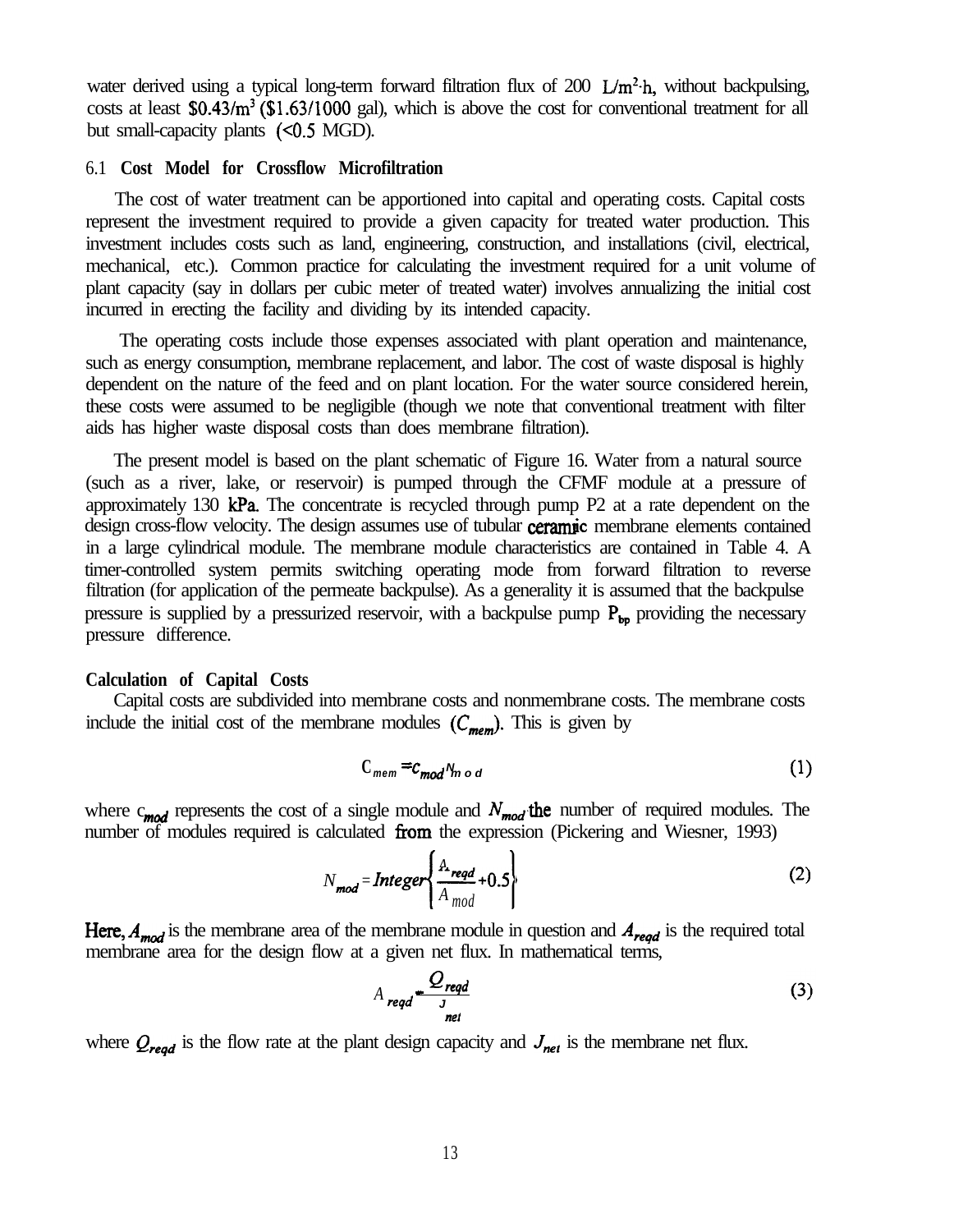

crossflow microfiltration water pretreatment system.

## **Table 4. Design and cost parameters used in CFMF membrane economic model**

| <b>Parameter</b>                                                                                                                                                                                                                                                                |                                                                                                                       | <b>Symbol Quantity</b>                                                                                 |
|---------------------------------------------------------------------------------------------------------------------------------------------------------------------------------------------------------------------------------------------------------------------------------|-----------------------------------------------------------------------------------------------------------------------|--------------------------------------------------------------------------------------------------------|
| Diameter of membrane element<br>Number of elements per module<br>Length of module<br>Diameter of module<br>Cost of each module<br>Recommended membrane life<br>Feed gauge pressure<br>Backpulse gauge pressure<br>Backpulse duration<br>Forward-flow duration<br>Plant recovery | elem<br>N <sub>F</sub><br>$L_{mod}$<br>$d_{mod}$<br>$c_{mod}$<br>M I<br>$P_{1}$<br>$P_{bp}$<br>$t_{bp}$<br>$t_H$<br>R | 4mm<br>684<br>850 mm<br>$320$ mm<br>\$14,600<br>8 years<br>130 kPa<br>260 kPa<br>$0.2$ S<br>5 s<br>90% |
| Amortization period of plant                                                                                                                                                                                                                                                    |                                                                                                                       | $20\,$ vears                                                                                           |

The nonmembrane costs  $(C_{n-mem})$  are calculated from an expression compiled by Pickering and Wiesner (1993) using data from membrane and engineering and construction companies, which includes costs due to engineering and construction, and installations:

$$
C_{n-mem} = \$1.50 \times 10^5 \ N_{mod}^{0.74} \tag{4}
$$

The total capital cost is then amortized over the design life of the plant to yield an annualized capital cost. Thus,

$$
CC = \frac{(C_{mem} + C_{n-mem})(AF)}{Q_{reqd}}
$$
 (5)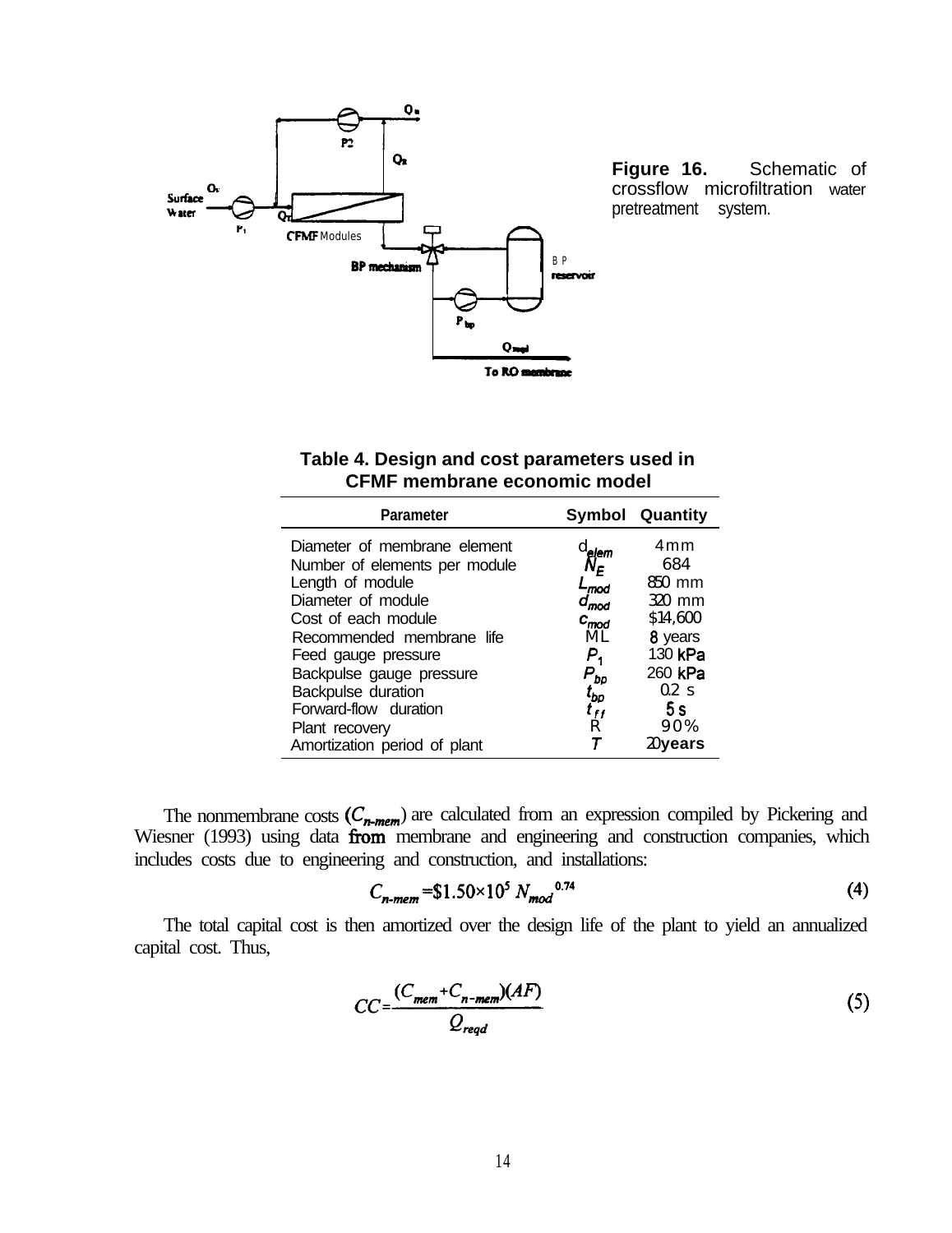where CC represents the annualized plant capital cost, and the amortization factor *AF* is given by

$$
AF = \frac{i(1+i)^T}{(1+i)^T - 1}
$$
 (6)

where *T* is the plant life and *i* the annual discount rate for capital investment.

#### **Calculation of Operating Costs**

The main operating costs to consider consist of energy (for pumping feed, recycling concentrate and pumping backpulse permeate), membrane replacement, maintenance, and labor.

#### *Cost of Pumping Feed*

The cost of pumping the feed from ambient pressure  $P_0$  to  $P_1$  is given by the simple expression

$$
E_{1} = \frac{(P_{1} - P_{0})\frac{Q_{F}}{\eta_{1}}}{Q_{reqd}}
$$
 (7)

where  $\eta_1$  is the efficiency of the pump and the cost is expressed per unit volume of treated water.  $Q_F$  is the feed flow rate drawn into the treating plant and **differs** from the plant capacity  $Q_{\text{read}}$  by the quantity  $Q_w$ , as shown in Figure 16.

#### *Cost of Pumping Recycle*

The cost of recycling concentrate will depend directly on the pressure drop through the module on the concentrate side. This can be calculated by using the pressure-drop equation for flow through a tube:

$$
P_{mod} = \frac{2L_{mod} \, \rho C F V^2}{d_{elem}} f_f \tag{8}
$$

where  $L_{mod}$  represents the length of the module,  $\rho$  is the density of the fluid, CFV the average crossflow velocity within the membrane element, and  $d_{elem}$  the diameter of the membrane element. The Fanning friction factor  $f_f$  can be approximated by the expressions (Perry and Green, 1984)

$$
f_f = \frac{16}{N_{Re}} \qquad N_{Re} < 4000
$$
 (9)

$$
f_f = \frac{0.079 \text{ } 1}{N_{Re}} \qquad N_{Re} > 4000 \tag{10}
$$

Here, the Reynolds number,  $N_{Re}$  is based on the diameter of the element and the average cross-flow velocity, *CFV.* Once the pressure drop through the element is known, it is straightforward to calculate the energy required to pump the recycled concentrate stream as

$$
E_2 = \frac{\Delta P_{mod} \frac{Q_R}{\eta_2}}{Q_{reqd}}
$$
 (11)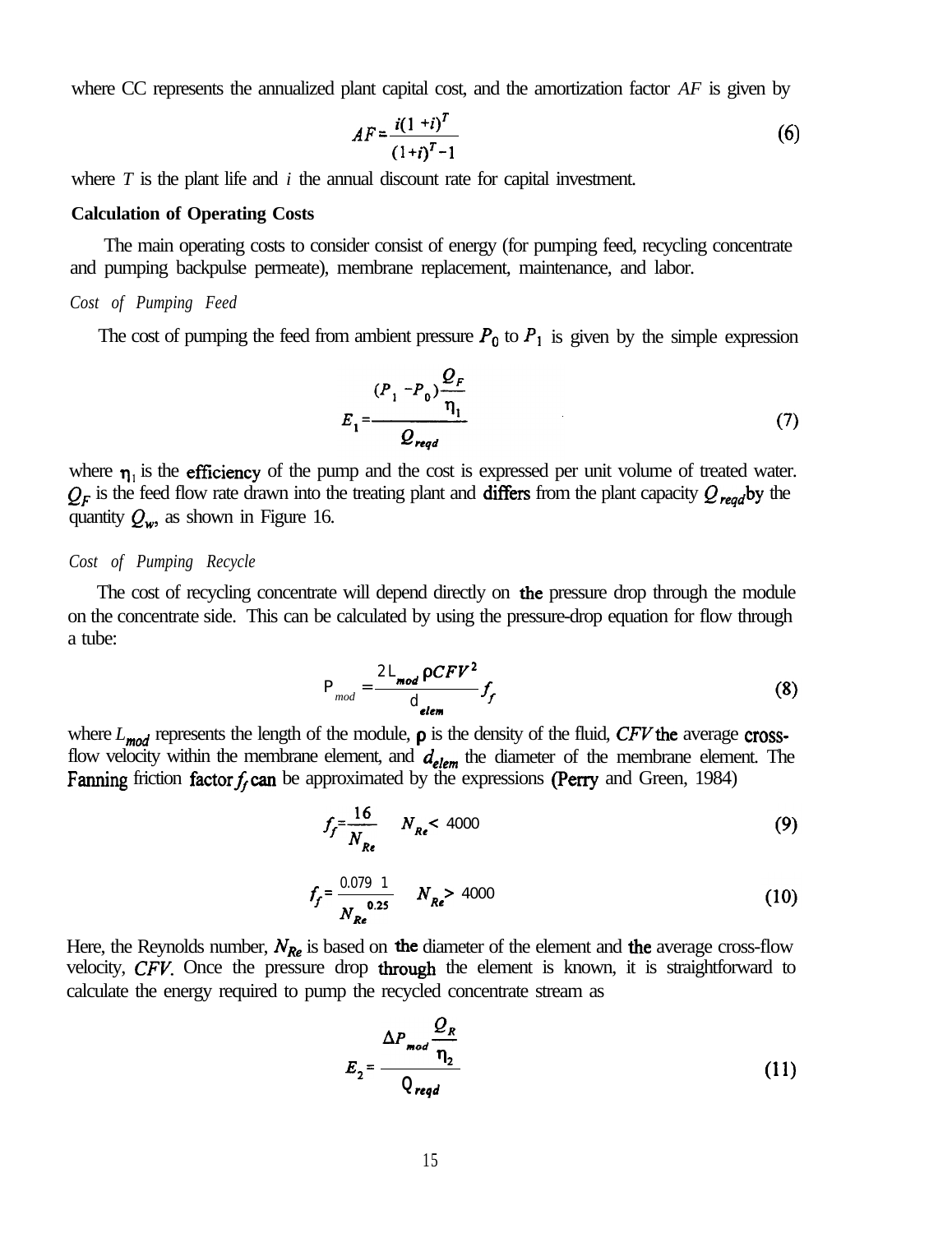where  $Q_R$  is the recycle stream flow-rate and  $\eta_2$  is the recycle pump efficiency. The recycle flow rate  $Q_R$  is found from the expression

$$
Q_R = Q_T - Q_{\text{regd}} - Q_w \tag{12}
$$

where  $Q_r$  is the total flow rate entering the module and  $Q_w$  is the waste concentrate flow rate.  $Q_r$  is easily found by fixing the cross-flow velocity within the membrane elements:

$$
Q_T = \text{CFV}(A_{cs}) N_{mod} N_E \tag{13}
$$

with A, being the membrane element cross sectional area,  $N_{mod}$  the number of modules required and  $N_F$  the number of elements per module. The waste concentrate is fixed by specifying a plant recovery, *R :*

$$
Q_w = Q_F (1 - R) \tag{14}
$$

A typical value of  $R = 0.90$  (Pickering and Wiesner, 1993) is used herein.

*Cost of Backpulsing* 

The energy cost of pumping the permeate for backpulse is given by

$$
E_{bp} = \frac{(P_{bp} - P_0) \frac{Q_{bp}}{\eta_{bp}}}{Q_{reqd}}
$$
 (15)

where  $\eta_{bb}$  is the backpulse pump efficiency, and  $Q_{bp}$  is the **backpulse** flow rate.  $Q_{bp}$  is obtained by using the clean permeate flux,  $J_{bp}$ , as

$$
Q_{bp} = J_{bp} A_{mod} N_{mod} \tag{16}
$$

Since backpulsing only occurs for part of a cycle, the energy calculated in Equation 15 is weighted by the equation

$$
E'_{bp} = E_{bp} \frac{t_{bp}}{t_{cycle}} \tag{17}
$$

where  $t_{bp}$  is the backpulse duration time and  $t_{cycle}$  is the duration of the operating cycle (backpulse + forward filtration).

The total energy cost is then given by

$$
C_E = C_{kWh}(E_1 + E_2 + E_{bp}')
$$
 (18)

where  $C_{kWh}$  is the cost per kilowatt-hour in dollars.

#### *Cost of Membrane Replacement*

It is sensible to consider the membrane replacement cost as a variable (or operating) cost rather than a periodic investment of capital. It can be modeled as a constant operating cost by assuming that the membranes will be replaced at a fixed interval per the manufacturer's recommendation. Thus the cost of membrane replacement may be annualized over one replacement period by using the amortization factor of

$$
AF_M = \frac{i_M}{(1 + i_M)^{ML} - 1}
$$
 (19)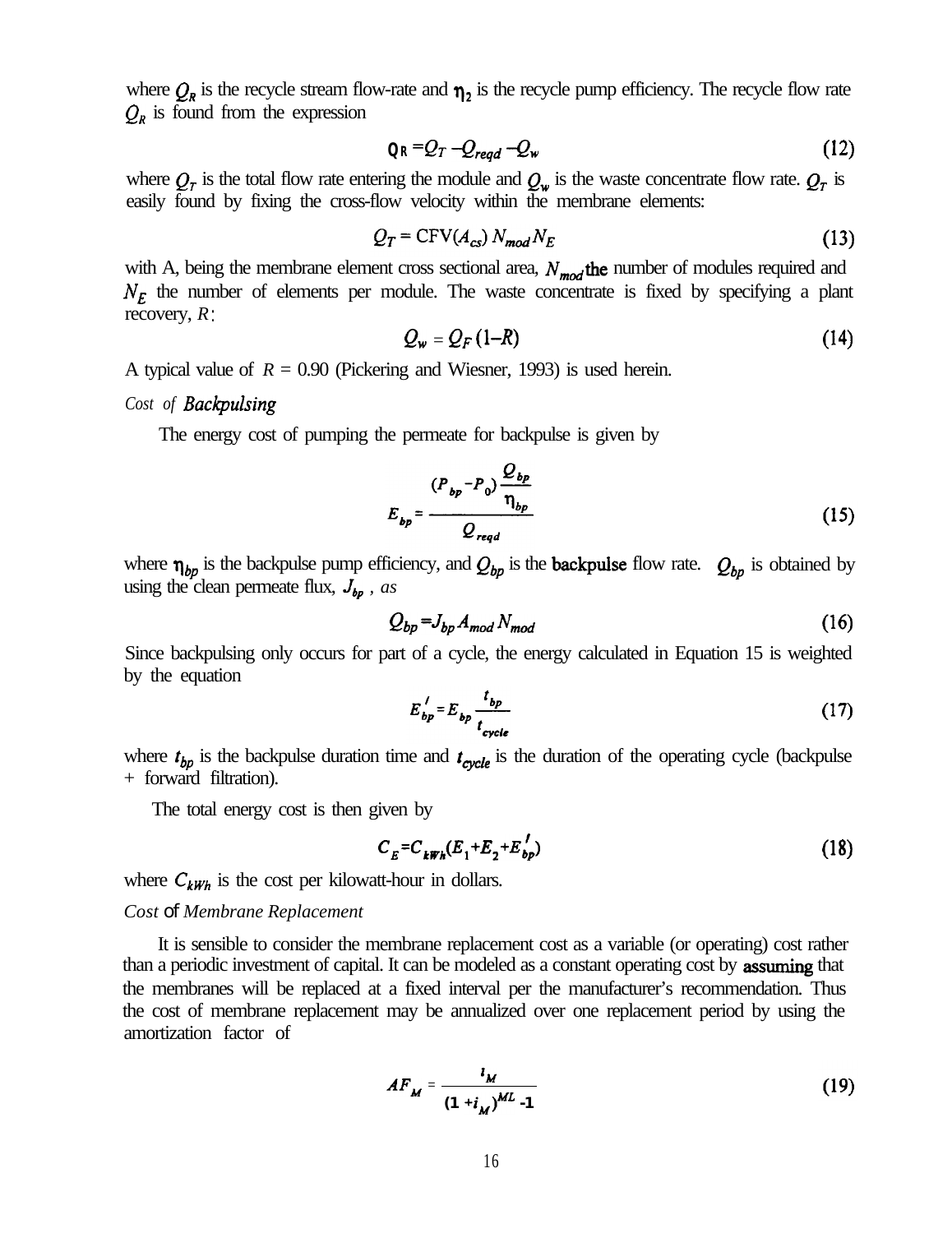Here, ML is the recommended membrane life (in years) and  $i_M$  is the annual discount rate for membrane replacement. The annual cost of membrane replacement is then calculated from

$$
C_{MR} = \frac{C_{mod} N_{mod} A F_M}{Q_{reqd}}
$$
 (20)

#### *Cost of Labor and Maintenance*

The required labor is calculated from graphical data for man-hour requirements for fluid processing plants from Peters and Timmerhaus (199 l), and the cost of maintenance is taken as an annualized 1.5% of the nonmembrane cost (Owen et al., 1995). The values for cost and design parameters used can be found in Table 4.

The total cost of the treated water (in dollars per cubic meter of treated water) is found by adding the capital and operating costs discussed above.

#### **6.2 Cost Model for Conventional Treatment**

The costs for a conventional treatment plant have been calculated previously (Wiesner et al., 1994), based on the detailed model of Clark and Dorsey (1982) and Clark and Morand (198 1). The analysis is based on the basic schematic of the treatment plant of Figure 17. Waters of average turbidity (25-50 ntu) will require rapid-mixing/flocculation followed by gravity settling and multimedia filtration. 'Chlorine must be added for bacterial treatment, and sodium hydroxide and sulfuric acid are necessary for **pH** adjustment. Specific values of the range of design parameters are included in Table 5.

#### **6.3 Analysis and Discussion**

Capital and operating costs were calculated over a range of values of the permeate flux, at two different plant capacities (see Figures 18 and 19). It is observed that, with the commercially available modules, increasing the flux decreases the cost of water treatment, although the effect is small when the flux is above approximately 1000  $\mathbf{L/m^2}\cdot\mathbf{h}$ . As expected, the cost of treated water decreases with increasing plant capacity; however, the decrease becomes less significant for higher ranges of plant capacity.



**Figure** 17. Schematic of conventional water pretreatment systems.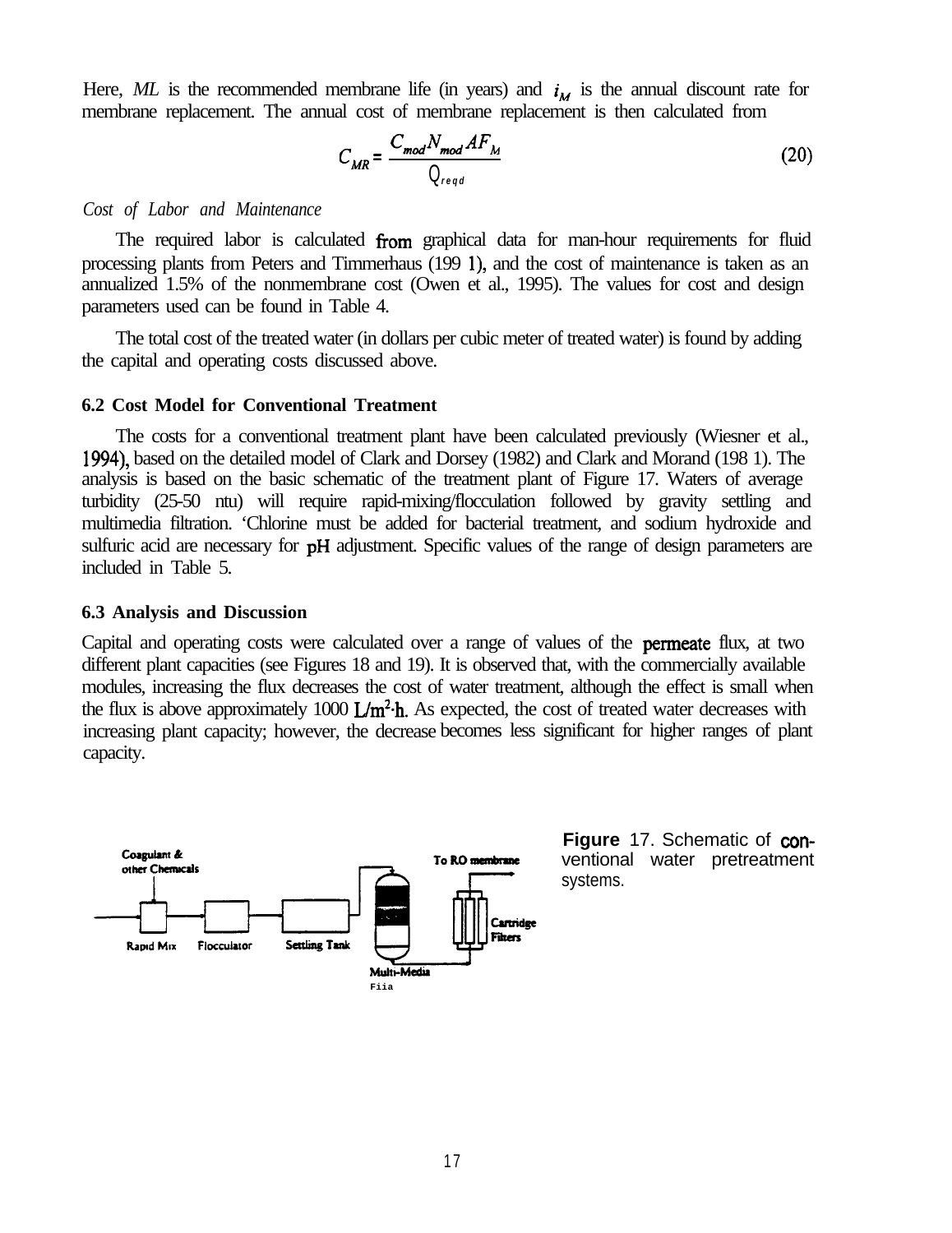|           | <b>Parameters</b><br>Design                                                                                                       |                                                                        |  |  |
|-----------|-----------------------------------------------------------------------------------------------------------------------------------|------------------------------------------------------------------------|--|--|
| 20 years  | Rapid mix detention time                                                                                                          | 30 <sub>s</sub>                                                        |  |  |
| 10%       | Rapid mix velocity gradient                                                                                                       | 6001s                                                                  |  |  |
| 8%        | Coagulant dosage                                                                                                                  | $30$ mg/L                                                              |  |  |
| \$0.07/hr | Pump efficiency                                                                                                                   | 70%                                                                    |  |  |
| \$0.9/gal | Flocculation detention time                                                                                                       | 20 min                                                                 |  |  |
|           | Flocculation velocity gradient                                                                                                    | 600/s                                                                  |  |  |
|           |                                                                                                                                   | Rectangular                                                            |  |  |
|           | Sediment basin overflow rate                                                                                                      | 540 gsd                                                                |  |  |
|           | Sed. basin sludge conc. (% solids)                                                                                                | $0.7\%$                                                                |  |  |
|           |                                                                                                                                   | $12-18$ in                                                             |  |  |
|           |                                                                                                                                   | $0.55/1.15$ mm                                                         |  |  |
|           | Uniformity coefficient                                                                                                            | 1.55/1.55                                                              |  |  |
|           | Filtration<br>rate                                                                                                                | $5$ GPM/ft <sup>2</sup>                                                |  |  |
|           | Backwash<br>velocity                                                                                                              | 20 GPM/ft <sup>2</sup>                                                 |  |  |
|           | <b>Parameters</b><br>\$0.001/ $\text{ft}^3$<br>Cost of Chemicals<br>\$250/ton<br>\$150/ton<br>\$200/ton<br>\$0.55/lb<br>\$250/ton | Sediment basin geometry<br>Filter media depth<br>Filter media diameter |  |  |

**Table 5. Design and cost parameters lsed in conventional treatment plant model**



**Figure** 18. Water pretreatment cost versus permeate flux for a OS-MGD facility using membrane filtration with backpulsing.



**Figure 19.** Water pretreatment cost versus **permeate flux** for a 5.0-MGD facility using membrane filtration with backpulsing.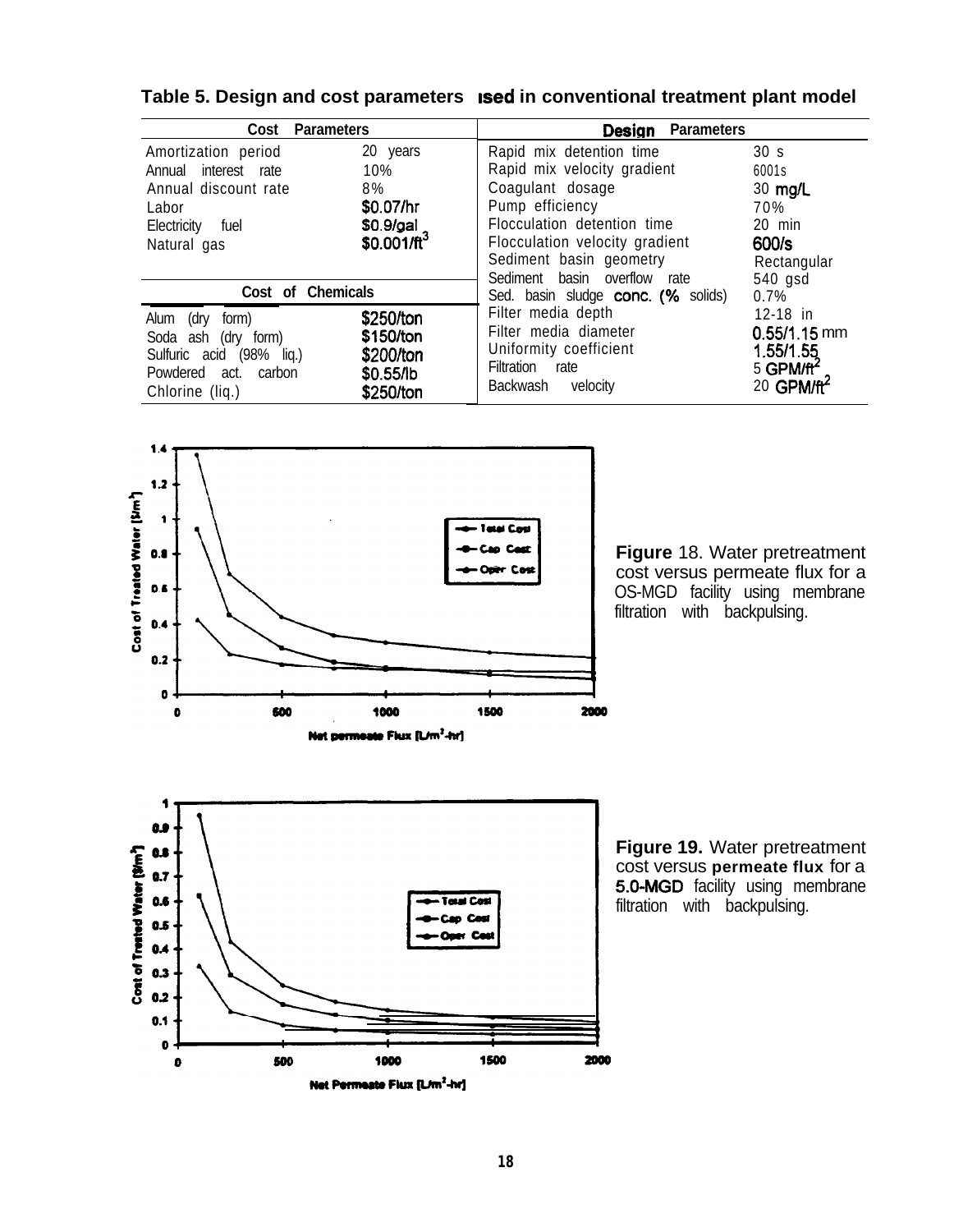If the membrane plant is operated at a flux of 200  $\text{L/m}^2$ -h, pretreatment costs are competitive with those of small conventional plant installations (OS MGD and lower capacity) (Figure 20). If the membrane flux is raised to 1000  $L/m^2$ -h by backpulsing, membrane pretreatment becomes a viable alternative for even high-capacity systems, incurring costs that are approximately half of those from a large conventional plant (Figure 21).



 $\mathbf{r}$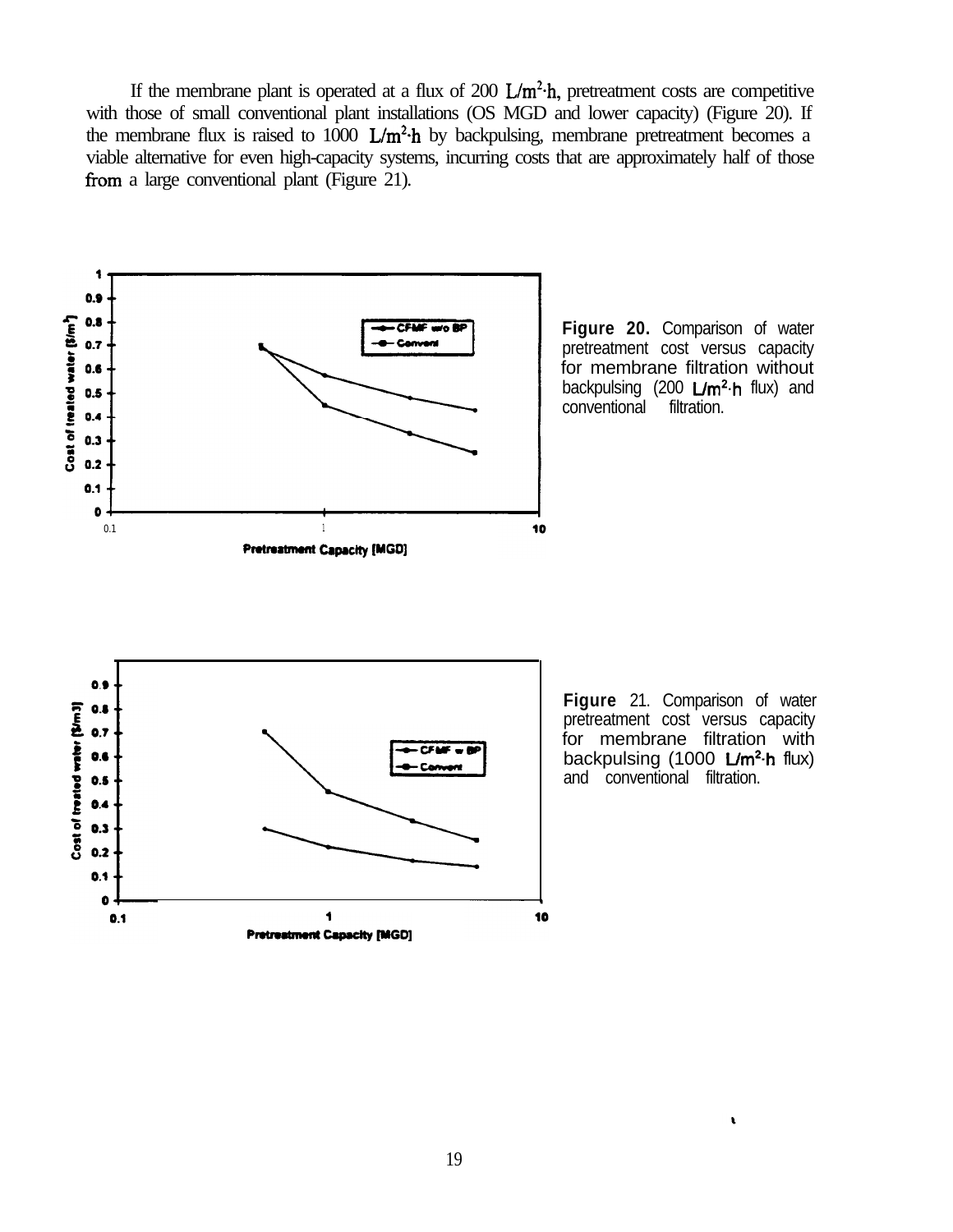### **References Cited**

- Clark, R.M., and Dorsey, P. (1982) A model of costs for treating drinking water, J. A WWA 74, 618–627.
- Clark, R.M., and Morand, J.M. (198 1) Cost of small water supply treatment systems, *J. Envir. Eng. Div. ASCE* 107, EE5, 1051-1065.
- Mueller, J., Cen, Y., and Davis, R.H. (1997) Crossflow microfiltration of oily water, J. *Mem. Sci.* (in press).
- Owen, G., Bandi, M., Howell, J.A., and Churchouse, S.J. (1995) Economic assessment of membrane processes for water and wastewater treatment, J. *Mem. Sci.* **102,77-9 1.**
- Perry, R.H., and Green, D. (1984) *Perry's Chemical Engineer's Handbook, 4th* Ed., p. 5025, McGraw-Hill, New York.
- Peters, M.S., and Timmerhaus, K.D. (1991) *Plant Design and Economics for Chemical Engineers, 4th Ed.,* p. 198, McGraw-Hill, New York.
- Pickering, K.D., and Wiesner, M.R. (1993) Cost model for low-pressure membrane filtration, J. *Env. Eng.* **119,772-797.**
- Powell, T.S. (1992) 1991 performance for hydraulic and mechanical flotation cells in a mature Gulf of Mexico offshore field, *Second Annual Produced Water Seminar,* American Filtration Society, Texas Chapter, 15906 Heatherdale, Houston, Texas 77059-5902.
- Redkar, S.G., and Davis, R.H. (1993) Crossflow microfiltration of yeast suspensions in tubular filters, *Biotech. Prog. 9,625-634.*
- Redkar, S.G., and Davis, R.H. (1995) Crossflow microfiltration with high-frequency reverse filtration, *AIChE Journal 41,50* l-508.
- Redkar, S., Kuberkar, V., and Davis, R.H. (1996) Modeling of concentration polarization and depolarization with high-frequency backpulsing, *J. Mem. Sci.* **121, 229-242.**
- Rodgers, V.G.J., and Sparks, R.E. (1992) Effects of transmembrane pressure pulsing on concentration polarization, J. *Mem. Sci. 68,* 149-169.
- Vandermeulen, J. H. and Hrudey, *S.* E. (1987) *Oil in Freshwater,* Pergamon Press, New York.
- Wahl, J.R, Hayes, T.C., Kleper, M.H., and Pinto, S.D. (1979) Ultrafiltration for today's oily wastewaters: A survey of current ultrafiltration systems, *34th Purdue University Industrial Waste Conference Proceedings,* Lewis Publishers, Chelsea, MI, p. 719-733.
- Wenten, I.G. (1995) Mechanisms and control of fouling in crossflow microfilbation, *Filt. Sep.*, March Issue, 252-253.
- Wiesner, M.R., Hackney, J., Sethi, S., Jackangelo, J.G., and Laine, J.M. (1994) Cost estimates for membrane filtration and conventional treatment, J. *A WWA 85,* 33-41.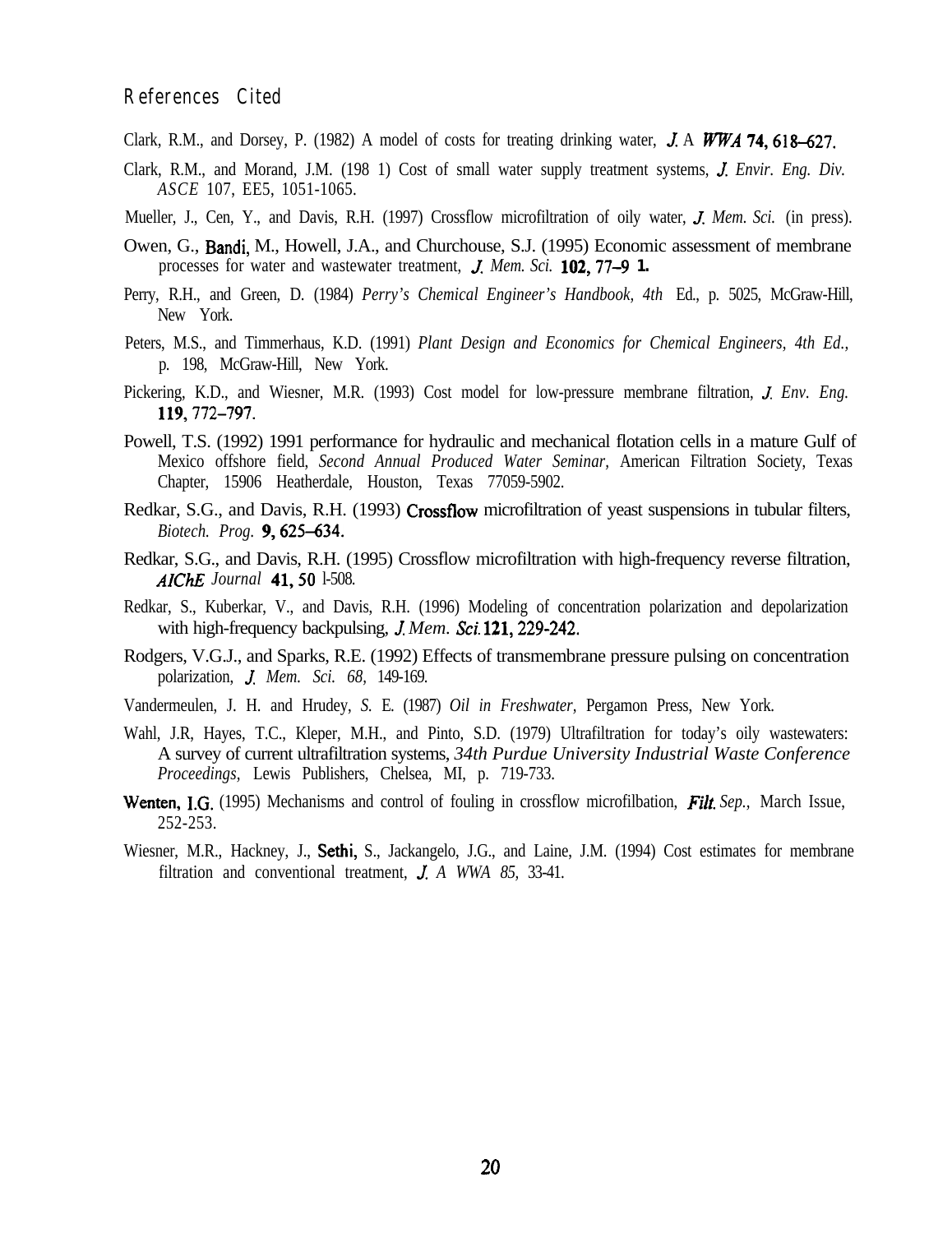## **APPENDIX - DATA RECORD**

A. Data for oily wastewater corresponding to Figure 1 and Tabte 2 for the 0.2  $\mu$ m ceranic **membrane. - .**

| Statistical Data Analysis of the Membralox alpha alumina ceramic membrane Experiment Results |                    |                                           |        |             |                                                        |                            |             |                             |
|----------------------------------------------------------------------------------------------|--------------------|-------------------------------------------|--------|-------------|--------------------------------------------------------|----------------------------|-------------|-----------------------------|
|                                                                                              |                    |                                           |        |             |                                                        |                            |             |                             |
| Experiment                                                                                   | Flux (Liter/m' hr) |                                           |        |             |                                                        |                            |             |                             |
|                                                                                              |                    |                                           |        |             |                                                        |                            |             |                             |
|                                                                                              |                    | Initial First Final First   Flux          |        | <b>Flux</b> | Flux                                                   | Fin <b>Emuls</b> Final 2nd |             | Permeate                    |
|                                                                                              | Water<br>Flux      | <b>Water/Init lat</b><br><b>Emul Flux</b> |        | at          | at                                                     | <b>Flux/Init</b>           | Water       | Oil                         |
|                                                                                              |                    |                                           |        |             | 1450 sec 2000 sec 4000 sec 8000 sec 8850 sec 10800 sec | 2nd Wat<br>F               | <b>Flux</b> | Conc.                       |
|                                                                                              | 50 sec             |                                           |        |             |                                                        |                            |             | (ppm                        |
|                                                                                              |                    |                                           |        |             |                                                        |                            |             |                             |
| <b>Baseline</b><br>$\overline{M}$                                                            |                    |                                           |        |             |                                                        |                            |             |                             |
| Run 1                                                                                        | 656.6              | 560.5                                     | 480.5  | 86.5        | 40.8                                                   | 27.5                       | 35.2        |                             |
| Run <sub>2</sub>                                                                             | 585.1              | 464.4                                     | 416.4  | 96.1        | 47.3                                                   | 34.4                       | 34.4        | 5.7                         |
| Run 3                                                                                        | 640.6              | 537                                       | 352.3  | 106.6       | 77.7                                                   | 63.7                       | 55          | $\overline{3.5}$            |
| lMean                                                                                        | 627.4              | 520.6                                     | 416.4  | 96.4        | 55.3                                                   | 41.9                       | 41.5        | $\overline{\mathbf{3.7}}$   |
| <b>Standard Deviation</b>                                                                    | 37.5               | 50.1                                      | 64.1   | 10.1        | 19.7                                                   | 19.2                       | 11.7        | ้เ.9ิ                       |
| 90% Confidence Inter                                                                         | 35.6               | 47.6                                      | 60.9   | 9.5         | 18.7                                                   | 18.3                       | 11.1        | 1.8                         |
|                                                                                              |                    |                                           |        |             |                                                        |                            |             |                             |
| M2<br>- High Pressure                                                                        |                    |                                           |        |             |                                                        |                            |             |                             |
| Run 1                                                                                        | 776.7              | 777.5                                     | 432.4  | 50.5        | 31.3                                                   | 23.1                       | 20.7        | $\overline{3.\overline{2}}$ |
| Run <sub>2</sub>                                                                             | 545.1              | 480.5                                     | 328.3  | 57.7        | 30.5                                                   | 20.7                       | 15.2        | 5.9                         |
| Run 3                                                                                        | 728.7              | 713.4                                     | 609.2  | 53.7        | 27.2                                                   | 18.4                       | 18.3        | 4.3                         |
| Mean                                                                                         | 883.5              | 857.1                                     | 458.8  | 54.0        | 29.7                                                   | 20.7                       | 18.1        | 5.1                         |
| <b>Standard Deviation</b>                                                                    | 1222               | 158.3                                     | 142.0  | 3.8         | 22                                                     | 2.4                        | 2.8         | 0,8.                        |
| 90% Confidence Inter                                                                         | 116 1              | <u>148.41</u>                             | 134.9  | 3.4         | 2.11                                                   | 2.2                        | 2.6         | 0.8                         |
|                                                                                              |                    |                                           |        |             |                                                        |                            |             |                             |
| M3 - High CFV                                                                                |                    |                                           |        |             |                                                        |                            |             |                             |
| Run 1                                                                                        | 258.2              | 199.4                                     | 160.11 | 81.71       | 57.7                                                   | 43.2                       | <b>NT</b>   | 4.7                         |
| Run <sub>2</sub>                                                                             | 239.4              | 200.2                                     | 183.41 | 78.91       | 44.8                                                   | 34.4                       | <b>NT</b>   | 4.4                         |
| Run <sub>3</sub>                                                                             | 312.3              | 232.2                                     | 198.6  | 81.71       | 48.5                                                   | 17.8                       | <b>NT</b>   | 4.7                         |
| <b>Mean</b>                                                                                  | 289.3              | 210.8                                     | 174.01 | 80.11       | 49.7                                                   | 31.7                       | <b>NT</b>   | 4.8                         |
| <b>Standard Deviation</b>                                                                    | 38.2               | 18.71                                     | 21.3   | 2.81        | 7.0                                                    | 13.0                       | <b>NT</b>   | 0.2                         |
| 90% Confidence Inter                                                                         | 38.3               | 17.81                                     | 20.31  | 2.6         | 6.7                                                    | 12.41                      | <b>NT</b>   | 0.2                         |

 $\mathcal{L}_{\mathbf{z}}$ 

 $\hat{\mathbf{r}}$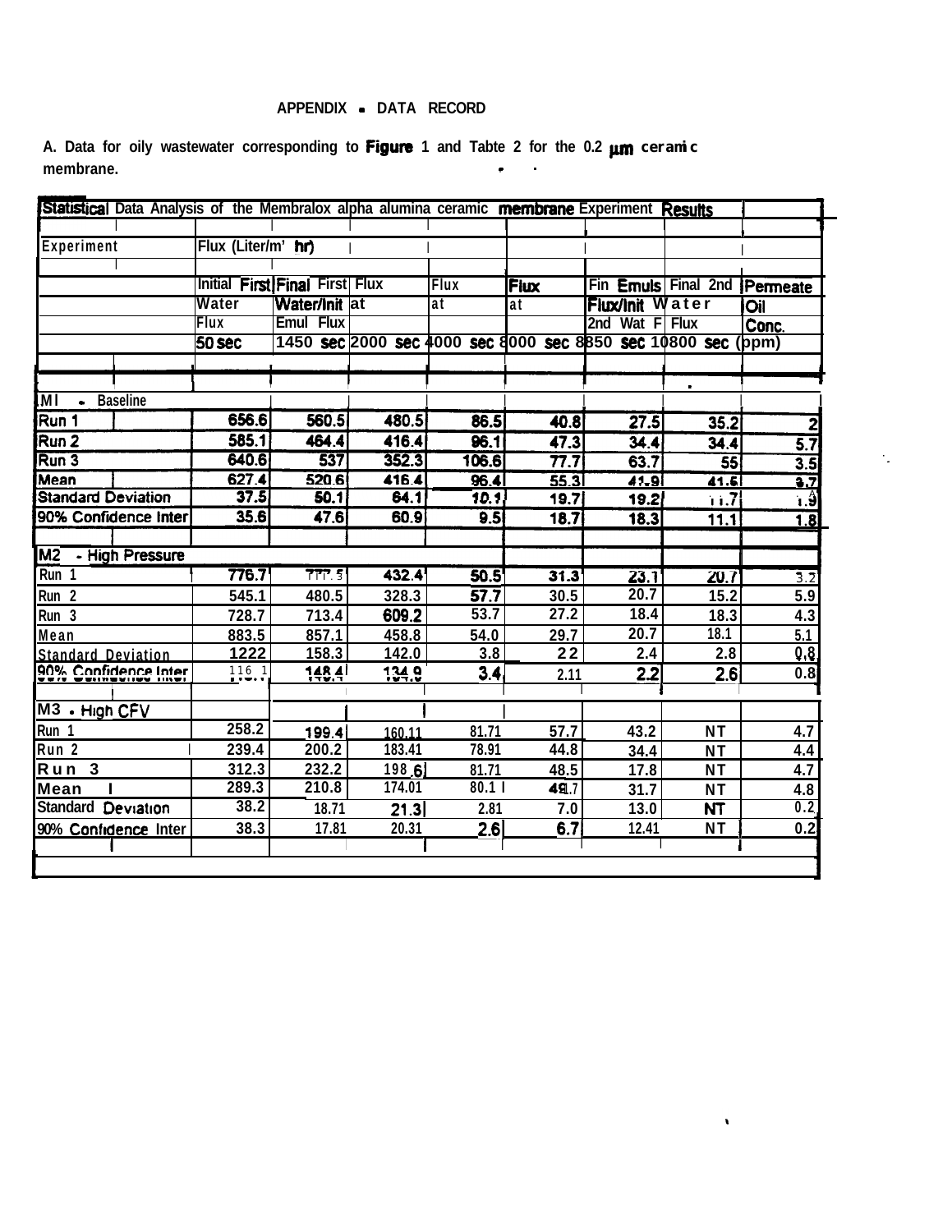# A. ...(continued)

| Experiment                | Flux (Liter/m <sup>-</sup> nr) |                                |          |           |                  |                     |                          |                  |
|---------------------------|--------------------------------|--------------------------------|----------|-----------|------------------|---------------------|--------------------------|------------------|
|                           |                                |                                |          |           |                  |                     |                          |                  |
|                           |                                | Initial First Final First Flux |          | Flux      | Flux             | Fin Emuls Final 2nd |                          | Permeate         |
|                           | Water                          | Water/Init   at                |          | <b>at</b> | <b>at</b>        | <b>Flux/Init</b>    | <b>Water</b>             | <b>Oil</b>       |
|                           | <b>Flux</b>                    | Emul Flux                      |          |           |                  | 2nd Wat FIFlux      |                          | Conc.            |
|                           | 50 sec                         | <b>1450 sec</b>                | 2000 sec | 4000 sec  | <b>16000 sec</b> | 8650 sec            | 10800 sec)(ppm)          |                  |
|                           |                                |                                |          |           |                  |                     |                          |                  |
|                           |                                |                                |          |           |                  |                     |                          |                  |
| <b>M4</b> • Law Temp      |                                |                                |          |           |                  |                     |                          |                  |
| Run 1                     | 268.8                          | 262.9                          | 253.4    | 151.4     | 112.4            | 98                  | NT                       | 4.37             |
| Run 2                     | 284.4                          | 231.1                          | 231.9    | 132.3     | 99.6             | 106.7               | $\overline{\text{NT}}$   | 6.11             |
| Run 3                     | 233.4                          | 247.2                          | 247.2    | 144.3     | 86.9             | 69.3                | <b>NT</b>                | $\overline{5.7}$ |
| Mean                      | 262.2                          | 247.1                          | 244.2    | 142.7     | 99.6             | 91.3                | $\overline{\mathsf{NT}}$ | 5.4              |
| <b>Standard Deviation</b> | 26.1                           | 15.9                           | 11.1     | 9.7       | 12.8             | 19.6                | NT                       | 0.9              |
| 90% Confidence Inter      | 24.8                           | 15.1                           | 10.5     | 9.2       | 12.1             | 18.6                | <b>NT</b>                | 0.9              |
|                           |                                |                                |          |           |                  |                     |                          |                  |
|                           |                                |                                |          |           |                  |                     |                          |                  |
| Run 1                     | 344.3                          | 360.7                          | 256.5    | 69.7      | 52.1             | 31.2                | 37.4                     | 6                |
| Run <sub>2</sub>          | 3362                           | 272.3                          | 149.7    | 49.6      | 29.6             | 19.9                | 23.2                     | 6.6              |
| Run 3                     | 264.3                          | 270.1                          | 169.6    | 49.7      | 29.6             | 23.9                | 22.3                     | 4.7              |
| Mean                      | 319.6                          | 301.0                          | 192.0    | 56.3      | 37.1             | 25.0                | 27.6                     | 5.8              |
| <b>Standard Deviation</b> | 31.4                           | 51.7                           | 56.8     | 11.6      | 13.01            | 5.7                 | 8.5                      | 1.0              |
| 90% Confidence Inter      | 29.8                           | 49.1                           | 53.91    | 11.0      | 12.3             | 5.4                 | 8.0                      | 0.9              |
|                           |                                |                                |          |           |                  |                     |                          |                  |
| M6 - Dead-End             |                                |                                |          |           |                  |                     |                          |                  |
| Run 1                     | 352.3                          | 280.5                          | 240.5    | 118.5     | 76.9             | 63.2                | <b>NT</b>                |                  |
| Run <sub>2</sub>          | 288.3                          | 224.41                         | 126.7    | 76.61     | 56.11            | 33.6                | <b>NT</b>                | 5.3              |
| Run <sub>3</sub>          | 344.7                          | 208.2                          | 166.6    | 124.1     | 100.9            | 74.6                | <b>NT</b>                | 4.2              |
| Mean                      | 328.4                          | 237.7                          | 177.9    | 107.1     | 78.0             | 57.1                | $\overline{\mathsf{NT}}$ | $\overline{4.5}$ |
| <b>Standard Deviation</b> | 35.0                           | 37.9                           | 57.7     | 24.8      | 22.4             | 21.2                | NT                       | 0.7              |
| 90% Confidence Inter      | 33.2                           | 36.0                           | 54.8     | 23.6      | 21.3             | 20.1                | <b>NT</b>                | $\overline{0.7}$ |
|                           |                                |                                |          |           |                  |                     |                          |                  |
|                           |                                |                                |          |           |                  |                     |                          |                  |

 $\pmb{\chi}$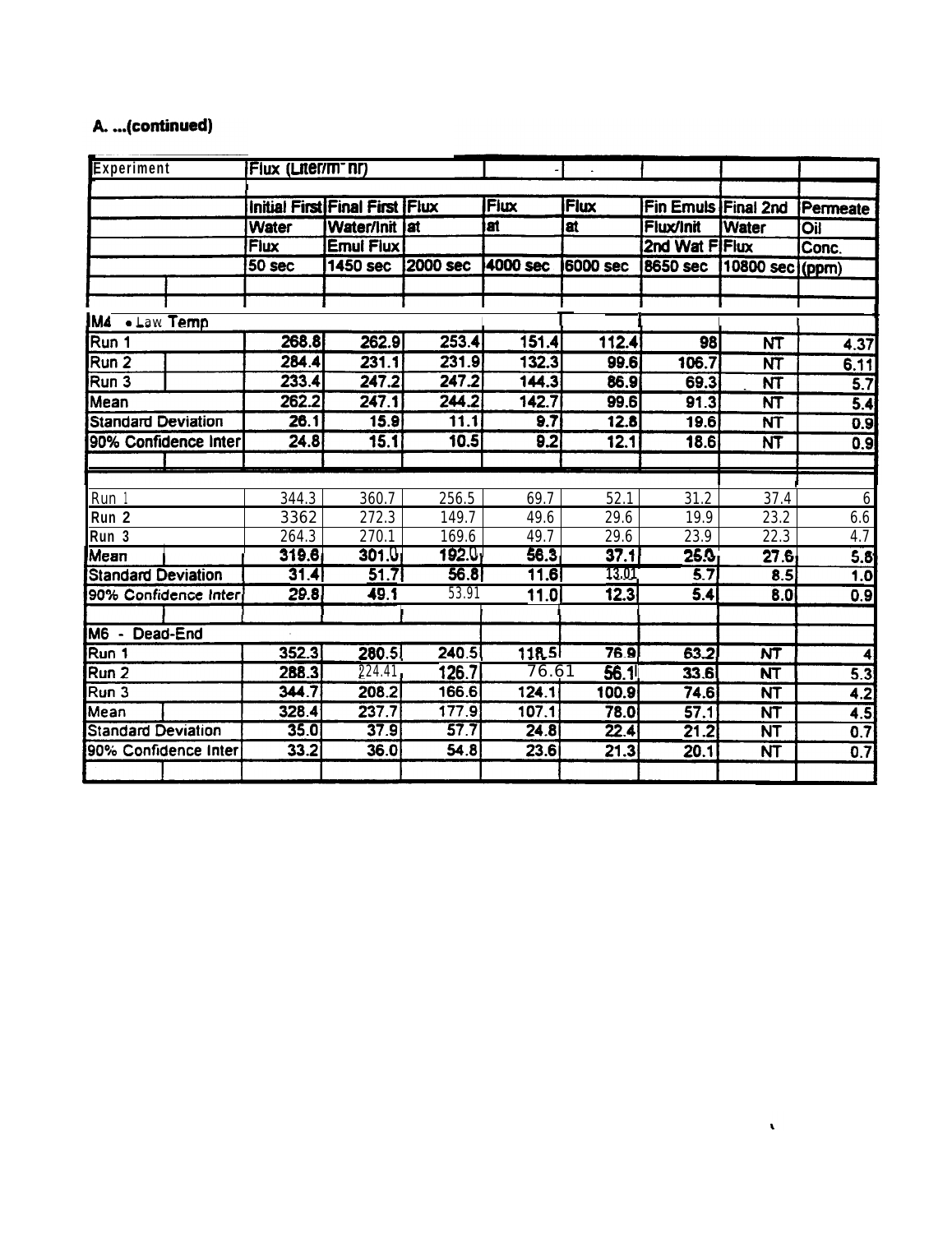| Statistical Data Analysis of the Zenon Surface Modified PAN membrane Experiment Results |                         |                                 |                                |          |                         |             |                              |                  |                   |
|-----------------------------------------------------------------------------------------|-------------------------|---------------------------------|--------------------------------|----------|-------------------------|-------------|------------------------------|------------------|-------------------|
|                                                                                         |                         |                                 |                                |          |                         |             |                              |                  |                   |
| Experiment                                                                              |                         | [Flux (Liter/m <sup>2</sup> hr) |                                |          |                         |             |                              |                  |                   |
|                                                                                         |                         |                                 |                                |          |                         |             |                              |                  |                   |
|                                                                                         |                         |                                 | Initial First Final First Flux |          | <b>Flux</b>             | <b>Flux</b> | (Fin <b>Emuls</b> (Final 2nd |                  | Permeate          |
|                                                                                         |                         | Water                           | Water/Init at                  |          | at                      | <b>St</b>   | <b>Flux/init Water</b>       |                  | $\overline{O}$ il |
|                                                                                         |                         | Flux                            | <b>Emul Flux</b>               |          |                         |             | (2nd Wat F Flux              |                  | Concentr          |
|                                                                                         |                         | 50 <sub>sec</sub>               | <b>1450 sec</b>                | 2000 sec | 4000 sec                | 6000 sec    | <b>8650 sec</b>              | 10800 sec ((ppm) |                   |
|                                                                                         |                         |                                 |                                |          |                         |             |                              |                  |                   |
|                                                                                         |                         |                                 |                                |          |                         |             |                              |                  |                   |
| Z1 - Baseline                                                                           |                         |                                 |                                |          |                         |             |                              |                  |                   |
| Run                                                                                     |                         | 314                             | 220                            | 123.7    | 57                      | 42.3        | $\overline{32}$              | 30.1             | 2.5               |
| Run <sub>2</sub>                                                                        |                         | 304.5                           | 217.91                         | 129.6    | 62.8                    | 47.1        | 37.1                         | 346              | 1.4               |
| Run <sub>3</sub>                                                                        |                         | 218.11                          | 172.71                         | 115.81   |                         | 47.11       | 34.21                        |                  | 1.5               |
| Mean                                                                                    |                         | 278.91                          | 203.51                         | 123.01   | 60.2                    | AG.5        | 34.4                         | 35.5             | 1.8               |
| <b>Standard Deviation</b>                                                               |                         | 52.8                            | 26.7                           | 6.8      | 3.0                     | 2.8         | 2.6                          | <u> 2.6)</u>     | $0.\overline{6}$  |
| 90%                                                                                     | <b>Confidence Inter</b> | 50.2                            | 25.4                           | 6.6      | 2.B                     | 2.6         | 2.41                         | 2.5              | 0.6               |
|                                                                                         |                         |                                 |                                |          |                         |             |                              |                  |                   |
| Z2 • High Pressure                                                                      |                         |                                 |                                |          |                         |             |                              |                  |                   |
| Run 1                                                                                   |                         | 439.6                           | 268.91                         | 202.41   | 62.4)                   | 49.1        | 30.4                         | 23.11            | 0.6               |
| Run <sub>2</sub>                                                                        |                         | 404.7                           | 270.9                          | 131.5    | $\overline{\mathbf{e}}$ | 57.5        | 557                          | 24.81            | $\overline{0.7}$  |
| Run 3                                                                                   |                         | 573.1                           | 322.2                          | 155.2    | 68.8                    | 49.1        | 35.9                         | 30.4             | 0.3               |
| Mean                                                                                    |                         | 472.5                           | 287.3                          | 163.0    | 68.7                    | 45.9        | 32.0                         | 26.1             | 0.5               |
| Standard                                                                                | <b>Deviation</b>        | 88.9                            | 30.2                           | 36.1     | 13.7                    | 5.5         | 3.4                          | 3.8              | 0.2               |
| 90% Confidence Inter                                                                    |                         | 84.4                            | 28.7                           | 34.3     | 13.0                    | 5.3         | 3.2                          | 3.6              | 0.2               |
|                                                                                         |                         |                                 |                                |          |                         |             |                              |                  |                   |
| $23 - High CFV$                                                                         |                         |                                 |                                |          |                         |             |                              |                  |                   |
| Run 1                                                                                   |                         |                                 |                                |          |                         |             |                              |                  |                   |
| Run <sub>2</sub>                                                                        |                         |                                 |                                |          |                         |             |                              |                  |                   |
| $\overline{Run}$ 3                                                                      |                         |                                 |                                |          |                         |             |                              |                  |                   |
| Mean                                                                                    |                         |                                 |                                |          |                         |             |                              |                  |                   |
| <b>Standard Deviation</b>                                                               |                         |                                 |                                |          |                         |             |                              |                  |                   |
| 90% Confidence Inter                                                                    |                         |                                 |                                |          |                         |             |                              |                  |                   |
|                                                                                         |                         |                                 |                                |          |                         |             |                              |                  |                   |
|                                                                                         |                         |                                 |                                |          |                         |             |                              |                  |                   |

 $\hat{\mathbf{v}}$ 

**B. Data for oily wastewater corresponding to Figure 1 and Table 2 for the 0.1 pm polymeric (polyacrylonitrile) membrane.**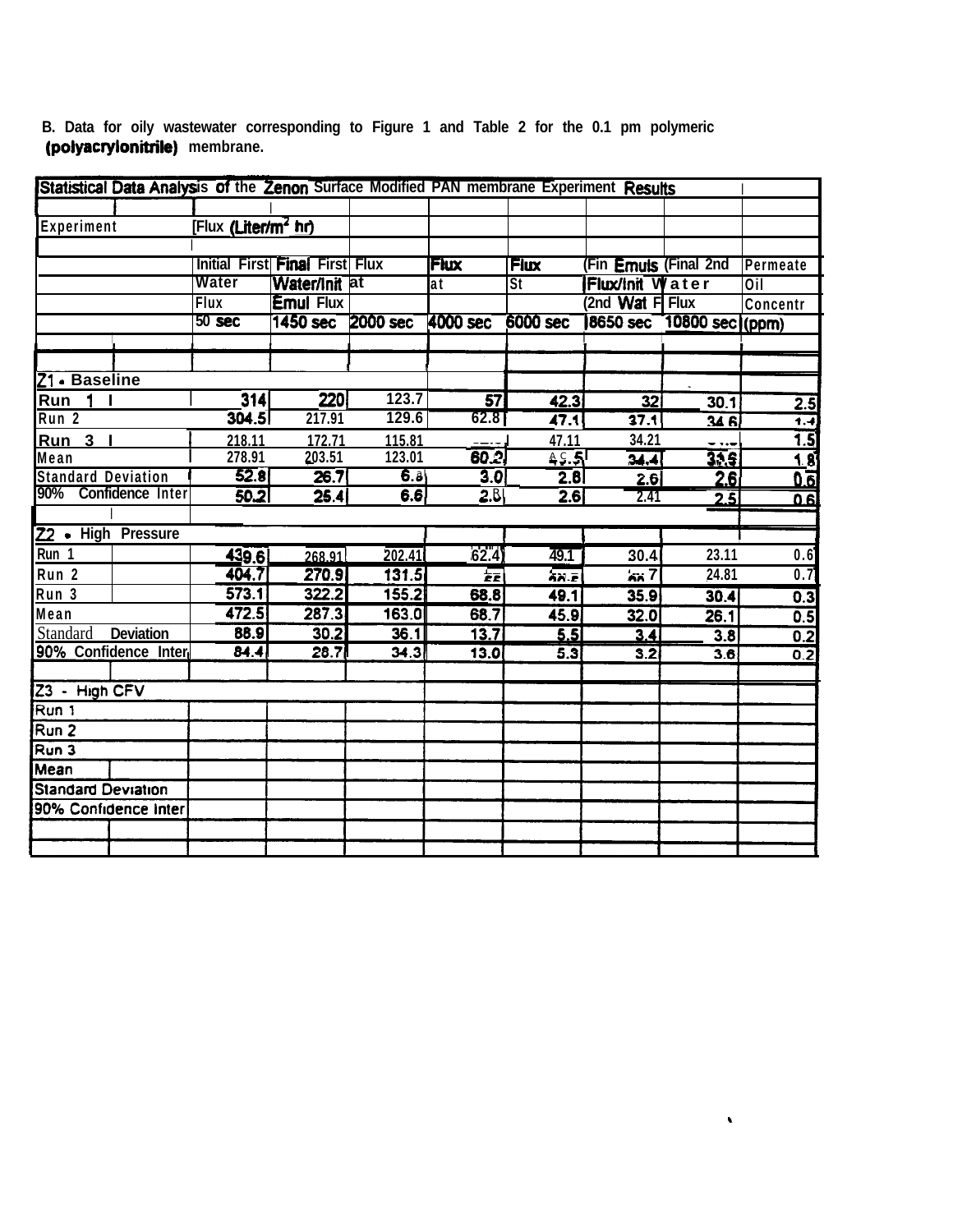## **B. . ..(continued)**

| Experiment                |  | Flux (Liter/m <sup>2</sup> hr) |                        |                            |                 |                 | <b>CONTRACTOR</b> |                                    |                       |
|---------------------------|--|--------------------------------|------------------------|----------------------------|-----------------|-----------------|-------------------|------------------------------------|-----------------------|
|                           |  |                                |                        |                            |                 |                 |                   |                                    |                       |
|                           |  | Initial                        | First Final First Flux |                            | Flux            | <b>Flux</b>     |                   | Fin Emuls Final 2nd Permeate       |                       |
|                           |  | Water                          | Water/Init at          |                            | at              | at.             | Flux/Init         | <b>IWater</b>                      | loil                  |
|                           |  | Flux'                          | <b>Emul Flux</b>       |                            |                 |                 | 2nd Wat FiFlux    |                                    | Concentr <sup>*</sup> |
|                           |  | <b>50 sec</b>                  |                        | 1450 sec 2000 sec 4000 sec |                 |                 |                   | 6000 sec 8650 sec 10800 sec ((ppm) |                       |
|                           |  |                                |                        |                            |                 |                 |                   |                                    |                       |
| Z4 - Low Temp             |  |                                |                        |                            |                 |                 |                   |                                    |                       |
| Run 1                     |  | 187.5                          | 162.1                  | 129                        | 68.3            | 43              | 33.6              | 29.9                               | 1.2                   |
| Run 2                     |  | 236.5                          | 167.9                  | 134.7                      | 70.3            | $\overline{45}$ | 27.8              | 21.3                               | 3.6                   |
| Run 3                     |  | 209                            | 158.3                  | 127.1                      | 70.4            | 46.9            | 30.5              | 26.2                               | 3.6                   |
| Mean                      |  | 211.0                          | 162.8                  | 130.3                      | 69.7            | 45.0            | 30.6              | 25.8                               | $\overline{2.8}$      |
| <b>Standard Deviation</b> |  | 24.6                           | 4.8                    | 4.0                        | 1.2             | 2.0             | $\overline{2.9}$  | 4.3                                | 1.4                   |
| 90% Confidence Inter      |  | 23.3                           | 4.6                    | 3.8                        | 1.1             | 1.9             | 2.8               | 4.1                                | 1.3                   |
| Z5 - High Oil Conc        |  |                                |                        |                            |                 |                 |                   |                                    |                       |
| Run 1                     |  | 439.6                          | 404.3                  | 367                        | $\overline{51}$ | 16.5            | 9.22              | 7.47                               | 0.8                   |
| Run 2                     |  | 614.9                          | 447.9                  | 217.9                      | 35.5            | 16.1            | 5.27              | 3.73                               | $\overline{1.2}$      |
| Run 3                     |  | 580.9                          | 461.7                  | 337.9                      | 27.9            | 18.1            | 6.08              | 5.5                                | 0.6                   |
| Mean                      |  | 545.1                          | 438.0                  | 307.6                      | 38.1            | 16.9            | 6.9               | 5.6                                | 0.9                   |
| <b>Standard Deviation</b> |  | 93.0                           | 30.0                   | 79.0                       | 11.8            | 1.1             | 2.1               | 1.9                                | 0.3                   |
| 90% Confidence Inter      |  | 88.3                           | 28.5                   | 75.1                       | 11.2            | 1.0             | $\overline{2.0}$  | 1.8                                | 0.3                   |
|                           |  |                                |                        |                            |                 |                 |                   |                                    |                       |
|                           |  |                                |                        |                            |                 |                 |                   |                                    |                       |

**- \_**

 $\pmb{\chi}$ 

C. Data for the oily **wastewater** corresponding to the 02  $\mu$ m ceramic membrane **in Figure 4.**

**LOW OIL CONCENTRATION (60** ppm) **FOR 02 pm CERAMIC MEMBRANE**

| time | Flux.   | Cperm. |
|------|---------|--------|
| 0.5  | $-1161$ | NT     |
|      | 75      | NT     |
| 3    | 1280    | 2 ppm  |
| 5    | 1212    | 3.1ppm |
| 10   | 936     | 2.0ppm |
| 15   | 819     | NΤ     |
| ΩA   | 498     | NT     |
|      |         |        |

**NT - not taken**

**For these runs the clean flux observed was of 2100 Um2hr**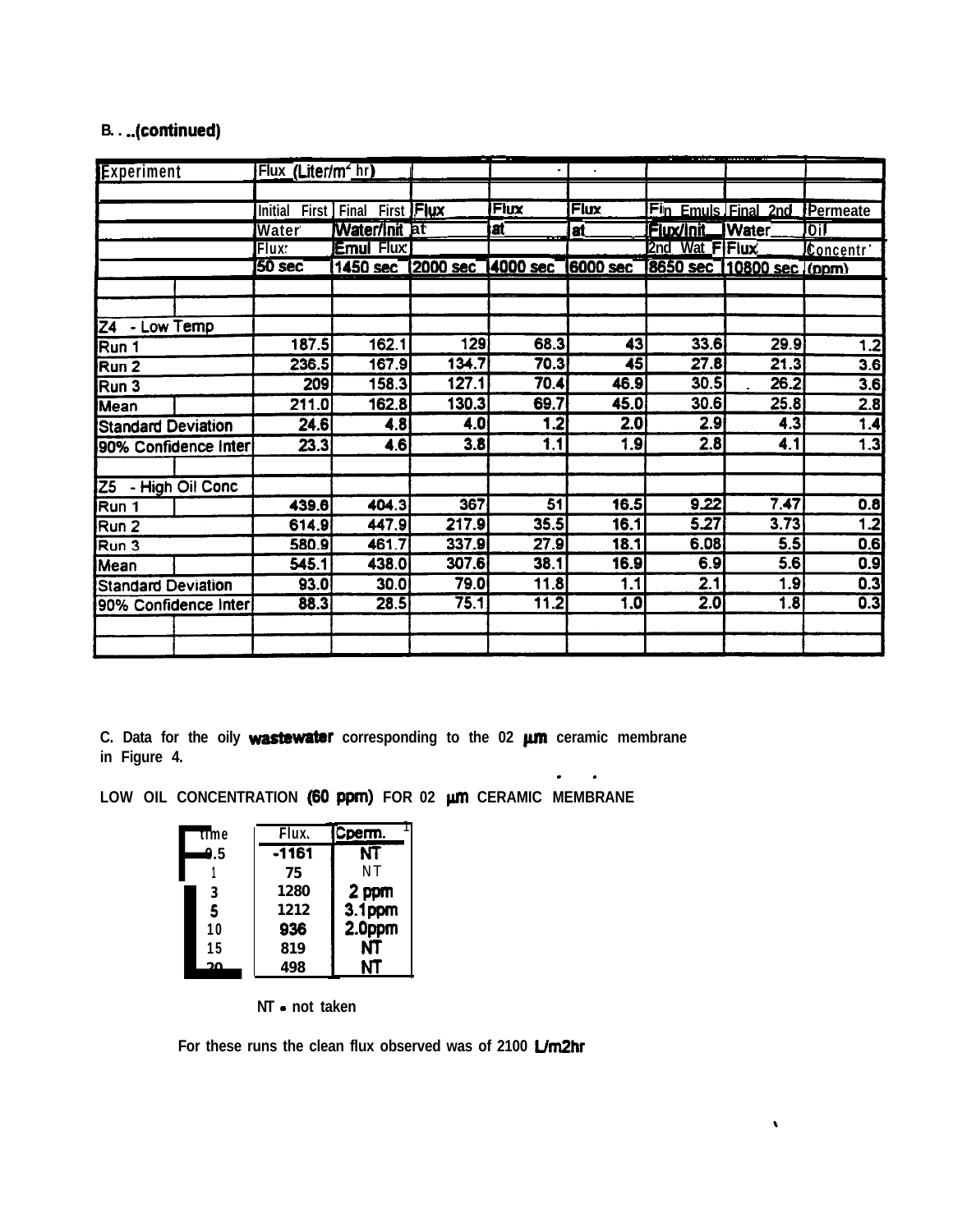**D.** Data for yeast suspensions corresponding to the 0.07  $\mu$ m cellulose acetate **membrane in Figure 5 and Table 3.**

| $\mathbf{t}_b(\sec)$ | &<br>C.  | Net Flux (cm/sec)       |
|----------------------|----------|-------------------------|
| 0.1                  | 0.5      | $0.012632 \pm 0.001842$ |
| N 1                  | 1.0      | $0.016579 \pm 0.000526$ |
| N 1                  | 15       | $0.018289 \pm 0.001447$ |
| 0.1                  | 2.0      | $0.015789 \pm 0.001974$ |
| 0.1                  | 3.0      | $0.016250 \pm 0.004145$ |
| N 1                  | 4.0      | $0.013750 \pm 0.002829$ |
| 0.1                  | 5.0      | $0.009803 \pm 0.000461$ |
| 0.1                  | 6.0      | $0.009211 \pm 0.000526$ |
| 0.2                  | 0.5      | $0.009737 \pm 0.001842$ |
| 02                   | 1.0      | $0.015921 \pm 0.000395$ |
| 0.2                  | 15       | $0.017368 \pm 0.001316$ |
| 0.2                  | 2.0      | $0.017237 \pm 0.000132$ |
| 02                   | 3.0      | $0.019868 \pm 0.000921$ |
| 02                   | 4.0      | $0.018421 \pm 0.001053$ |
| 0.2                  | 5.0      | $0.018421 \pm 0.002237$ |
| 0.2                  | 6.0      | $0.015132 \pm 0.004342$ |
| ი ვ                  | 0 5      | $0.007150 \pm 0.000789$ |
| 03                   | $1_{.0}$ | $0.013750 \pm 0.000855$ |
| 03                   | 15       | $0.016711 \pm 0.000263$ |
| 03                   | 3.0      | $0.017895 \pm 0.002632$ |
| 0.3                  | 5.0      | $0.019342 \pm 0.001184$ |
| 3<br>N               |          | $0.011447 \pm 0.001053$ |
| 03                   | 8.0      | $0.009408 \pm 0.000724$ |

 $\mathbf{v}$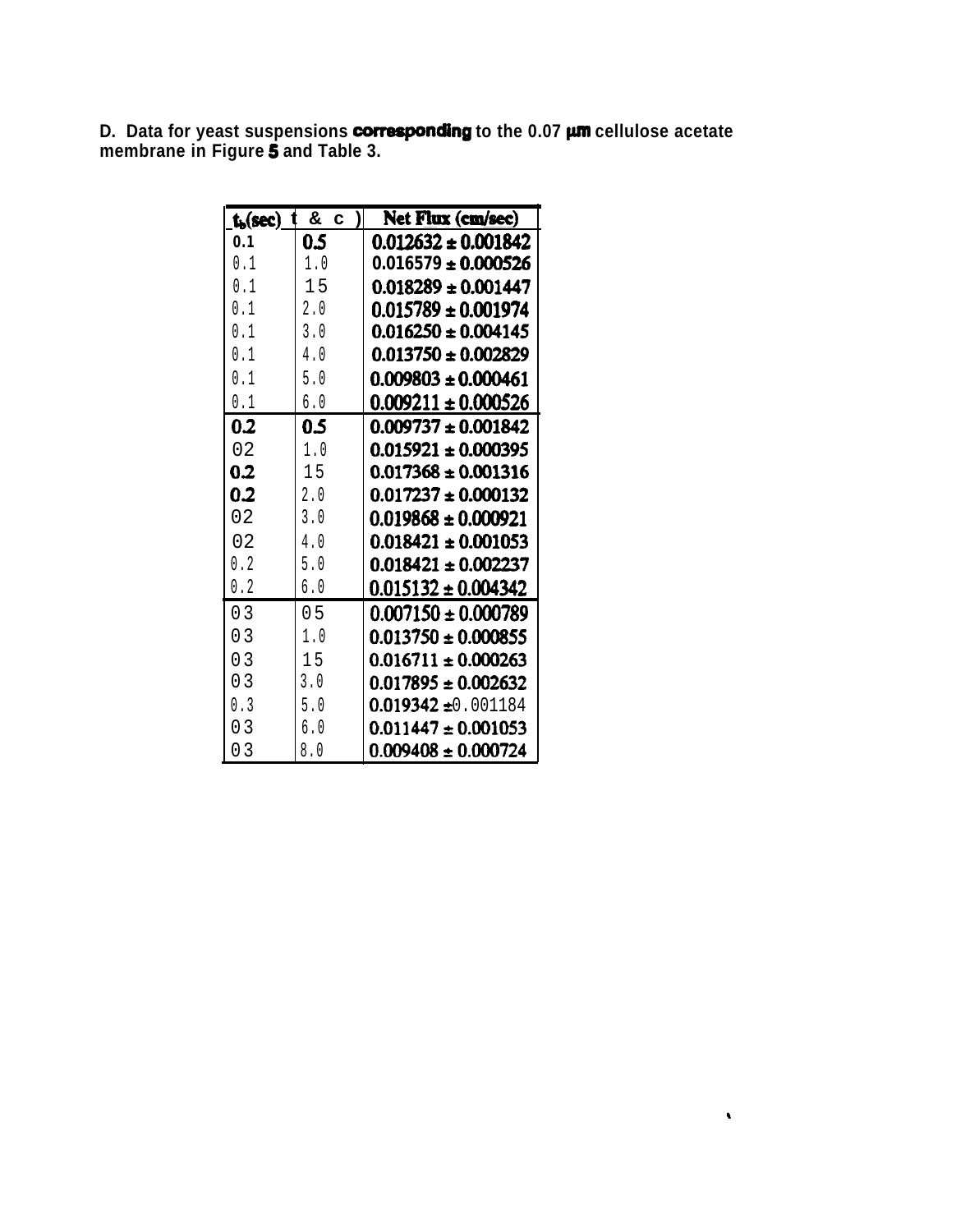# E. Data for bacterial suspensions corresponding to the 0.22  $\mu$ m cellulose acetate membrane in Figure 7 and 8.<br>Normal Crossflow Experiments: Figure 7 and 8.

 $\bullet$ 

| Date    | Flux (cm/sec) |  |  |  |  |
|---------|---------------|--|--|--|--|
| 3/6/96  | 0.000331      |  |  |  |  |
| 3/6/96  | 0.000307      |  |  |  |  |
| 7/23/96 | 0.000309      |  |  |  |  |
|         |               |  |  |  |  |

| <b>Backpulsing Experiments:</b> |             |                         |                         |                   |             |  |  |
|---------------------------------|-------------|-------------------------|-------------------------|-------------------|-------------|--|--|
| (sec)                           | $t_f(\sec)$ | J <sub>r</sub> (cm/sec) | J <sub>b</sub> (cm/sec) | Net Flux (cm/sec) | <b>Date</b> |  |  |
| 0.1                             | 0.1         | 0520249                 | 0.524133                | $-0.0019$         | 7/22/96     |  |  |
| 0.1                             | 0.2         | 0.258333                | 0502692                 | 0.00465           | 7/17/96     |  |  |
| 0.1                             | 0.2         | 0.259622                | 0.507969                | 0.00375           | 7/18/96     |  |  |
| 0.1                             | 0.2         | 0.250886                | 0.491296                | 0.00349           | 8/12/96     |  |  |
| 0.1                             | 0.2         | 0.252774                | 0.494069                | 0.00382           | 8/13/96     |  |  |
| 0.1                             | 05          | 0.056566                | 0.261477                | 0.00355           | 7/5/96      |  |  |
| 0.1                             | 05          | 0.102183                | 0.488892                | 0.00367           | 8/15/96     |  |  |
| 0.1                             | 0.5         | 0.107375                | 0.512425                | 0.00407           | 8/16/96     |  |  |
| 0.1                             | 1           | 0.057842                | 0.540656                | 0.00343           | 7/11/96     |  |  |
| 0.1                             | 1           | 0.056964                | 0547966                 | 0.00197           | 8/19/96     |  |  |
| 0.1                             | 1           | 0.056692                | 0.539118                | 0.00252           | 8/20/96     |  |  |
| 0.1                             | 1.1         | 0.044374                | 0.469185                | 0.00174           | 5/17/96     |  |  |
| 0.1                             | 1.5         | 0.035835                | 0.512537                | 0.00156           | 5/15/96     |  |  |
| 0.1                             | 2           | 0.027277                | 0.522767                | $0.001 -$         | 5/14/96     |  |  |
| 0.1                             | 3           | 0.017824                | 0.501518                | 0.00107           | 5/10/96     |  |  |
| 0.1                             | 4           | 0.014076                | 0.533722                | 0.00071           | 4/3/96      |  |  |
| 0.1                             | 5           | 0.011157                | 0529369                 | 0.00055           | 4/1/96      |  |  |
| 0.2                             | 0.2         | 0.234044                | 0.255011                | $-0.0104$         | 7/16/96     |  |  |
| $0.2$                           | 0.5         | 0.098023                | 0.256838                | $-0.0033$         | 7/12/96     |  |  |
| 0.2                             | 1.5         | 0.032908                | 0.238633                | 0.00096           | 7/3/96      |  |  |
| ${\bf 0}$ . ${\bf 2}$           | 1.5         | 0.0359<br>16            | 0.264415                | 0.00058           | 7/8/96      |  |  |
| 0.2                             | 1.5         | 0.033709                | 0.245202                | 0.00089           | 7/9/96      |  |  |
| ${\bf 0}$ . ${\bf 2}$           | 2           | 0.026002                | 0.249241                | 0.00097           | 7/2/96      |  |  |
| $\ensuremath{\text{0}}$ . $2$   | 2           | 0.026336                | 0.254838                | 0.00077           | 7/29/96     |  |  |
| $\ensuremath{\text{0}}$ . $2$   | 2           | 0.025556                | 0.244604                | 0.00099           | 8/8/96      |  |  |
| $\ensuremath{\text{0}}$ . $2$   | $\sqrt{2}$  | 0.025342                | 0.243281                | 0.00092           | 8/9/96      |  |  |
| 0.2                             | 3           | 0.017475                | 0.249404                | 0.00079           | 6/28/96     |  |  |
| 0.2                             | 3           | 0.017426                | 0249115                 | 0.00076           | 7/1/96      |  |  |
| 0.2                             | 4           | 0.013326                | 0.250249                | 0.00077           | 6/27/96     |  |  |
| $\overline{2}$<br>0.            | 5           | 0.011170                | 0.260342                | 0.00072           | 6/26/96     |  |  |
| $\mathbf{1}$                    | 5           | 0.012296                | 0.064780                | $-0.0005$         | 7/24/96     |  |  |
| 1                               | 10          | 0.008600                | 0.082539                | 0.00031           | 3/8/96      |  |  |
| 1                               | 10          | 0.006445                | 0.060912                | 0.00032           | 7/25/96     |  |  |
| $1\,$                           | 10          | 0.006506                | 0.060938                | 0.00037           | 8/2/96      |  |  |
| 1                               | 15          | 0.005191                | 0.067094                | 0.00067           | 3/7/96      |  |  |
| 1                               | 20          | 0.005131                | 0.082377                | 0.00096           | 3/11/96     |  |  |
| 1                               | 25          | 0.003926                | 0.071469                | 0.00102           | 3/19/96     |  |  |
| 1                               | 30          | 0.003111                | 0.055651                | 0.00121           | 3/19/96     |  |  |
| 1                               | 40          | 0.003439                | 0.081318                | 0.00137           | 3/20/96     |  |  |
| 1                               | 80          | 0.002152                | 0.066910                | 0.00130           | 3/20/96     |  |  |

 $\ddot{\phantom{a}}$  .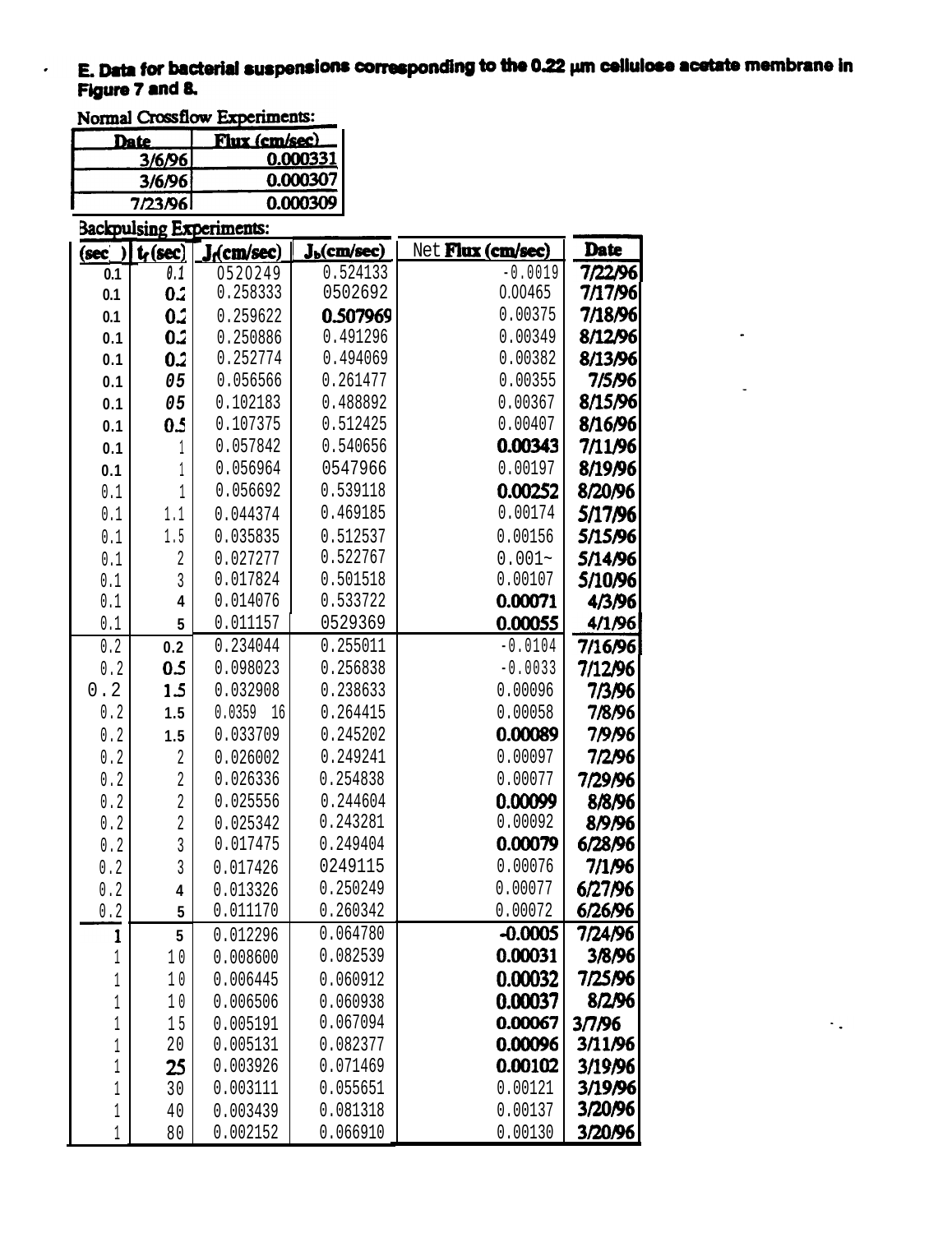**F. Data for a bentonite suspension corresponding to the 0.8 mm ceramic membrane in Figures 12 and 13.**

**Experiments with high turbidity bentonite feed (C=0.2 g/L)** 

| ٦ |  |
|---|--|
|---|--|

| $\vert Tf(s)$ | Meas. flux $[L/m^2hr]$ | Std. Dev $[L/m^2hr]$ | 90% C.I. [L/m <sup>2</sup> hr] Perm. NTU <sup>1</sup> |       |
|---------------|------------------------|----------------------|-------------------------------------------------------|-------|
| 0.5           | $-239$                 | NT                   | NT                                                    | 0.30  |
|               | 761                    | 304                  | ±354                                                  | .0.90 |
|               | 800                    | NT                   | NT                                                    | 1.56  |
|               | 1139                   | 119                  | ±138                                                  | 1.70  |
| 10            | 1305                   | 274                  | NT                                                    | 1.71  |
| 20            | 953                    |                      |                                                       | 0.20  |

 $t_b = 0.5 s$ 

|     | $IT'f(s)$   Meas. flux $[L/m2hr]$ | $\vert$ Std. Dev $\vert L/m^2$ hr $\vert$ | $\sqrt{90\% \text{ C.I.}}$ [L/m <sup>2</sup> hr] Perm. NTU <sup>1</sup> |      |
|-----|-----------------------------------|-------------------------------------------|-------------------------------------------------------------------------|------|
| 0.5 | $-364$                            | 187                                       | ±178                                                                    | 0.23 |
|     | $-39$                             |                                           | ±61                                                                     | 0.46 |
|     | 1087                              | 250                                       | ±238                                                                    | 1.10 |
|     | 947                               | 180                                       | ±171                                                                    | 1.24 |
|     | 961                               | 123                                       | ±117                                                                    | 0.53 |
|     | 992                               |                                           | $+70$                                                                   | 0.26 |

 $\ddot{\phantom{0}}$ 

-Average uncertartainty in the turbidity values was always less than 12%. C.1. - Confidence interval

NT - Not enough repeats were performed for a formal uncertainty analysis